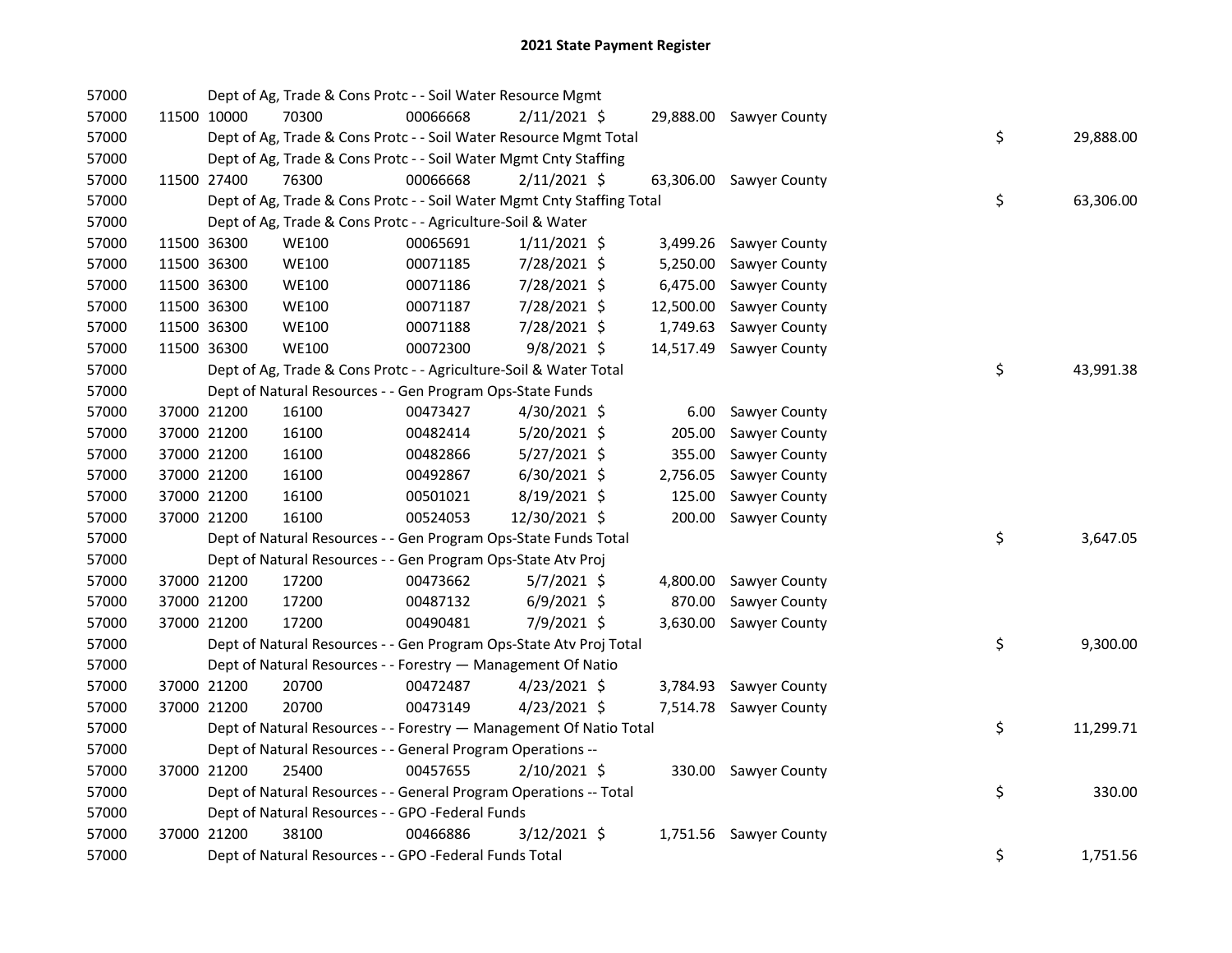| 57000 |             | Dept of Natural Resources - - Recreation Aids- Utility Terra       |          |                |                         |    |           |
|-------|-------------|--------------------------------------------------------------------|----------|----------------|-------------------------|----|-----------|
| 57000 | 37000 21200 | 54700                                                              | 00516937 | 10/29/2021 \$  | 4,887.50 Sawyer County  |    |           |
| 57000 |             | Dept of Natural Resources - - Recreation Aids- Utility Terra Total |          |                |                         | \$ | 4,887.50  |
| 57000 |             | Dept of Natural Resources - - Venison Processing                   |          |                |                         |    |           |
| 57000 | 37000 21200 | 54900                                                              | 00491831 | $6/23/2021$ \$ | 720.00 Sawyer County    |    |           |
| 57000 |             | Dept of Natural Resources - - Venison Processing Total             |          |                |                         | \$ | 720.00    |
| 57000 |             | Dept of Natural Resources - - Enf A - Boating Enforcement          |          |                |                         |    |           |
| 57000 | 37000 21200 | 55000                                                              | 00466886 | $3/12/2021$ \$ | 3,608.31 Sawyer County  |    |           |
| 57000 |             | Dept of Natural Resources - - Enf A - Boating Enforcement Total    |          |                |                         | \$ | 3,608.31  |
| 57000 |             | Dept of Natural Resources - - Enf A - Atv & Utv Enforcement        |          |                |                         |    |           |
| 57000 | 37000 21200 | 55100                                                              | 00509169 | $9/16/2021$ \$ | 25,405.29 Sawyer County |    |           |
| 57000 |             | Dept of Natural Resources - - Enf A - Atv & Utv Enforcement Total  |          |                |                         | \$ | 25,405.29 |
| 57000 |             | Dept of Natural Resources - - Enf A - Snow Enforcement             |          |                |                         |    |           |
| 57000 | 37000 21200 | 55200                                                              | 00509633 | 9/20/2021 \$   | 13,096.75 Sawyer County |    |           |
| 57000 |             | Dept of Natural Resources - - Enf A - Snow Enforcement Total       |          |                |                         | \$ | 13,096.75 |
| 57000 |             | Dept of Natural Resources - - Wildlife Damage Claims & Abat        |          |                |                         |    |           |
| 57000 | 37000 21200 | 55300                                                              | 00491831 | $6/23/2021$ \$ | 52,561.29 Sawyer County |    |           |
| 57000 |             | Dept of Natural Resources - - Wildlife Damage Claims & Abat Total  |          |                |                         | \$ | 52,561.29 |
| 57000 |             | Dept of Natural Resources - - Ra- Fish, WI & Forestry              |          |                |                         |    |           |
| 57000 | 37000 21200 | 56400                                                              | 00469785 | 3/25/2021 \$   | 5,380.65 Sawyer County  |    |           |
| 57000 |             | Dept of Natural Resources - - Ra- Fish, WI & Forestry Total        |          |                |                         | \$ | 5,380.65  |
| 57000 |             | Dept of Natural Resources - - Resaids - Forest Croplnd & Mfl       |          |                |                         |    |           |
| 57000 | 37000 21200 | 56600                                                              | 00509485 | 9/17/2021 \$   | 48,258.18 Sawyer County |    |           |
| 57000 |             | Dept of Natural Resources - - Resaids - Forest CropInd & Mfl Total |          |                |                         | \$ | 48,258.18 |
| 57000 |             | Dept of Natural Resources - - Ra- Suppl Snow Trail Aids            |          |                |                         |    |           |
| 57000 | 37000 21200 | 56900                                                              | 00478740 | $5/5/2021$ \$  | 41,341.16 Sawyer County |    |           |
| 57000 |             | Dept of Natural Resources - - Ra- Suppl Snow Trail Aids Total      |          |                |                         | \$ | 41,341.16 |
| 57000 |             | Dept of Natural Resources - - Resaids - Cnty Forst & Admin         |          |                |                         |    |           |
| 57000 |             | 37000 21200<br>57200                                               | 00462965 | $2/18/2021$ \$ | 50,290.14 Sawyer County |    |           |
| 57000 |             | Dept of Natural Resources - - Resaids - Cnty Forst & Admin Total   |          |                |                         | \$ | 50,290.14 |
| 57000 |             | Dept of Natural Resources - - Ra- Cnty Snow Trail & Area Aid       |          |                |                         |    |           |
| 57000 | 37000 21200 | 57400                                                              | 00514489 | 10/14/2021 \$  | 57,477.00 Sawyer County |    |           |
| 57000 |             | Dept of Natural Resources - - Ra- Cnty Snow Trail & Area Aid Total |          |                |                         | \$ | 57,477.00 |
| 57000 |             | Dept of Natural Resources - - Ra- Snowmobile Trail Areas           |          |                |                         |    |           |
| 57000 | 37000 21200 | 57500                                                              | 00510050 | $9/27/2021$ \$ | 18,954.79 Sawyer County |    |           |
| 57000 | 37000 21200 | 57500                                                              | 00516935 | $11/1/2021$ \$ | 57,477.00 Sawyer County |    |           |
| 57000 |             | Dept of Natural Resources - - Ra- Snowmobile Trail Areas Total     |          |                |                         | \$ | 76,431.79 |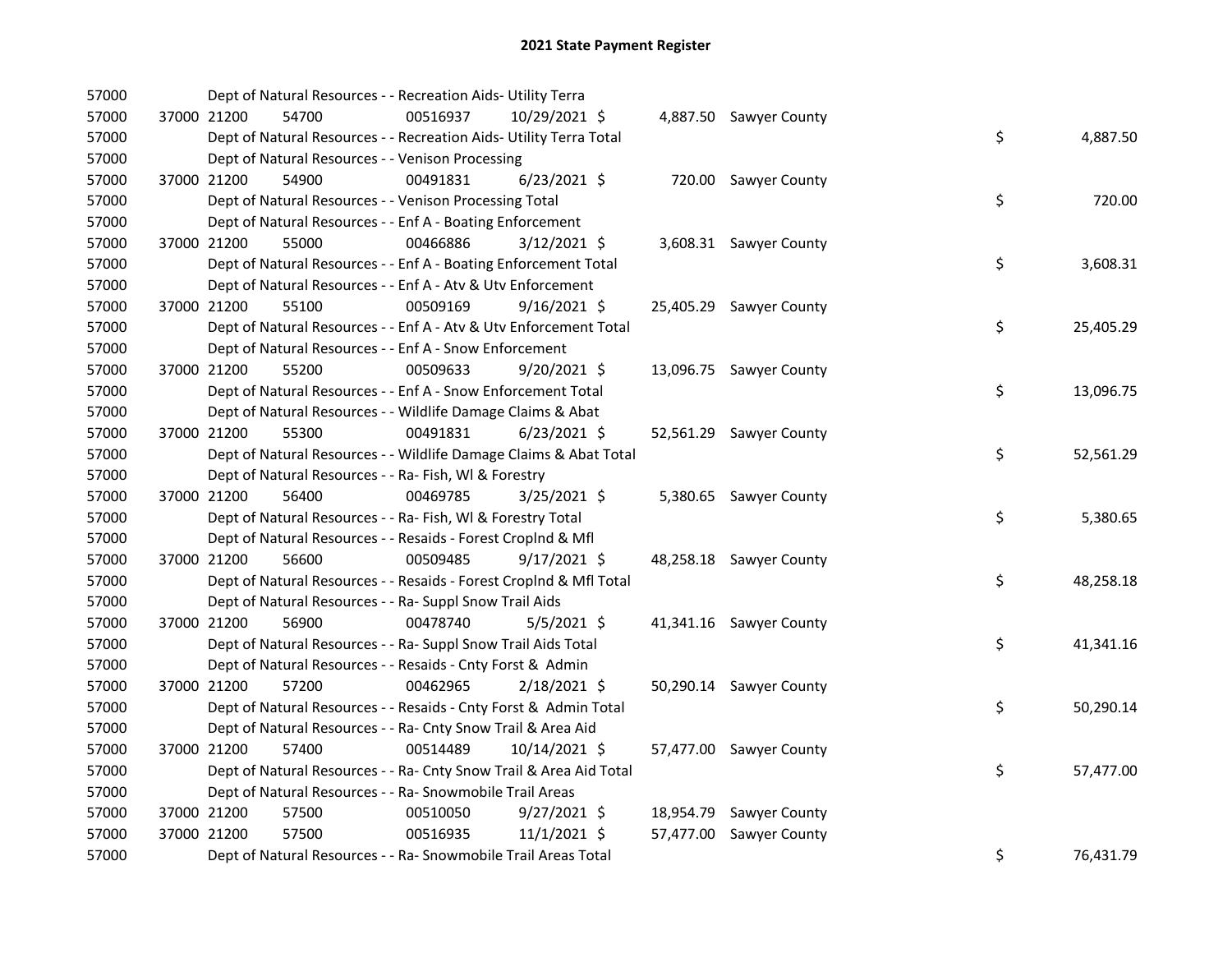| 57000 |             | Dept of Natural Resources - - Ra- Atv Prj Aids, Gas Tax Pymt       |          |                |           |                          |    |            |
|-------|-------------|--------------------------------------------------------------------|----------|----------------|-----------|--------------------------|----|------------|
| 57000 | 37000 21200 | 57600                                                              | 00514485 | 10/13/2021 \$  |           | 60,160.00 Sawyer County  |    |            |
| 57000 | 37000 21200 | 57600                                                              | 00514488 | 10/13/2021 \$  | 7,490.00  | <b>Sawyer County</b>     |    |            |
| 57000 | 37000 21200 | 57600                                                              | 00516829 | 10/27/2021 \$  | 59,861.00 | Sawyer County            |    |            |
| 57000 | 37000 21200 | 57600                                                              | 00516941 | 11/1/2021 \$   | 7,490.00  | Sawyer County            |    |            |
| 57000 |             | Dept of Natural Resources - - Ra- Atv Prj Aids, Gas Tax Pymt Total |          |                |           |                          | \$ | 135,001.00 |
| 57000 |             | Dept of Natural Resources - - Ra- Atv Project Aids                 |          |                |           |                          |    |            |
| 57000 | 37000 21200 | 57700                                                              | 00453796 | $1/15/2021$ \$ |           | 587,112.34 Sawyer County |    |            |
| 57000 | 37000 21200 | 57700                                                              | 00516829 | 10/27/2021 \$  | 1,120.00  | Sawyer County            |    |            |
| 57000 | 37000 21200 | 57700                                                              | 00517100 | $11/1/2021$ \$ | 11,865.00 | Sawyer County            |    |            |
| 57000 |             | Dept of Natural Resources - - Ra- Atv Project Aids Total           |          |                |           |                          | \$ | 600,097.34 |
| 57000 |             | Dept of Natural Resources - - Resaids - Nat Forest Income          |          |                |           |                          |    |            |
| 57000 | 37000 21200 | 58200                                                              | 00475044 | 4/21/2021 \$   |           | 4,936.00 Sawyer County   |    |            |
| 57000 |             | Dept of Natural Resources - - Resaids - Nat Forest Income Total    |          |                |           |                          | \$ | 4,936.00   |
| 57000 |             | Dept of Natural Resources - - Resaids - Pymt In Lieu Tax Fed       |          |                |           |                          |    |            |
| 57000 | 37000 21200 | 58400                                                              | 00510768 | 9/28/2021 \$   |           | 7,520.34 Sawyer County   |    |            |
| 57000 |             | Dept of Natural Resources - - Resaids - Pymt In Lieu Tax Fed Total |          |                |           |                          | \$ | 7,520.34   |
| 57000 |             | Dept of Natural Resources - - Land Acquisition                     |          |                |           |                          |    |            |
| 57000 | 37000 36300 | TA100                                                              | 00469163 | $3/18/2021$ \$ |           | 351.39 Sawyer County     |    |            |
| 57000 |             | Dept of Natural Resources - - Land Acquisition Total               |          |                |           |                          | \$ | 351.39     |
| 57000 |             | Dept of Natural Resources - - Dnr-Dam Safety Projects              |          |                |           |                          |    |            |
| 57000 | 37000 36300 | <b>TX100</b>                                                       | 00469942 | 3/29/2021 \$   |           | 24,233.56 Sawyer County  |    |            |
| 57000 |             | Dept of Natural Resources - - Dnr-Dam Safety Projects Total        |          |                |           |                          | \$ | 24,233.56  |
| 57000 |             | Dept of Natural Resources - - GPO - Sd Water Loan Prog, Fed        |          |                |           |                          |    |            |
| 57000 | 37000 57300 | 48200                                                              | 00468746 | $3/31/2021$ \$ |           | 7,644.50 Sawyer County   |    |            |
| 57000 | 37000 57300 | 48200                                                              | 00492012 | 7/16/2021 \$   | 7,644.50  | <b>Sawyer County</b>     |    |            |
| 57000 | 37000 57300 | 48200                                                              | 00515612 | 11/12/2021 \$  |           | 7,644.50 Sawyer County   |    |            |
| 57000 |             | Dept of Natural Resources - - GPO - Sd Water Loan Prog, Fed Total  |          |                |           |                          | \$ | 22,933.50  |
| 57000 |             | WI Dept of Transportation - - Eldly&Disa Co/Aid Sf                 |          |                |           |                          |    |            |
| 57000 | 39500 21100 | 16800                                                              | 00650590 | $2/8/2021$ \$  |           | 79,889.00 Sawyer County  |    |            |
| 57000 |             | WI Dept of Transportation - - Eldly&Disa Co/Aid Sf Total           |          |                |           |                          | \$ | 79,889.00  |
| 57000 |             | WI Dept of Transportation - - Disastr Damag Aid Sf                 |          |                |           |                          |    |            |
| 57000 | 39500 21100 | 17400                                                              | 00749307 | 10/12/2021 \$  |           | 36,101.27 Sawyer County  |    |            |
| 57000 |             | WI Dept of Transportation - - Disastr Damag Aid Sf Total           |          |                |           |                          | \$ | 36,101.27  |
| 57000 |             | WI Dept of Transportation - - Hwy Sfty Loc Aid Ffd                 |          |                |           |                          |    |            |
| 57000 | 39500 21100 | 18500                                                              | 00639056 | $1/13/2021$ \$ |           | 1,755.07 Sawyer County   |    |            |
| 57000 | 39500 21100 | 18500                                                              | 00657292 | 2/23/2021 \$   |           | 2,491.44 Sawyer County   |    |            |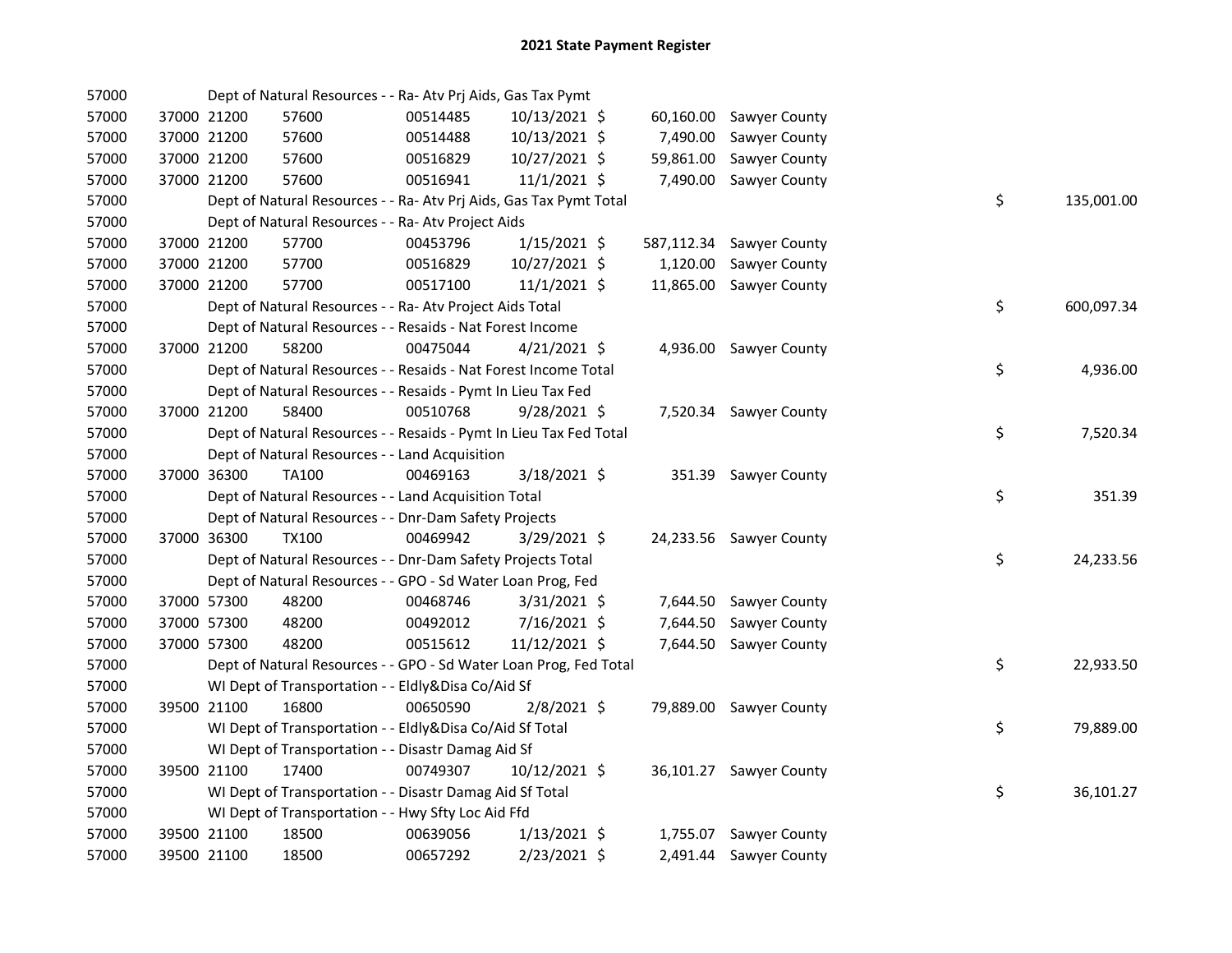| 57000 |             | 39500 21100 | 18500                                                    | 00667247 | 3/23/2021 \$   |            | 2,921.67 Sawyer County   |    |            |
|-------|-------------|-------------|----------------------------------------------------------|----------|----------------|------------|--------------------------|----|------------|
| 57000 |             | 39500 21100 | 18500                                                    | 00685092 | 4/27/2021 \$   |            | 3,917.07 Sawyer County   |    |            |
| 57000 |             | 39500 21100 | 18500                                                    | 00701739 | $6/3/2021$ \$  | 3,172.16   | Sawyer County            |    |            |
| 57000 |             | 39500 21100 | 18500                                                    | 00722558 | 7/20/2021 \$   |            | 1,145.12 Sawyer County   |    |            |
| 57000 |             | 39500 21100 | 18500                                                    | 00725050 | 7/26/2021 \$   | 855.33     | Sawyer County            |    |            |
| 57000 |             | 39500 21100 | 18500                                                    | 00735847 | 8/19/2021 \$   | 773.87     | Sawyer County            |    |            |
| 57000 |             | 39500 21100 | 18500                                                    | 00748769 | $9/21/2021$ \$ | 570.22     | Sawyer County            |    |            |
| 57000 |             | 39500 21100 | 18500                                                    | 00762362 | 10/15/2021 \$  |            | 2,471.82 Sawyer County   |    |            |
| 57000 |             |             | WI Dept of Transportation - - Hwy Sfty Loc Aid Ffd Total |          |                |            |                          | \$ | 20,073.77  |
| 57000 |             |             | WI Dept of Transportation - - Trans Aids To Co.-Sf       |          |                |            |                          |    |            |
| 57000 |             | 39500 21100 | 19000                                                    | 00631656 | $1/4/2021$ \$  | 211,916.07 | <b>Sawyer County</b>     |    |            |
| 57000 |             | 39500 21100 | 19000                                                    | 00710751 | 7/6/2021 \$    | 423,832.14 | Sawyer County            |    |            |
| 57000 |             | 39500 21100 | 19000                                                    | 00751310 | 10/4/2021 \$   | 211,916.08 | Sawyer County            |    |            |
| 57000 |             |             | WI Dept of Transportation - - Trans Aids To Co.-Sf Total |          |                |            |                          | \$ | 847,664.29 |
| 57000 |             |             | WI Dept of Transportation - - Trnsprt Alternats Lf       |          |                |            |                          |    |            |
| 57000 |             | 39500 21100 | 22600                                                    | 00676873 | $4/9/2021$ \$  | 198,325.00 | Sawyer County            |    |            |
| 57000 |             | 39500 21100 | 22600                                                    | 00696915 | $5/21/2021$ \$ | 14,428.88  | Sawyer County            |    |            |
| 57000 |             |             | WI Dept of Transportation - - Trnsprt Alternats Lf Total |          |                |            |                          | \$ | 212,753.88 |
| 57000 |             |             | WI Dept of Transportation - - Loc Rd Imp Prg St Fd       |          |                |            |                          |    |            |
| 57000 |             | 39500 21100 | 27800                                                    | 00777370 | 12/1/2021 \$   |            | 4,620.12 Sawyer County   |    |            |
| 57000 |             |             | WI Dept of Transportation - - Loc Rd Imp Prg St Fd Total |          |                |            |                          | \$ | 4,620.12   |
| 57000 |             |             | WI Dept of Transportation - - Aero Assistance Ffd        |          |                |            |                          |    |            |
| 57000 |             | 39500 21100 | 28400                                                    | 00643490 | $1/22/2021$ \$ |            | 30,000.00 Sawyer County  |    |            |
| 57000 |             |             | WI Dept of Transportation - - Aero Assistance Ffd Total  |          |                |            |                          | \$ | 30,000.00  |
| 57000 |             |             | WI Dept of Transportation - - St Hwy Rehab, Sf           |          |                |            |                          |    |            |
| 57000 |             | 39500 21100 | 36300                                                    | 00644688 | $1/25/2021$ \$ | 8.00       | Sawyer County            |    |            |
| 57000 |             | 39500 21100 | 36300                                                    | 00675022 | 4/5/2021 \$    | 3.00       | Sawyer County            |    |            |
| 57000 | 39500 21100 |             | 36300                                                    | 00765003 | 10/22/2021 \$  | 41,624.15  | Sawyer County            |    |            |
| 57000 |             | 39500 21100 | 36300                                                    | 00771040 | $11/5/2021$ \$ | 92,904.68  | <b>Sawyer County</b>     |    |            |
| 57000 |             |             | WI Dept of Transportation - - St Hwy Rehab, Sf Total     |          |                |            |                          | \$ | 134,539.83 |
| 57000 |             |             | WI Dept of Transportation - - Routine Maint Sf           |          |                |            |                          |    |            |
| 57000 |             | 39500 21100 | 36800                                                    | 00636418 | $1/6/2021$ \$  | 59,398.47  | Sawyer County            |    |            |
| 57000 |             | 39500 21100 | 36800                                                    | 00641584 | $1/19/2021$ \$ | 32,801.36  | <b>Sawyer County</b>     |    |            |
| 57000 |             | 39500 21100 | 36800                                                    | 00641585 | $1/19/2021$ \$ |            | 12,306.62 Sawyer County  |    |            |
| 57000 |             | 39500 21100 | 36800                                                    | 00641586 | $1/19/2021$ \$ | 2,649.79   | <b>Sawyer County</b>     |    |            |
| 57000 |             | 39500 21100 | 36800                                                    | 00641587 | $1/19/2021$ \$ | 1,211.13   | Sawyer County            |    |            |
| 57000 |             | 39500 21100 | 36800                                                    | 00642800 | 1/20/2021 \$   |            | 214,852.73 Sawyer County |    |            |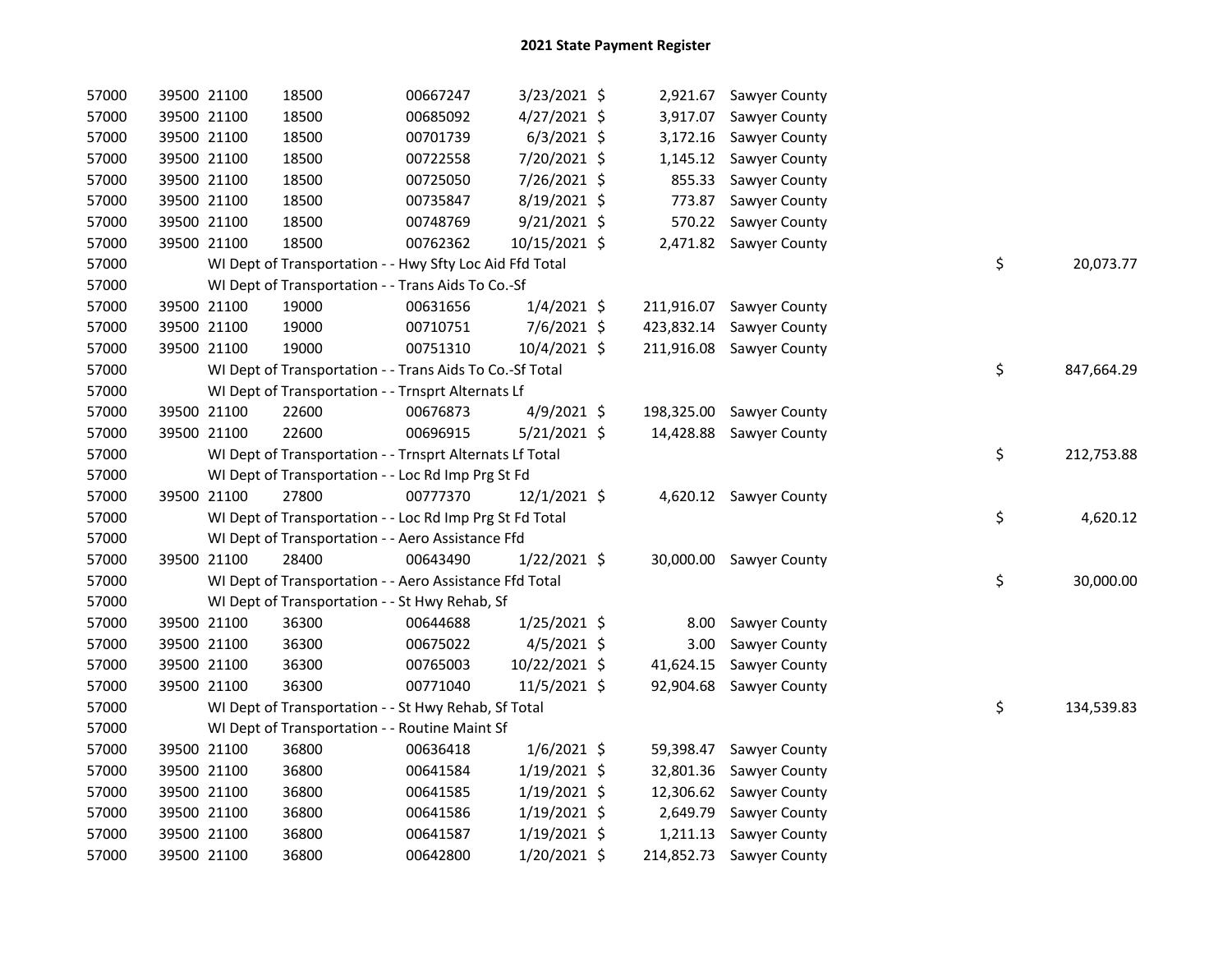| 57000 |             | 39500 21100 | 36800 | 00657494                                             | 2/23/2021 \$                                                 |            | 116,577.67 Sawyer County |    |              |
|-------|-------------|-------------|-------|------------------------------------------------------|--------------------------------------------------------------|------------|--------------------------|----|--------------|
| 57000 |             | 39500 21100 | 36800 | 00671076                                             | 3/26/2021 \$                                                 | 123,932.02 | Sawyer County            |    |              |
| 57000 |             | 39500 21100 | 36800 | 00683864                                             | $4/26/2021$ \$                                               | 108,503.60 | Sawyer County            |    |              |
| 57000 |             | 39500 21100 | 36800 | 00702802                                             | $6/7/2021$ \$                                                | 149,524.47 | Sawyer County            |    |              |
| 57000 |             | 39500 21100 | 36800 | 00716894                                             | 7/6/2021 \$                                                  | 73,853.32  | Sawyer County            |    |              |
| 57000 | 39500 21100 |             | 36800 | 00732972                                             | $8/12/2021$ \$                                               | 84,124.06  | Sawyer County            |    |              |
| 57000 | 39500 21100 |             | 36800 | 00771336                                             | 11/8/2021 \$                                                 | 58,928.33  | Sawyer County            |    |              |
| 57000 |             | 39500 21100 | 36800 | 00771337                                             | 11/8/2021 \$                                                 | 42,470.44  | Sawyer County            |    |              |
| 57000 |             | 39500 21100 | 36800 | 00771338                                             | 11/8/2021 \$                                                 | 22,659.18  | Sawyer County            |    |              |
| 57000 |             | 39500 21100 | 36800 | 00781637                                             | 12/7/2021 \$                                                 | 82,347.65  | Sawyer County            |    |              |
| 57000 |             | 39500 21100 | 36800 | 00783207                                             | 12/14/2021 \$                                                | 427.38     | Sawyer County            |    |              |
| 57000 | 39500 21100 |             | 36800 | 00783208                                             | 12/14/2021 \$                                                | 154.30     | Sawyer County            |    |              |
| 57000 |             |             |       | WI Dept of Transportation - - Routine Maint Sf Total |                                                              |            |                          | \$ | 1,186,722.52 |
| 57000 |             |             |       |                                                      | Department of Corrections - - Corrections Contracts And Agre |            |                          |    |              |
| 57000 | 41000 10000 |             | 11400 | 00402115                                             | $1/4/2021$ \$                                                | 11,218.28  | Sawyer County            |    |              |
| 57000 | 41000 10000 |             | 11400 | 00402116                                             | $1/4/2021$ \$                                                | 15,695.30  | Sawyer County            |    |              |
| 57000 | 41000 10000 |             | 11400 | 00402117                                             | $1/4/2021$ \$                                                | 16,106.98  | Sawyer County            |    |              |
| 57000 | 41000 10000 |             | 11400 | 00402118                                             | $1/4/2021$ \$                                                | 18,679.98  | Sawyer County            |    |              |
| 57000 | 41000 10000 |             | 11400 | 00402119                                             | $1/4/2021$ \$                                                | 20,069.40  | Sawyer County            |    |              |
| 57000 | 41000 10000 |             | 11400 | 00402927                                             | $1/7/2021$ \$                                                | 823.36     | Sawyer County            |    |              |
| 57000 | 41000 10000 |             | 11400 | 00406156                                             | $1/27/2021$ \$                                               | 1,904.02   | Sawyer County            |    |              |
| 57000 | 41000 10000 |             | 11400 | 00412187                                             | 2/26/2021 \$                                                 | 3,241.98   | Sawyer County            |    |              |
| 57000 | 41000 10000 |             | 11400 | 00417015                                             | 3/19/2021 \$                                                 | 10,189.08  | Sawyer County            |    |              |
| 57000 | 41000 10000 |             | 11400 | 00417023                                             | 3/19/2021 \$                                                 | 18,062.46  | Sawyer County            |    |              |
| 57000 | 41000 10000 |             | 11400 | 00417028                                             | 3/19/2021 \$                                                 | 30,361.40  | Sawyer County            |    |              |
| 57000 | 41000 10000 |             | 11400 | 00419060                                             | 4/8/2021 \$                                                  | 1,492.34   | Sawyer County            |    |              |
| 57000 | 41000 10000 |             | 11400 | 00421024                                             | $4/14/2021$ \$                                               | 25,627.08  | Sawyer County            |    |              |
| 57000 | 41000 10000 |             | 11400 | 00423729                                             | 4/29/2021 \$                                                 | 9,262.80   | Sawyer County            |    |              |
| 57000 | 41000 10000 |             | 11400 | 00429677                                             | $6/2/2021$ \$                                                | 4,528.48   | Sawyer County            |    |              |
| 57000 | 41000 10000 |             | 11400 | 00433940                                             | $6/21/2021$ \$                                               | 26,244.60  | Sawyer County            |    |              |
| 57000 | 41000 10000 |             | 11400 | 00433945                                             | $6/21/2021$ \$                                               | 20,584.00  | Sawyer County            |    |              |
| 57000 | 41000 10000 |             | 11400 | 00435401                                             | $6/30/2021$ \$                                               | 7,255.86   | Sawyer County            |    |              |
| 57000 | 41000 10000 |             | 11400 | 00435806                                             | $6/30/2021$ \$                                               | 15,438.00  | Sawyer County            |    |              |
| 57000 | 41000 10000 |             | 11400 | 00438030                                             | 7/13/2021 \$                                                 | 5,763.52   | Sawyer County            |    |              |
| 57000 | 41000 10000 |             | 11400 | 00439049                                             | 7/14/2021 \$                                                 | 12,350.40  | Sawyer County            |    |              |
| 57000 | 41000 10000 |             | 11400 | 00443490                                             | $8/11/2021$ \$                                               | 4,116.80   | Sawyer County            |    |              |
| 57000 | 41000 10000 |             | 11400 | 00448157                                             | $9/1/2021$ \$                                                |            | 9,468.64 Sawyer County   |    |              |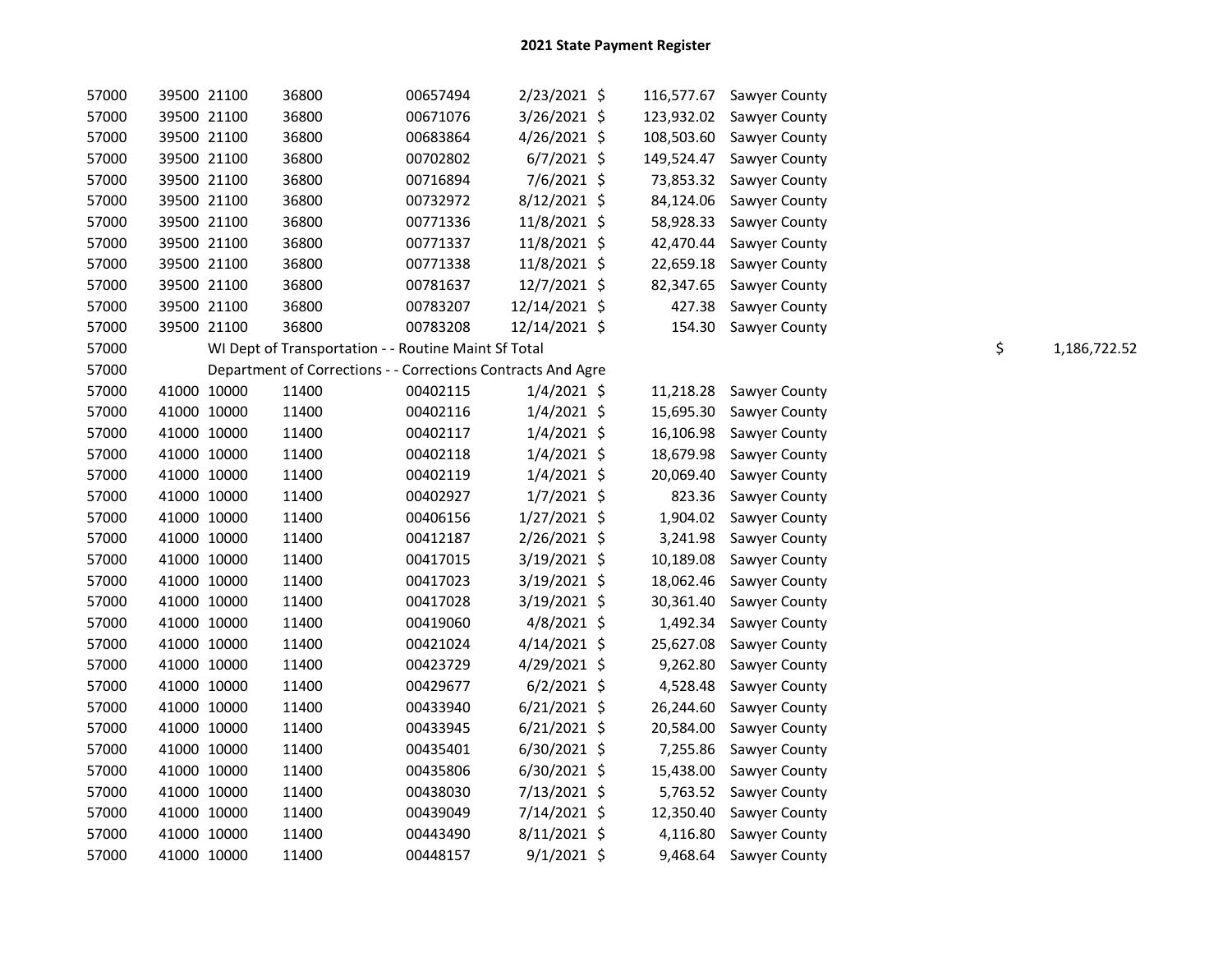| 57000 | 41000 10000 | 11400                                                                  | 00448865 | 9/9/2021 \$    |            | 6,020.82 Sawyer County                                                                                        |                  |
|-------|-------------|------------------------------------------------------------------------|----------|----------------|------------|---------------------------------------------------------------------------------------------------------------|------------------|
| 57000 | 41000 10000 | 11400                                                                  | 00455562 | 10/12/2021 \$  |            | 5,866.44 Sawyer County                                                                                        |                  |
| 57000 | 41000 10000 | 11400                                                                  | 00460654 | 11/8/2021 \$   |            | 6,278.12 Sawyer County                                                                                        |                  |
| 57000 | 41000 10000 | 11400                                                                  | 00469081 | 12/21/2021 \$  |            | 6,123.74 Sawyer County                                                                                        |                  |
| 57000 |             | Department of Corrections - - Corrections Contracts And Agre Total     |          |                |            |                                                                                                               | \$<br>312,773.88 |
| 57000 |             |                                                                        |          |                |            | Department of Corrections - - Reimbursing Counties For Probation, Extended Supervision And Parole Holds       |                  |
| 57000 | 41000 10000 | 11600                                                                  | 00459657 | 10/29/2021 \$  |            | 24,280.00 Sawyer County                                                                                       |                  |
| 57000 |             |                                                                        |          |                |            | Department of Corrections - - Reimbursing Counties For Probation, Extended Supervision And Parole Holds Total | \$<br>24,280.00  |
| 57000 |             | Department of Health Services - - State/Federal Aids                   |          |                |            |                                                                                                               |                  |
| 57000 | 43500 10000 | 00000                                                                  | 92106    | $1/4/2021$ \$  |            | 39,228.00 Sawyer County                                                                                       |                  |
| 57000 | 43500 10000 | 00000                                                                  | 92107    | $2/1/2021$ \$  | 10,586.00  | Sawyer County                                                                                                 |                  |
| 57000 | 43500 10000 | 00000                                                                  | 92108    | $3/1/2021$ \$  | 262,998.00 | Sawyer County                                                                                                 |                  |
| 57000 | 43500 10000 | 00000                                                                  | 92109    | $4/1/2021$ \$  | 108,188.00 | Sawyer County                                                                                                 |                  |
| 57000 | 43500 10000 | 00000                                                                  | 92111    | $6/1/2021$ \$  | 168,390.00 | Sawyer County                                                                                                 |                  |
| 57000 | 43500 10000 | 00000                                                                  | 92200    | $7/1/2021$ \$  | 59,913.00  | Sawyer County                                                                                                 |                  |
| 57000 | 43500 10000 | 00000                                                                  | 92201    | 8/2/2021 \$    | 39,857.00  | Sawyer County                                                                                                 |                  |
| 57000 | 43500 10000 | 00000                                                                  | 92202    | $9/1/2021$ \$  | 53,288.00  | Sawyer County                                                                                                 |                  |
| 57000 | 43500 10000 | 00000                                                                  | 92204    | 10/1/2021 \$   | 51,807.00  | Sawyer County                                                                                                 |                  |
| 57000 | 43500 10000 | 00000                                                                  | 92206    | 11/1/2021 \$   | 74,746.00  | Sawyer County                                                                                                 |                  |
| 57000 | 43500 10000 | 00000                                                                  | 92207    | 12/1/2021 \$   | 43,153.00  | Sawyer County                                                                                                 |                  |
| 57000 |             | Department of Health Services - - State/Federal Aids Total             |          |                |            |                                                                                                               | \$<br>912,154.00 |
| 57000 |             | Department of Health Services - - General Program Operations           |          |                |            |                                                                                                               |                  |
| 57000 | 43500 10000 | 40100                                                                  | 00401536 | $1/5/2021$ \$  | 1.50       | Sawyer County                                                                                                 |                  |
| 57000 | 43500 10000 | 40100                                                                  | 00428905 | 5/25/2021 \$   | 1.50       | Sawyer County                                                                                                 |                  |
| 57000 | 43500 10000 | 40100                                                                  | 00449634 | $9/14/2021$ \$ | 1.50       | Sawyer County                                                                                                 |                  |
| 57000 | 43500 10000 | 40100                                                                  | 00455397 | 10/13/2021 \$  | 1.50       | Sawyer County                                                                                                 |                  |
| 57000 |             | Department of Health Services - - General Program Operations Total     |          |                |            |                                                                                                               | \$<br>6.00       |
| 57000 |             | Department of Health Services - - Medical Assistance State Admin       |          |                |            |                                                                                                               |                  |
| 57000 | 43500 10000 | 44000                                                                  | 00401536 | $1/5/2021$ \$  | 1.50       | Sawyer County                                                                                                 |                  |
| 57000 | 43500 10000 | 44000                                                                  | 00428905 | $5/25/2021$ \$ | 1.50       | Sawyer County                                                                                                 |                  |
| 57000 | 43500 10000 | 44000                                                                  | 00449634 | $9/14/2021$ \$ | 1.50       | Sawyer County                                                                                                 |                  |
| 57000 | 43500 10000 | 44000                                                                  | 00455397 | 10/13/2021 \$  | 1.50       | Sawyer County                                                                                                 |                  |
| 57000 |             | Department of Health Services - - Medical Assistance State Admin Total |          |                |            |                                                                                                               | \$<br>6.00       |
| 57000 |             | Dept of Children and Families - - Tribal High Cost And Guard Pay       |          |                |            |                                                                                                               |                  |
| 57000 | 43700 10000 | 16900                                                                  | 00087084 | 7/19/2021 \$   |            | 116,447.14 Sawyer County                                                                                      |                  |
| 57000 |             | Dept of Children and Families - - Tribal High Cost And Guard Pay Total |          |                |            |                                                                                                               | \$<br>116,447.14 |
| 57000 |             | Dept of Children and Families - - Fees For Administrative Servic       |          |                |            |                                                                                                               |                  |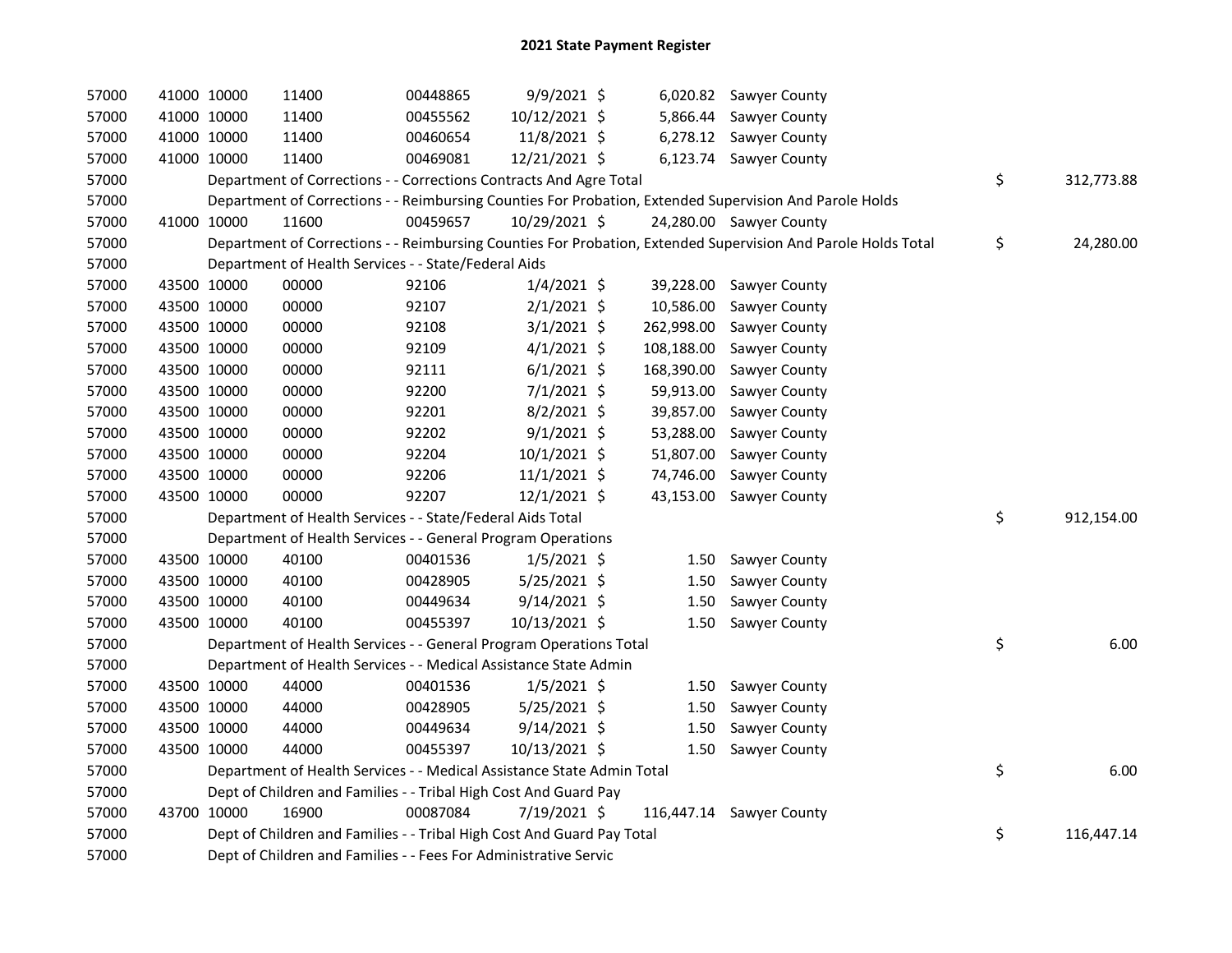| 57000 |             | 43700 10000 | 23100                                                                  | 00080595 | 2/16/2021 \$   | 25.00      | Sawyer County |    |              |
|-------|-------------|-------------|------------------------------------------------------------------------|----------|----------------|------------|---------------|----|--------------|
| 57000 |             | 43700 10000 | 23100                                                                  | 00083452 | 4/20/2021 \$   | 35.00      | Sawyer County |    |              |
| 57000 | 43700 10000 |             | 23100                                                                  | 00087335 | 7/23/2021 \$   | 5.00       | Sawyer County |    |              |
| 57000 | 43700 10000 |             | 23100                                                                  | 00090950 | 11/2/2021 \$   | 45.00      | Sawyer County |    |              |
| 57000 |             |             | Dept of Children and Families - - Fees For Administrative Servic Total |          |                |            |               | \$ | 110.00       |
| 57000 |             |             | Dept of Children and Families - - General Aids                         |          |                |            |               |    |              |
| 57000 |             | 43700 10000 | 99000                                                                  | 00079030 | $1/5/2021$ \$  | 8,417.09   | Sawyer County |    |              |
| 57000 |             | 43700 10000 | 99000                                                                  | 00079794 | 1/29/2021 \$   | 31,308.78  | Sawyer County |    |              |
| 57000 |             | 43700 10000 | 99000                                                                  | 00079967 | $2/1/2021$ \$  | 0.76       | Sawyer County |    |              |
| 57000 |             | 43700 10000 | 99000                                                                  | 00080186 | $2/5/2021$ \$  | 349.72     | Sawyer County |    |              |
| 57000 |             | 43700 10000 | 99000                                                                  | 00080234 | 2/9/2021 \$    | 21,396.48  | Sawyer County |    |              |
| 57000 |             | 43700 10000 | 99000                                                                  | 00080300 | $2/5/2021$ \$  | 33.59      | Sawyer County |    |              |
| 57000 | 43700 10000 |             | 99000                                                                  | 00081205 | 3/4/2021 \$    | 20,014.28  | Sawyer County |    |              |
| 57000 | 43700 10000 |             | 99000                                                                  | 00081258 | 3/5/2021 \$    | 120,601.91 | Sawyer County |    |              |
| 57000 |             | 43700 10000 | 99000                                                                  | 00081340 | 3/5/2021 \$    | 436.53     | Sawyer County |    |              |
| 57000 |             | 43700 10000 | 99000                                                                  | 00081422 | 3/8/2021 \$    | 16,055.00  | Sawyer County |    |              |
| 57000 |             | 43700 10000 | 99000                                                                  | 00082677 | 4/5/2021 \$    | 111,922.43 | Sawyer County |    |              |
| 57000 |             | 43700 10000 | 99000                                                                  | 00082678 | $4/5/2021$ \$  | 474.93     | Sawyer County |    |              |
| 57000 |             | 43700 10000 | 99000                                                                  | 00083918 | 4/30/2021 \$   | 73,957.16  | Sawyer County |    |              |
| 57000 | 43700 10000 |             | 99000                                                                  | 00084134 | 5/5/2021 \$    | 18,006.67  | Sawyer County |    |              |
| 57000 | 43700 10000 |             | 99000                                                                  | 00084941 | 5/18/2021 \$   | 15.03      | Sawyer County |    |              |
| 57000 | 43700 10000 |             | 99000                                                                  | 00085647 | $6/7/2021$ \$  | 16,161.87  | Sawyer County |    |              |
| 57000 | 43700 10000 |             | 99000                                                                  | 00086578 | $7/1/2021$ \$  | 180.00     | Sawyer County |    |              |
| 57000 | 43700 10000 |             | 99000                                                                  | 00086706 | 7/8/2021 \$    | 10,397.92  | Sawyer County |    |              |
| 57000 |             | 43700 10000 | 99000                                                                  | 00087582 | 7/30/2021 \$   | 31,756.00  | Sawyer County |    |              |
| 57000 |             | 43700 10000 | 99000                                                                  | 00087718 | 7/30/2021 \$   | 9,740.00   | Sawyer County |    |              |
| 57000 | 43700 10000 |             | 99000                                                                  | 00087952 | $8/5/2021$ \$  | 9,365.12   | Sawyer County |    |              |
| 57000 | 43700 10000 |             | 99000                                                                  | 00087990 | $8/6/2021$ \$  | 17,728.88  | Sawyer County |    |              |
| 57000 | 43700 10000 |             | 99000                                                                  | 00088955 | 9/7/2021 \$    | 493,300.86 | Sawyer County |    |              |
| 57000 | 43700 10000 |             | 99000                                                                  | 00089135 | $9/10/2021$ \$ | 10,262.88  | Sawyer County |    |              |
| 57000 | 43700 10000 |             | 99000                                                                  | 00089927 | 10/5/2021 \$   | 7,398.60   | Sawyer County |    |              |
| 57000 | 43700 10000 |             | 99000                                                                  | 00090775 | 10/29/2021 \$  | 44,400.74  | Sawyer County |    |              |
| 57000 | 43700 10000 |             | 99000                                                                  | 00091044 | 11/5/2021 \$   | 70.50      | Sawyer County |    |              |
| 57000 |             | 43700 10000 | 99000                                                                  | 00091965 | 12/2/2021 \$   | 18,125.72  | Sawyer County |    |              |
| 57000 |             | 43700 10000 | 99000                                                                  | 00092132 | 12/3/2021 \$   | 5,546.47   | Sawyer County |    |              |
| 57000 | 43700 10000 |             | 99000                                                                  | 00092237 | 12/6/2021 \$   | 16,426.85  | Sawyer County |    |              |
| 57000 |             |             | Dept of Children and Families - - General Aids Total                   |          |                |            |               | \$ | 1,113,852.77 |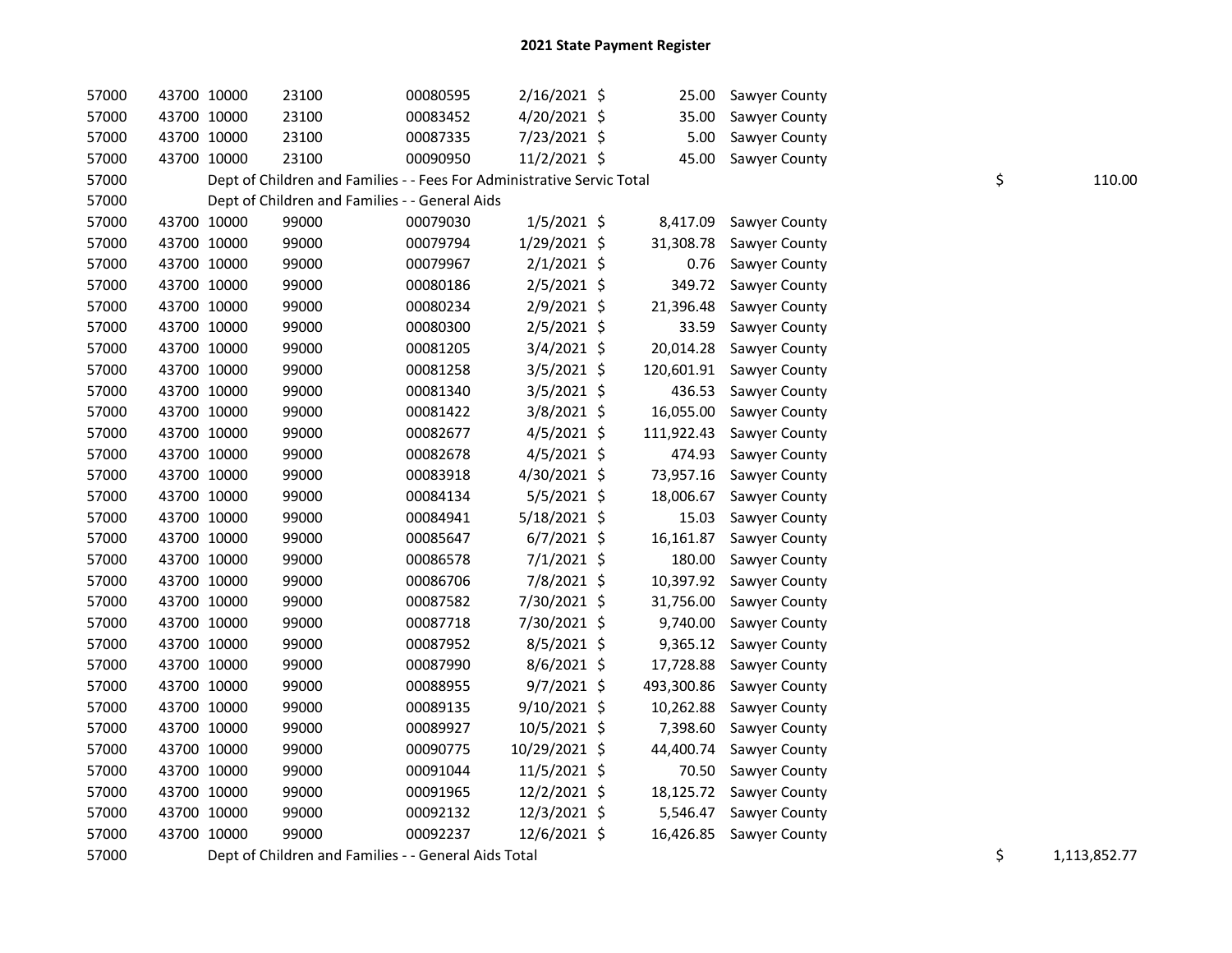| 57000 |             |       | Dept of Workforce Development - - Auxiliary Services                  |                |           |                         |    |           |
|-------|-------------|-------|-----------------------------------------------------------------------|----------------|-----------|-------------------------|----|-----------|
| 57000 | 44500 10000 | 13000 | 00310372                                                              | $1/4/2021$ \$  | 30.00     | Sawyer County           |    |           |
| 57000 | 44500 10000 | 13000 | 00313462                                                              | $2/2/2021$ \$  | 50.00     | Sawyer County           |    |           |
| 57000 | 44500 10000 | 13000 | 00317092                                                              | $3/2/2021$ \$  | 25.00     | Sawyer County           |    |           |
| 57000 | 44500 10000 | 13000 | 00320900                                                              | $4/2/2021$ \$  | 60.00     | Sawyer County           |    |           |
| 57000 | 44500 10000 | 13000 | 00324445                                                              | 5/4/2021 \$    | 25.00     | Sawyer County           |    |           |
| 57000 | 44500 10000 | 13000 | 00327638                                                              | $6/2/2021$ \$  | 35.00     | Sawyer County           |    |           |
| 57000 | 44500 10000 | 13000 | 00331422                                                              | 7/2/2021 \$    | 15.00     | Sawyer County           |    |           |
| 57000 | 44500 10000 | 13000 | 00335320                                                              | $8/3/2021$ \$  | 25.00     | Sawyer County           |    |           |
| 57000 | 44500 10000 | 13000 | 00339114                                                              | $9/2/2021$ \$  | 45.00     | Sawyer County           |    |           |
| 57000 | 44500 10000 | 13000 | 00343101                                                              | 10/4/2021 \$   | 15.00     | Sawyer County           |    |           |
| 57000 | 44500 10000 | 13000 | 00347141                                                              | $11/2/2021$ \$ | 50.00     | Sawyer County           |    |           |
| 57000 | 44500 10000 | 13000 | 00350787                                                              | 12/2/2021 \$   | 20.00     | Sawyer County           |    |           |
| 57000 |             |       | Dept of Workforce Development - - Auxiliary Services Total            |                |           |                         | \$ | 395.00    |
| 57000 |             |       | Dept of Workforce Development - - Wc Ops Uninsured Emplyr Admin       |                |           |                         |    |           |
| 57000 | 44500 22700 | 17700 | 00315910                                                              | $2/23/2021$ \$ | 15.00     | Sawyer County           |    |           |
| 57000 | 44500 22700 | 17700 | 00315926                                                              | 2/23/2021 \$   | 10.00     | Sawyer County           |    |           |
| 57000 | 44500 22700 | 17700 | 00336254                                                              | 8/11/2021 \$   | 45.00     | Sawyer County           |    |           |
| 57000 |             |       | Dept of Workforce Development - - Wc Ops Uninsured Emplyr Admin Total |                |           |                         | \$ | 70.00     |
| 57000 |             |       | Department of Justice - - Officer training reimbursement              |                |           |                         |    |           |
| 57000 | 45500 10000 | 21400 | 00105765                                                              | 11/23/2021 \$  |           | 5,760.00 Sawyer County  |    |           |
| 57000 |             |       | Department of Justice - - Officer training reimbursement Total        |                |           |                         | \$ | 5,760.00  |
| 57000 |             |       | Department of Justice - - Crime Laboratories, Dna                     |                |           |                         |    |           |
| 57000 | 45500 10000 | 22100 | 00100375                                                              | 7/14/2021 \$   |           | 1,110.00 Sawyer County  |    |           |
| 57000 |             |       | Department of Justice - - Crime Laboratories, Dna Total               |                |           |                         | \$ | 1,110.00  |
| 57000 |             |       | Department of Justice - - Federal Aid, Local Assistance               |                |           |                         |    |           |
| 57000 | 45500 10000 | 25100 | 00097456                                                              | 4/30/2021 \$   | 34,900.27 | Sawyer County           |    |           |
| 57000 | 45500 10000 | 25100 | 00098324                                                              | $5/26/2021$ \$ | 17,762.70 | <b>Sawyer County</b>    |    |           |
| 57000 |             |       | Department of Justice - - Federal Aid, Local Assistance Total         |                |           |                         | \$ | 52,662.97 |
| 57000 |             |       | Department of Justice - - County-Tribal Programs, Local               |                |           |                         |    |           |
| 57000 | 45500 10000 | 26300 | 00093456                                                              | 1/20/2021 \$   |           | 50,477.00 Sawyer County |    |           |
| 57000 |             |       | Department of Justice - - County-Tribal Programs, Local Total         |                |           |                         | \$ | 50,477.00 |
| 57000 |             |       | Department of Justice - - Crime Victim Witness Assist                 |                |           |                         |    |           |
| 57000 | 45500 10000 | 53200 | 00095470                                                              | $3/5/2021$ \$  | 13,197.27 | <b>Sawyer County</b>    |    |           |
| 57000 | 45500 10000 | 53200 | 00100564                                                              | $7/15/2021$ \$ | 13,918.22 | <b>Sawyer County</b>    |    |           |
| 57000 |             |       | Department of Justice - - Crime Victim Witness Assist Total           |                |           |                         | \$ | 27,115.49 |
| 57000 |             |       | Department of Military Affairs - - Emergency Response Equipment       |                |           |                         |    |           |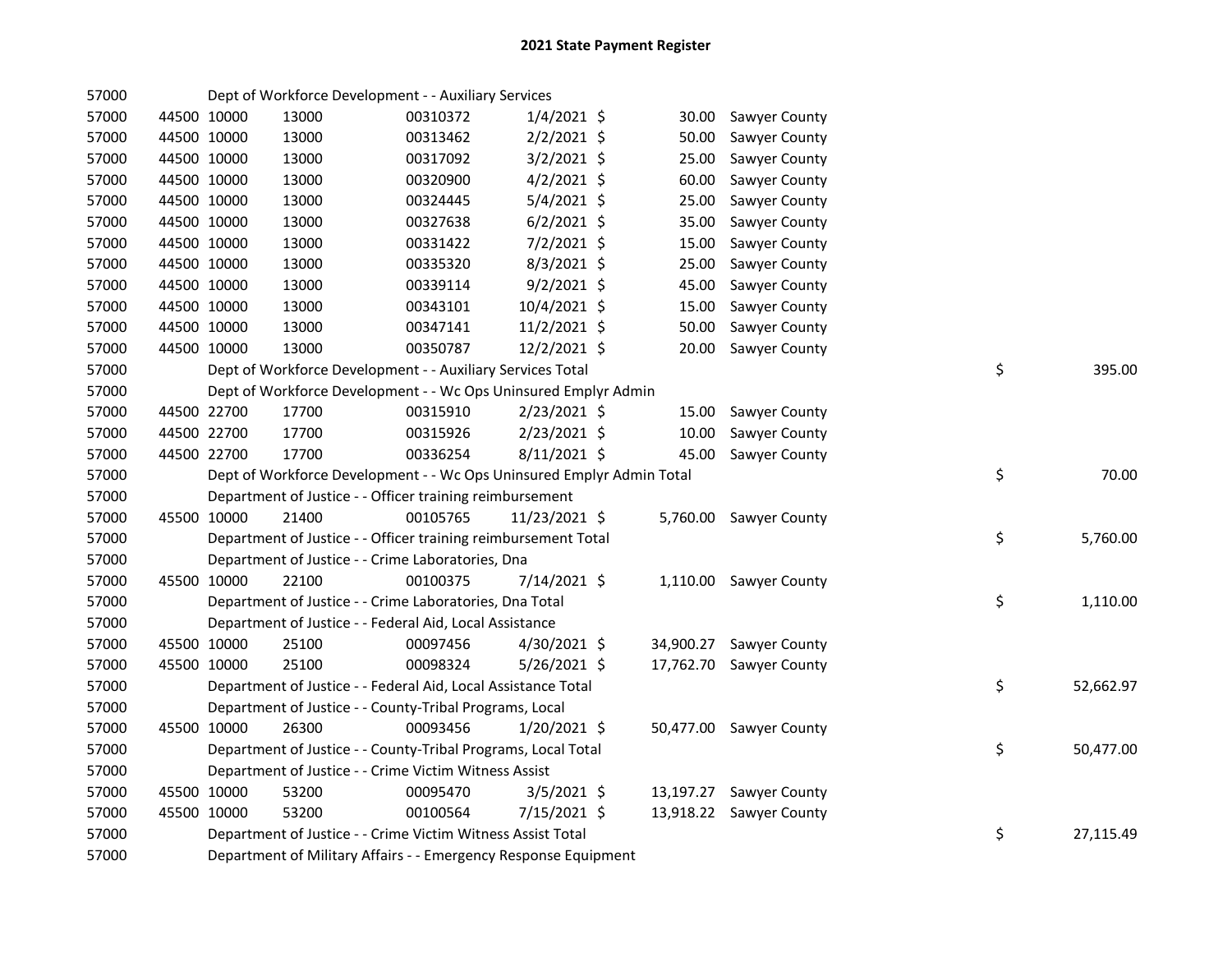| 57000 | 46500 10000 | 30800                                                                                             | 00088933 | $2/1/2021$ \$  |           | 5,107.01 Sawyer County  |    |            |
|-------|-------------|---------------------------------------------------------------------------------------------------|----------|----------------|-----------|-------------------------|----|------------|
| 57000 |             | Department of Military Affairs - - Emergency Response Equipment Total                             |          |                |           |                         | \$ | 5,107.01   |
| 57000 |             | Department of Military Affairs - - Federal Aid, Local Assistance                                  |          |                |           |                         |    |            |
| 57000 | 46500 10000 | 34200                                                                                             | 00090144 | $2/22/2021$ \$ |           | 38,001.16 Sawyer County |    |            |
| 57000 | 46500 10000 | 34200                                                                                             | 00096693 | $7/2/2021$ \$  | 52,944.94 | Sawyer County           |    |            |
| 57000 |             | Department of Military Affairs - - Federal Aid, Local Assistance Total                            |          |                |           |                         | \$ | 90,946.10  |
| 57000 |             | Department of Military Affairs - - St Emerg Response Bd Grant Pif                                 |          |                |           |                         |    |            |
| 57000 | 46500 27200 | 36400                                                                                             | 00090212 | $2/23/2021$ \$ |           | 5,348.53 Sawyer County  |    |            |
| 57000 |             | Department of Military Affairs - - St Emerg Response Bd Grant Pif Total                           |          |                |           |                         | \$ | 5,348.53   |
| 57000 |             | Department of Veterans Affairs - - County Grants                                                  |          |                |           |                         |    |            |
| 57000 | 48500 58200 | 26700                                                                                             | 00091461 | 3/12/2021 \$   |           | 8,500.00 Sawyer County  |    |            |
| 57000 |             | Department of Veterans Affairs - - County Grants Total                                            |          |                |           |                         | \$ | 8,500.00   |
| 57000 |             | Department of Veterans Affairs - - Veterans Transportation Grant                                  |          |                |           |                         |    |            |
| 57000 | 48500 58200 | 28000                                                                                             | 00102992 | $12/3/2021$ \$ |           | 5,599.85 Sawyer County  |    |            |
| 57000 |             | Department of Veterans Affairs - - Veterans Transportation Grant Total                            |          |                |           |                         | \$ | 5,599.85   |
| 57000 |             | Department of Administration - - Low-Income Assistance Grants                                     |          |                |           |                         |    |            |
| 57000 | 50500 23500 | 37100                                                                                             | 00140934 | $2/17/2021$ \$ |           | 6,238.05 Sawyer County  |    |            |
| 57000 | 50500 23500 | 37100                                                                                             | 00141624 | $3/2/2021$ \$  | 10,144.81 | Sawyer County           |    |            |
| 57000 | 50500 23500 | 37100                                                                                             | 00142332 | 3/16/2021 \$   | 3,956.00  | Sawyer County           |    |            |
| 57000 | 50500 23500 | 37100                                                                                             | 00143921 | $4/15/2021$ \$ | 456.75    | Sawyer County           |    |            |
| 57000 | 50500 23500 | 37100                                                                                             | 00145775 | 5/17/2021 \$   | 2,523.24  | Sawyer County           |    |            |
| 57000 | 50500 23500 | 37100                                                                                             | 00147109 | $6/15/2021$ \$ | 4,931.90  | Sawyer County           |    |            |
| 57000 | 50500 23500 | 37100                                                                                             | 00148962 | 7/16/2021 \$   | 4,672.36  | Sawyer County           |    |            |
| 57000 | 50500 23500 | 37100                                                                                             | 00150605 | 8/17/2021 \$   | 6,558.06  | Sawyer County           |    |            |
| 57000 | 50500 23500 | 37100                                                                                             | 00151867 | 9/15/2021 \$   | 2,760.34  | Sawyer County           |    |            |
| 57000 | 50500 23500 | 37100                                                                                             | 00154848 | 11/18/2021 \$  | 6,077.87  | Sawyer County           |    |            |
| 57000 |             | Department of Administration - - Low-Income Assistance Grants Total                               |          |                |           |                         | \$ | 48,319.38  |
| 57000 |             | Department of Administration - - Land Information Program; Loca                                   |          |                |           |                         |    |            |
| 57000 | 50500 26900 | 17300                                                                                             | 00138507 | 1/29/2021 \$   | 1,000.00  | Sawyer County           |    |            |
| 57000 | 50500 26900 | 17300                                                                                             | 00139621 | $4/6/2021$ \$  | 50,184.00 | Sawyer County           |    |            |
| 57000 | 50500 26900 | 17300                                                                                             | 00142716 | $4/5/2021$ \$  | 25,000.00 | Sawyer County           |    |            |
| 57000 | 50500 26900 | 17300                                                                                             | 00146537 | $6/16/2021$ \$ | 25,000.00 | Sawyer County           |    |            |
| 57000 |             | Department of Administration - - Land Information Program; Loca Total                             |          |                |           |                         | \$ | 101,184.00 |
| 57000 |             | Public Defender Board - - Trial Representation                                                    |          |                |           |                         |    |            |
| 57000 | 55000 10000 | 10300                                                                                             | 00305448 | $9/10/2021$ \$ |           | 20.50 Sawyer County     |    |            |
| 57000 |             | Public Defender Board - - Trial Representation Total                                              |          |                |           |                         | \$ | 20.50      |
| 57000 |             | Public Defender Board - - Transcript, Discovery and Records Provided to the Public Defender Board |          |                |           |                         |    |            |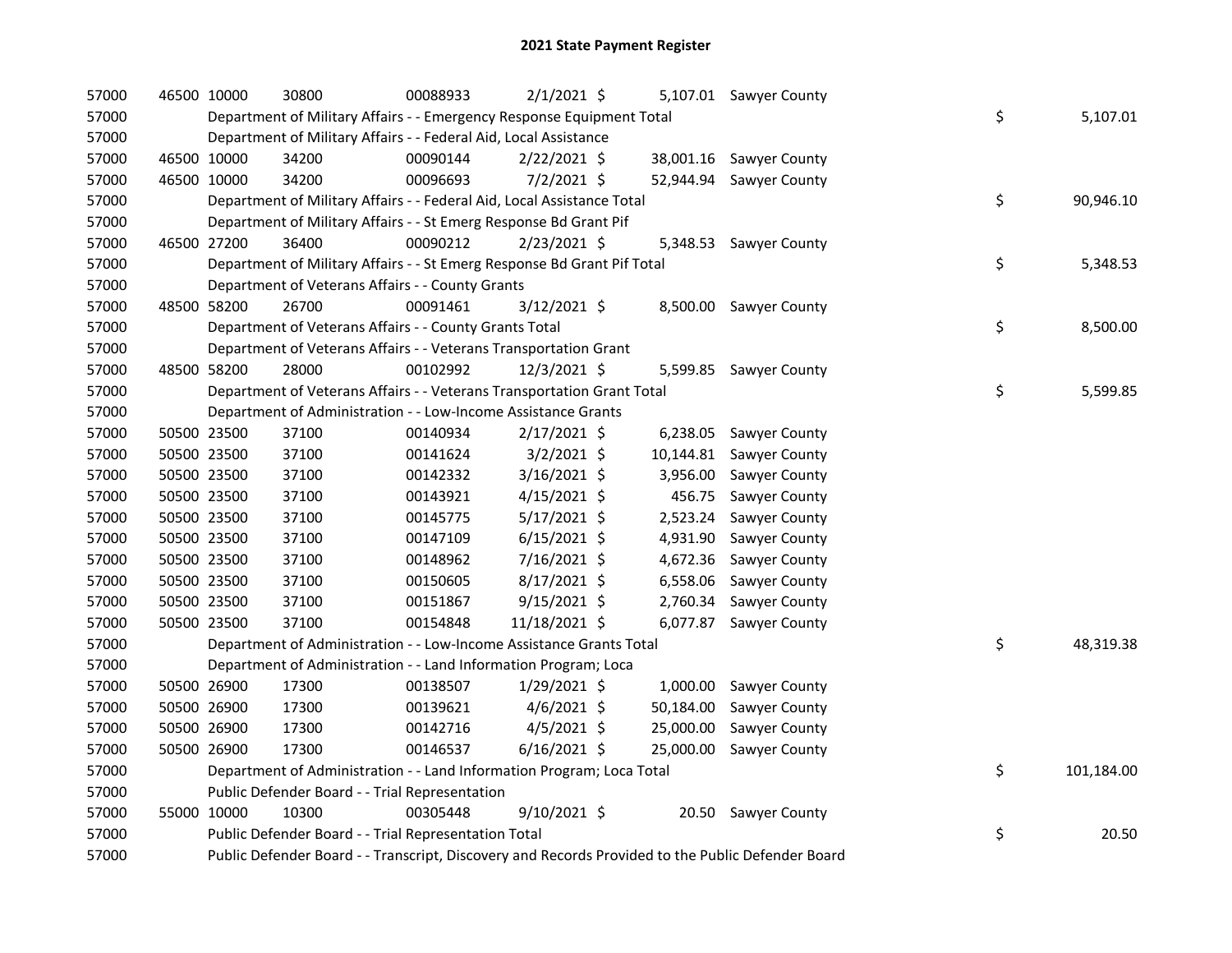| 57000 | 55000 10000 |             | 10600                                                      | 00278922 | 2/22/2021 \$   | 11.80     | <b>Sawyer County</b>                                                                                    |                |
|-------|-------------|-------------|------------------------------------------------------------|----------|----------------|-----------|---------------------------------------------------------------------------------------------------------|----------------|
| 57000 | 55000 10000 |             | 10600                                                      | 00291102 | 5/19/2021 \$   | 32.00     | Sawyer County                                                                                           |                |
| 57000 | 55000 10000 |             | 10600                                                      | 00302430 | 7/27/2021 \$   | 1.60      | Sawyer County                                                                                           |                |
| 57000 | 55000 10000 |             | 10600                                                      | 00310953 | 11/5/2021 \$   |           | 18.40 Sawyer County                                                                                     |                |
| 57000 |             |             |                                                            |          |                |           | Public Defender Board - - Transcript, Discovery and Records Provided to the Public Defender Board Total | \$<br>63.80    |
| 57000 |             |             | Department of Revenue - - GPR Earned                       |          |                |           |                                                                                                         |                |
| 57000 | 56600 10000 |             | 100GE                                                      | 00212752 | 8/12/2021 \$   |           | 3.00 Sawyer County                                                                                      |                |
| 57000 |             |             | Department of Revenue - - GPR Earned Total                 |          |                |           |                                                                                                         | \$<br>3.00     |
| 57000 |             |             | Department of Revenue - - Warrants and Satisfactions       |          |                |           |                                                                                                         |                |
| 57000 |             | 56600 10000 | 10100                                                      | 00190566 | 2/16/2021 \$   | 240.00    | Sawyer County                                                                                           |                |
| 57000 |             | 56600 10000 | 10100                                                      | 00196202 | $4/16/2021$ \$ | 210.50    | Sawyer County                                                                                           |                |
| 57000 | 56600 10000 |             | 10100                                                      | 00199552 | 4/30/2021 \$   | 215.00    | Sawyer County                                                                                           |                |
| 57000 | 56600 10000 |             | 10100                                                      | 00209796 | 7/30/2021 \$   | 205.00    | Sawyer County                                                                                           |                |
| 57000 | 56600 10000 |             | 10100                                                      | 00217241 | 10/29/2021 \$  | 155.00    | Sawyer County                                                                                           |                |
| 57000 |             |             | Department of Revenue - - Warrants and Satisfactions Total |          |                |           |                                                                                                         | \$<br>1,025.50 |
| 57000 |             |             | Department of Revenue - - Misc Revenue Holding Clearing    |          |                |           |                                                                                                         |                |
| 57000 |             | 56600 10000 | 99500                                                      | 00189007 | $1/8/2021$ \$  | 825.12    | Sawyer County                                                                                           |                |
| 57000 |             | 56600 10000 | 99500                                                      | 00189008 | $1/8/2021$ \$  | 520.71    | Sawyer County                                                                                           |                |
| 57000 | 56600 10000 |             | 99500                                                      | 00189009 | $1/8/2021$ \$  | 295.45    | Sawyer County                                                                                           |                |
| 57000 | 56600 10000 |             | 99500                                                      | 00189011 | $1/8/2021$ \$  | 15,610.59 | Sawyer County                                                                                           |                |
| 57000 | 56600 10000 |             | 99500                                                      | 00191075 | 2/5/2021 \$    | 1,222.21  | Sawyer County                                                                                           |                |
| 57000 |             | 56600 10000 | 99500                                                      | 00191076 | 2/5/2021 \$    | 471.04    | Sawyer County                                                                                           |                |
| 57000 | 56600 10000 |             | 99500                                                      | 00191077 | 2/5/2021 \$    | 1,464.96  | Sawyer County                                                                                           |                |
| 57000 | 56600 10000 |             | 99500                                                      | 00191079 | 2/5/2021 \$    | 8,686.99  | Sawyer County                                                                                           |                |
| 57000 | 56600 10000 |             | 99500                                                      | 00192931 | $3/1/2021$ \$  | 889.67    | Sawyer County                                                                                           |                |
| 57000 | 56600 10000 |             | 99500                                                      | 00192932 | $3/1/2021$ \$  | 3,663.59  | Sawyer County                                                                                           |                |
| 57000 | 56600 10000 |             | 99500                                                      | 00193705 | 3/5/2021 \$    | 5,311.32  | Sawyer County                                                                                           |                |
| 57000 | 56600 10000 |             | 99500                                                      | 00193706 | 3/5/2021 \$    | 1,746.66  | Sawyer County                                                                                           |                |
| 57000 | 56600 10000 |             | 99500                                                      | 00193707 | 3/5/2021 \$    | 1,532.83  | Sawyer County                                                                                           |                |
| 57000 | 56600 10000 |             | 99500                                                      | 00193709 | $3/5/2021$ \$  |           | 55,820.31 Sawyer County                                                                                 |                |
| 57000 | 56600 10000 |             | 99500                                                      | 00194309 | 3/8/2021 \$    | 126.28    | Sawyer County                                                                                           |                |
| 57000 | 56600 10000 |             | 99500                                                      | 00194310 | 3/8/2021 \$    | 1,401.50  | Sawyer County                                                                                           |                |
| 57000 | 56600 10000 |             | 99500                                                      | 00195164 | 3/15/2021 \$   | 143.55    | Sawyer County                                                                                           |                |
| 57000 | 56600 10000 |             | 99500                                                      | 00195165 | $3/15/2021$ \$ | 449.00    | Sawyer County                                                                                           |                |
| 57000 |             | 56600 10000 | 99500                                                      | 00196649 | 3/29/2021 \$   | 604.81    | Sawyer County                                                                                           |                |
| 57000 | 56600 10000 |             | 99500                                                      | 00197392 | $4/5/2021$ \$  | 25.68     | Sawyer County                                                                                           |                |
| 57000 |             | 56600 10000 | 99500                                                      | 00197393 | $4/5/2021$ \$  | 263.50    | <b>Sawyer County</b>                                                                                    |                |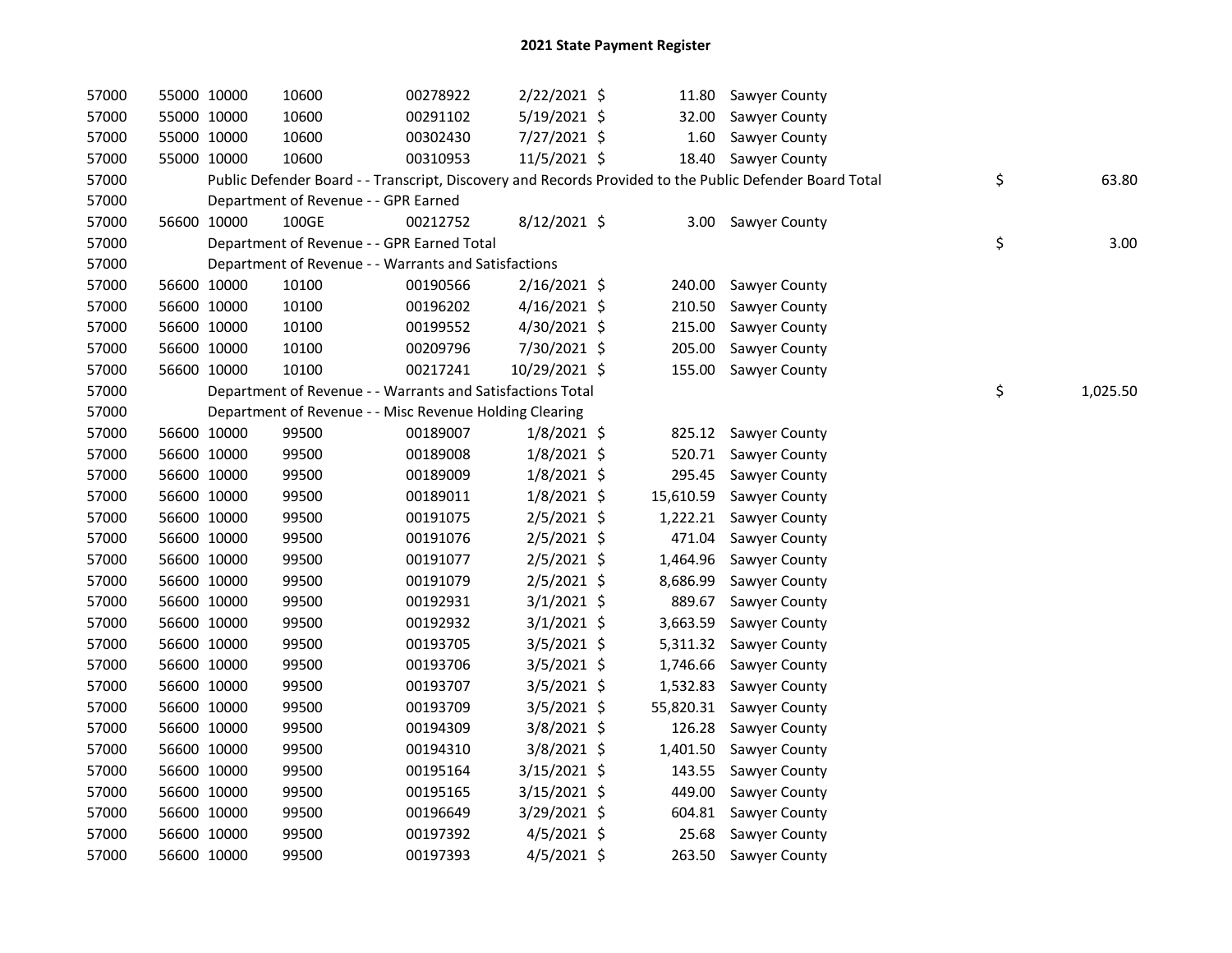| 57000 | 56600 10000 |       | 99500 | 00197986 | 4/7/2021 \$    | 2,436.99       | Sawyer County |
|-------|-------------|-------|-------|----------|----------------|----------------|---------------|
| 57000 | 56600 10000 |       | 99500 | 00197987 | 4/7/2021 \$    | 4,811.55       | Sawyer County |
| 57000 | 56600 10000 |       | 99500 | 00197988 | 4/7/2021 \$    | 3,979.70       | Sawyer County |
| 57000 | 56600 10000 |       | 99500 | 00197990 | 4/7/2021 \$    | 45,079.92      | Sawyer County |
| 57000 | 56600 10000 |       | 99500 | 00198581 | 4/12/2021 \$   | 398.00         | Sawyer County |
| 57000 | 56600 10000 |       | 99500 | 00199324 | 4/20/2021 \$   | 20.42          | Sawyer County |
| 57000 | 56600 10000 |       | 99500 | 00199971 | 4/26/2021 \$   | 359.40         | Sawyer County |
| 57000 | 56600 10000 |       | 99500 | 00200552 | 5/3/2021 \$    | 21.00          | Sawyer County |
| 57000 | 56600 10000 |       | 99500 | 00201340 | 5/7/2021 \$    | 1,831.48       | Sawyer County |
| 57000 | 56600 10000 |       | 99500 | 00201341 | 5/7/2021 \$    | 1,571.08       | Sawyer County |
| 57000 | 56600 10000 |       | 99500 | 00201342 | 5/7/2021 \$    | 494.07         | Sawyer County |
| 57000 | 56600 10000 |       | 99500 | 00201344 | 5/7/2021 \$    | 39,447.82      | Sawyer County |
| 57000 | 56600 10000 |       | 99500 | 00201739 | 5/10/2021 \$   | 132.00         | Sawyer County |
| 57000 | 56600 10000 |       | 99500 | 00204565 | $6/7/2021$ \$  | 2,429.44       | Sawyer County |
| 57000 | 56600 10000 |       | 99500 | 00204566 | $6/7/2021$ \$  | 1,804.31       | Sawyer County |
| 57000 | 56600 10000 |       | 99500 | 00204567 | $6/7/2021$ \$  | 587.10         | Sawyer County |
| 57000 | 56600 10000 |       | 99500 | 00204569 | $6/7/2021$ \$  | 38,344.74      | Sawyer County |
| 57000 | 56600 10000 |       | 99500 | 00205450 | $6/14/2021$ \$ | 138.78         | Sawyer County |
| 57000 | 56600 10000 |       | 99500 | 00209134 | 7/8/2021 \$    | 3,130.83       | Sawyer County |
| 57000 | 56600 10000 |       | 99500 | 00209135 | 7/8/2021 \$    | 716.98         | Sawyer County |
| 57000 | 56600 10000 |       | 99500 | 00209136 | 7/8/2021 \$    | 152.96         | Sawyer County |
| 57000 | 56600 10000 |       | 99500 | 00209138 | 7/8/2021 \$    | 28,126.83      | Sawyer County |
| 57000 | 56600 10000 |       | 99500 | 00211876 | 8/6/2021 \$    | 2,342.23       | Sawyer County |
| 57000 | 56600 10000 |       | 99500 | 00211877 | 8/6/2021 \$    | 348.92         | Sawyer County |
| 57000 | 56600 10000 |       | 99500 | 00211878 | 8/6/2021 \$    | 125.00         | Sawyer County |
| 57000 | 56600       | 10000 | 99500 | 00211880 | 8/6/2021 \$    | 15,140.52      | Sawyer County |
| 57000 | 56600 10000 |       | 99500 | 00212709 | 8/16/2021 \$   | 261.38         | Sawyer County |
| 57000 | 56600 10000 |       | 99500 | 00214497 | 9/8/2021       | \$<br>2,054.19 | Sawyer County |
| 57000 | 56600 10000 |       | 99500 | 00214498 | 9/8/2021 \$    | 1,011.33       | Sawyer County |
| 57000 | 56600 10000 |       | 99500 | 00214499 | 9/8/2021 \$    | 175.00         | Sawyer County |
| 57000 | 56600 10000 |       | 99500 | 00214501 | 9/8/2021 \$    | 21,328.60      | Sawyer County |
| 57000 | 56600 10000 |       | 99500 | 00214821 | 9/13/2021 \$   | 35.00          | Sawyer County |
| 57000 | 56600 10000 |       | 99500 | 00216745 | 10/7/2021 \$   | 2,009.24       | Sawyer County |
| 57000 | 56600 10000 |       | 99500 | 00216746 | 10/7/2021 \$   | 255.15         | Sawyer County |
| 57000 | 56600 10000 |       | 99500 | 00216747 | 10/7/2021 \$   | 175.00         | Sawyer County |
| 57000 | 56600 10000 |       | 99500 | 00216749 | 10/7/2021 \$   | 28,466.80      | Sawyer County |
| 57000 | 56600 10000 |       | 99500 | 00219336 | 11/5/2021 \$   | 4,031.18       | Sawyer County |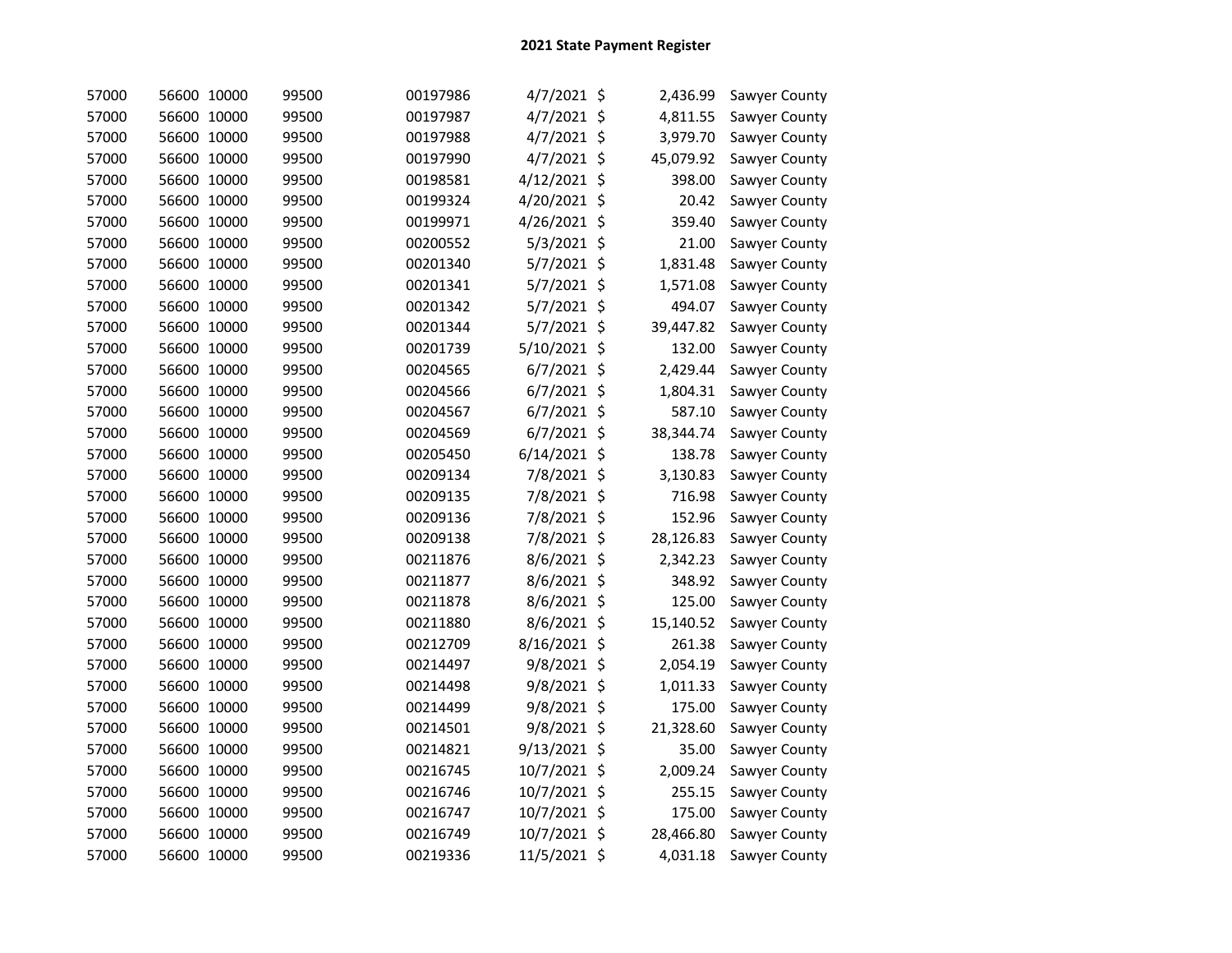| 57000 | 56600 10000 | 99500                                                                 | 00219337 | 11/5/2021 \$   |           | 1,153.98 Sawyer County     |    |              |
|-------|-------------|-----------------------------------------------------------------------|----------|----------------|-----------|----------------------------|----|--------------|
| 57000 | 56600 10000 | 99500                                                                 | 00219338 | 11/5/2021 \$   | 125.00    | Sawyer County              |    |              |
| 57000 | 56600 10000 | 99500                                                                 | 00219340 | 11/5/2021 \$   | 16,844.37 | Sawyer County              |    |              |
| 57000 | 56600 10000 | 99500                                                                 | 00221488 | 12/7/2021 \$   | 3,344.31  | Sawyer County              |    |              |
| 57000 | 56600 10000 | 99500                                                                 | 00221489 | 12/7/2021 \$   | 844.83    | Sawyer County              |    |              |
| 57000 | 56600 10000 | 99500                                                                 | 00221490 | 12/7/2021 \$   | 393.33    | Sawyer County              |    |              |
| 57000 | 56600 10000 | 99500                                                                 | 00221492 | 12/7/2021 \$   | 17,850.43 | Sawyer County              |    |              |
| 57000 |             | Department of Revenue - - Misc Revenue Holding Clearing Total         |          |                |           |                            | \$ | 395,406.96   |
| 57000 |             | Circuit Courts - - Circuit Court Costs                                |          |                |           |                            |    |              |
| 57000 | 62500 10000 | 10500                                                                 | 00002266 | 7/26/2021 \$   |           | 60,715.00 Sawyer County    |    |              |
| 57000 |             | Circuit Courts - - Circuit Court Costs Total                          |          |                |           |                            | \$ | 60,715.00    |
| 57000 |             | Circuit Courts - - Court Interpreters                                 |          |                |           |                            |    |              |
| 57000 | 62500 10000 | 12100                                                                 | 00002133 | $2/1/2021$ \$  |           | 28,212.00 Sawyer County    |    |              |
| 57000 |             | Circuit Courts - - Court Interpreters Total                           |          |                |           |                            | \$ | 28,212.00    |
| 57000 |             | Supreme Court - - Federal Aid                                         |          |                |           |                            |    |              |
| 57000 | 68000 10000 | 24100                                                                 | 00013846 | $9/17/2021$ \$ |           | 327.42 Sawyer County       |    |              |
| 57000 |             | Supreme Court - - Federal Aid Total                                   |          |                |           |                            | \$ | 327.42       |
| 57000 |             | Shared Revenue and Tax Relief - - County And Municipal Aid            |          |                |           |                            |    |              |
| 57000 | 83500 10000 | 10500                                                                 | 00082223 | 7/26/2021 \$   |           | 3,806.28 Sawyer County     |    |              |
| 57000 |             | Shared Revenue and Tax Relief - - County And Municipal Aid Total      |          |                |           |                            | \$ | 3,806.28     |
| 57000 |             | Shared Revenue and Tax Relief - - Exempt Computer Aid                 |          |                |           |                            |    |              |
| 57000 | 83500 10000 | 10900                                                                 | 00083371 | 7/26/2021 \$   |           | 4,588.31 Sawyer County     |    |              |
| 57000 |             | Shared Revenue and Tax Relief - - Exempt Computer Aid Total           |          |                |           |                            | \$ | 4,588.31     |
| 57000 |             | Shared Revenue and Tax Relief - - Utility Aid                         |          |                |           |                            |    |              |
| 57000 | 83500 10000 | 11000                                                                 | 00082223 | 7/26/2021 \$   |           | 36,598.71 Sawyer County    |    |              |
| 57000 | 83500 10000 | 11000                                                                 | 00089326 | 11/15/2021 \$  |           | 225,183.05 Sawyer County   |    |              |
| 57000 |             | Shared Revenue and Tax Relief - - Utility Aid Total                   |          |                |           |                            | \$ | 261,781.76   |
| 57000 |             | Shared Revenue and Tax Relief - - Personal Property Aid               |          |                |           |                            |    |              |
| 57000 | 83500 10000 | 11100                                                                 | 00076557 | $5/3/2021$ \$  |           | 17,581.27 Sawyer County    |    |              |
| 57000 |             | Shared Revenue and Tax Relief - - Personal Property Aid Total         |          |                |           |                            | \$ | 17,581.27    |
| 57000 |             | Shared Revenue and Tax Relief - - School Lvy Tx/First Dollar Cr       |          |                |           |                            |    |              |
| 57000 | 83500 10000 | 30200                                                                 | 00082745 | 7/26/2021 \$   |           | 4,359,416.60 Sawyer County |    |              |
| 57000 | 83500 10000 | 30200                                                                 | 00086140 | 7/26/2021 \$   |           | 734,493.05 Sawyer County   |    |              |
| 57000 |             | Shared Revenue and Tax Relief - - School Lvy Tx/First Dollar Cr Total |          |                |           |                            | \$ | 5,093,909.65 |
| 57000 |             | Shared Revenue and Tax Relief - - County Sales Tax Reptd/Distd        |          |                |           |                            |    |              |
| 57000 | 83500 10000 | 43100                                                                 | 00073913 | $1/29/2021$ \$ |           | 151,645.76 Sawyer County   |    |              |
| 57000 | 83500 10000 | 43100                                                                 | 00074001 | 2/26/2021 \$   |           | 160,903.22 Sawyer County   |    |              |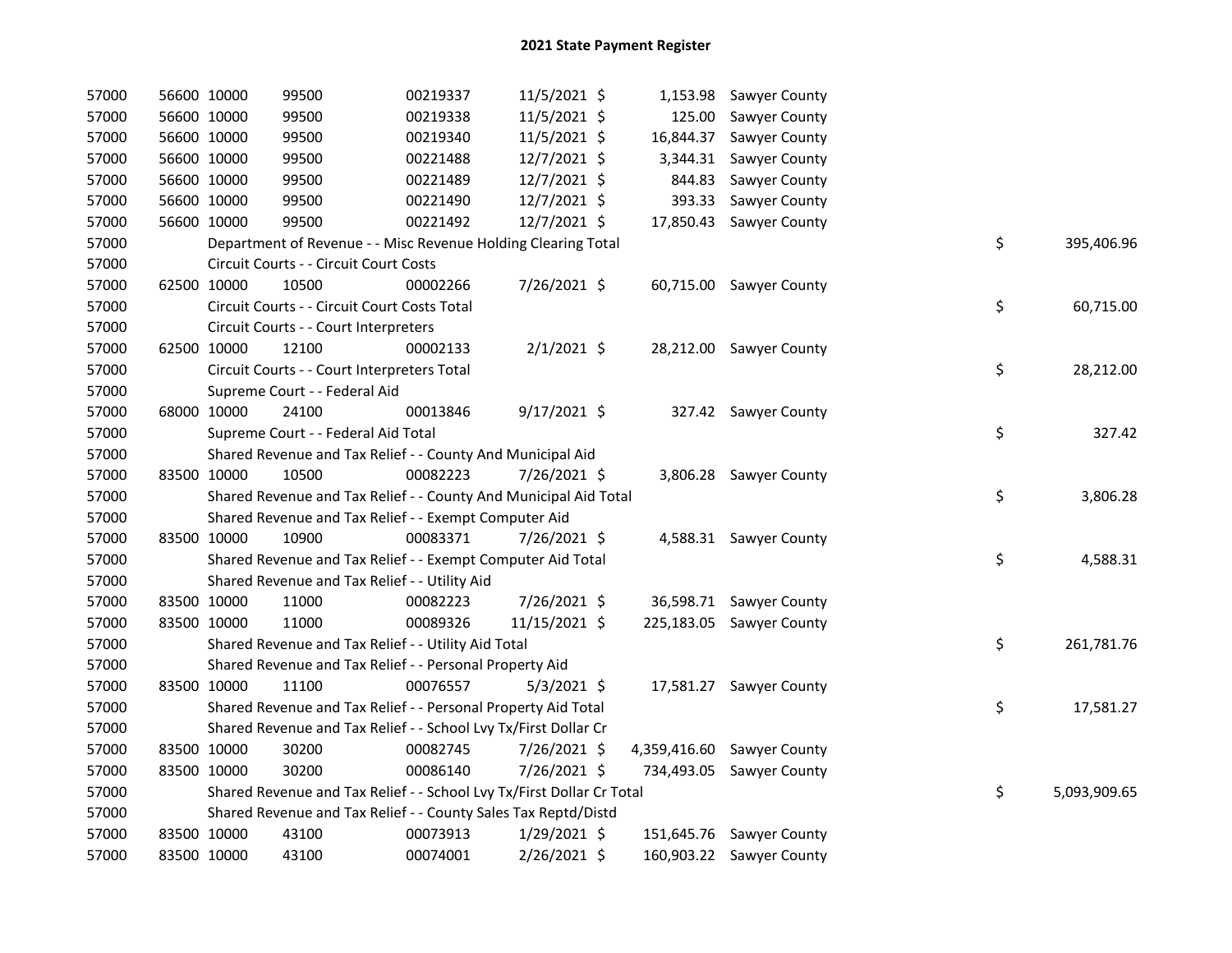| 57000       | 83500 10000 | 43100                                                                | 00074714 | $3/31/2021$ \$ | 142,260.29 | Sawyer County        |    |               |
|-------------|-------------|----------------------------------------------------------------------|----------|----------------|------------|----------------------|----|---------------|
| 57000       | 83500 10000 | 43100                                                                | 00079157 | 4/30/2021 \$   | 184,720.13 | <b>Sawyer County</b> |    |               |
| 57000       | 83500 10000 | 43100                                                                | 00079961 | $5/28/2021$ \$ | 180,575.96 | <b>Sawyer County</b> |    |               |
| 57000       | 83500 10000 | 43100                                                                | 00080692 | $6/30/2021$ \$ | 257,182.48 | Sawyer County        |    |               |
| 57000       | 83500 10000 | 43100                                                                | 00086234 | 7/30/2021 \$   | 265,808.30 | <b>Sawyer County</b> |    |               |
| 57000       | 83500 10000 | 43100                                                                | 00086797 | 8/31/2021 \$   | 267,126.16 | Sawyer County        |    |               |
| 57000       | 83500 10000 | 43100                                                                | 00087099 | 9/30/2021 \$   | 308,640.03 | Sawyer County        |    |               |
| 57000       | 83500 10000 | 43100                                                                | 00087788 | 10/29/2021 \$  | 274,156.50 | <b>Sawyer County</b> |    |               |
| 57000       | 83500 10000 | 43100                                                                | 00089798 | 11/30/2021 \$  | 226,158.08 | Sawyer County        |    |               |
| 57000       | 83500 10000 | 43100                                                                | 00089882 | 12/30/2021 \$  | 217,111.64 | <b>Sawyer County</b> |    |               |
| 57000       |             | Shared Revenue and Tax Relief - - County Sales Tax Reptd/Distd Total |          |                |            |                      | \$ | 2,636,288.55  |
| 57000       |             | Shared Revenue and Tax Relief - - Lottery & Gaming Credit            |          |                |            |                      |    |               |
| 57000       | 83500 52100 | 36300                                                                | 00074623 | $3/22/2021$ \$ | 558,252.19 | Sawyer County        |    |               |
| 57000       |             | Shared Revenue and Tax Relief - - Lottery & Gaming Credit Total      |          |                |            |                      |    | 558,252.19    |
| 57000 Total |             |                                                                      |          |                |            |                      |    | 15,834,616.88 |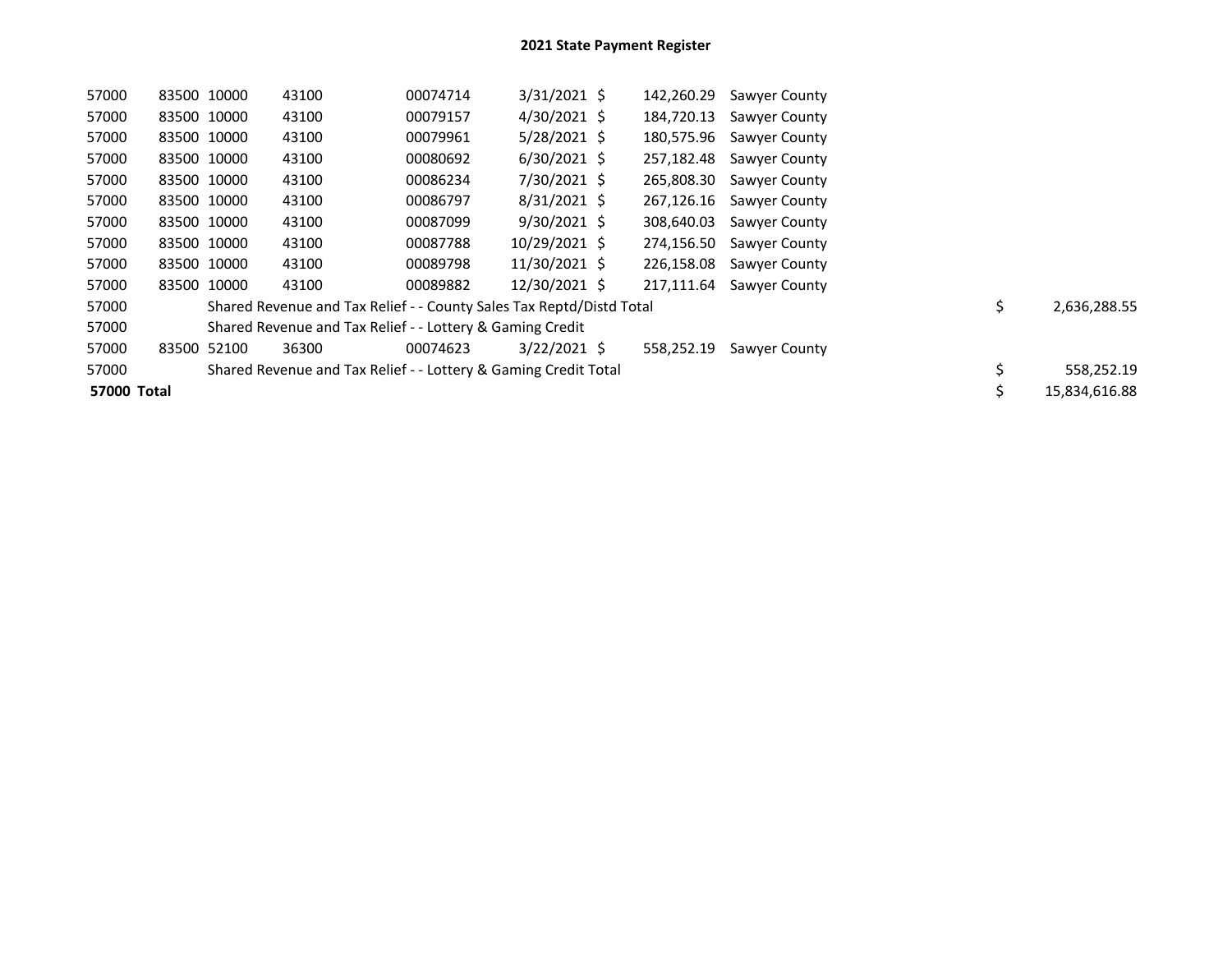| 57002 |             | Dept of Safety & Prof Services - - Fire Dues Distribution            |          |                |        |                              |    |            |
|-------|-------------|----------------------------------------------------------------------|----------|----------------|--------|------------------------------|----|------------|
| 57002 | 16500 10000 | 22500                                                                | 00041653 | 7/16/2021 \$   |        | 12,589.77 Town Of Bass Lake  |    |            |
| 57002 |             | Dept of Safety & Prof Services - - Fire Dues Distribution Total      |          |                |        |                              | \$ | 12,589.77  |
| 57002 |             | Dept of Natural Resources - - Aids In Lieu Of Taxes - Gener          |          |                |        |                              |    |            |
| 57002 | 37000 10000 | 50300                                                                | 00476115 | $4/21/2021$ \$ |        | 93.06 Town Of Bass Lake      |    |            |
| 57002 |             | Dept of Natural Resources - - Aids In Lieu Of Taxes - Gener Total    |          |                |        |                              | \$ | 93.06      |
| 57002 |             | Dept of Natural Resources - - Resaids - Cnty Forst, Cl & Mfl         |          |                |        |                              |    |            |
| 57002 | 37000 21200 | 57100                                                                | 00488375 | $6/14/2021$ \$ |        | 360.71 Town Of Bass Lake     |    |            |
| 57002 |             | Dept of Natural Resources - - Resaids - Cnty Forst, Cl & Mfl Total   |          |                |        |                              | \$ | 360.71     |
| 57002 |             | Dept of Natural Resources - - Aids In Lieu Of Taxes - Sum S          |          |                |        |                              |    |            |
| 57002 | 37000 21200 | 57900                                                                | 00476116 | $4/21/2021$ \$ | 187.08 | Town Of Bass Lake            |    |            |
| 57002 | 37000 21200 | 57900                                                                | 00476117 | $4/21/2021$ \$ | 377.34 | Town Of Bass Lake            |    |            |
| 57002 | 37000 21200 | 57900                                                                | 00476118 | $4/21/2021$ \$ |        | 12.72 Town Of Bass Lake      |    |            |
| 57002 |             | Dept of Natural Resources - - Aids In Lieu Of Taxes - Sum S Total    |          |                |        |                              | \$ | 577.14     |
| 57002 |             | Dept of Natural Resources - - Fin Asst For Responsible Units         |          |                |        |                              |    |            |
| 57002 | 37000 27400 | 67000                                                                | 00483534 | $5/21/2021$ \$ |        | 8,944.76 Town Of Bass Lake   |    |            |
| 57002 |             | Dept of Natural Resources - - Fin Asst For Responsible Units Total   |          |                |        |                              | \$ | 8,944.76   |
| 57002 |             | WI Dept of Transportation - - Trns Aids To Mnc.-Sf                   |          |                |        |                              |    |            |
| 57002 | 39500 21100 | 19100                                                                | 00633110 | $1/4/2021$ \$  |        | 54,668.97 Town Of Bass Lake  |    |            |
| 57002 | 39500 21100 | 19100                                                                | 00668717 | 4/5/2021 \$    |        | 54,668.97 Town Of Bass Lake  |    |            |
| 57002 | 39500 21100 | 19100                                                                | 00712205 | 7/6/2021 \$    |        | 54,668.97 Town Of Bass Lake  |    |            |
| 57002 | 39500 21100 | 19100                                                                | 00752764 | 10/4/2021 \$   |        | 54,668.97 Town Of Bass Lake  |    |            |
| 57002 |             | WI Dept of Transportation - - Trns Aids To Mnc.-Sf Total             |          |                |        |                              | \$ | 218,675.88 |
| 57002 |             | Department of Administration - - Hv Trans Ln Annual Impact Fee       |          |                |        |                              |    |            |
| 57002 | 50500 10000 | 17400                                                                | 00144449 | $5/3/2021$ \$  |        | 15,716.00 Town Of Bass Lake  |    |            |
| 57002 |             | Department of Administration - - Hv Trans Ln Annual Impact Fee Total |          |                |        |                              | \$ | 15,716.00  |
| 57002 |             | Elections Commission - - General Program Ops, GPR                    |          |                |        |                              |    |            |
| 57002 | 51000 10000 | 10100                                                                | 00005084 | $1/8/2021$ \$  |        | 569.75 Town Of Bass Lake     |    |            |
| 57002 |             | Elections Commission - - General Program Ops, GPR Total              |          |                |        |                              | \$ | 569.75     |
| 57002 |             | Department of Revenue - - Gifts And Grants                           |          |                |        |                              |    |            |
| 57002 | 56600 10000 | 12100                                                                | 00207509 | $6/25/2021$ \$ |        | 125,549.93 Town Of Bass Lake |    |            |
| 57002 |             | Department of Revenue - - Gifts And Grants Total                     |          |                |        |                              | \$ | 125,549.93 |
| 57002 |             | Shared Revenue and Tax Relief - - County And Municipal Aid           |          |                |        |                              |    |            |
| 57002 | 83500 10000 | 10500                                                                | 00082202 | 7/26/2021 \$   |        | 3,588.28 Town Of Bass Lake   |    |            |
| 57002 | 83500 10000 | 10500                                                                | 00089305 | 11/15/2021 \$  |        | 20,333.56 Town Of Bass Lake  |    |            |
| 57002 |             | Shared Revenue and Tax Relief - - County And Municipal Aid Total     |          |                |        |                              | \$ | 23,921.84  |
| 57002 |             | Shared Revenue and Tax Relief - - Exempt Computer Aid                |          |                |        |                              |    |            |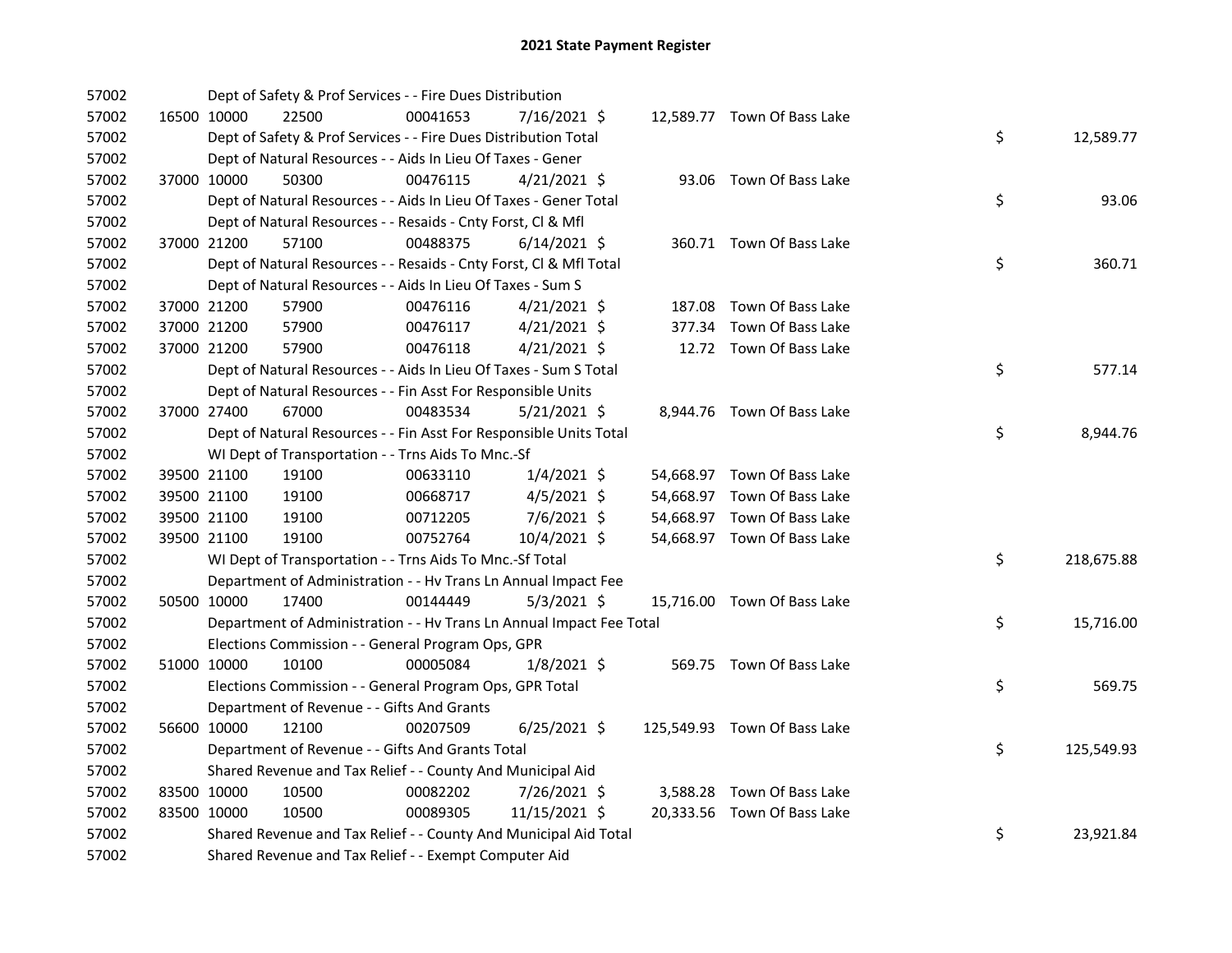| 57002       | 83500 10000 | 10900 | 00084737                                                      | 7/26/2021 \$  | 4.16      | Town Of Bass Lake |            |
|-------------|-------------|-------|---------------------------------------------------------------|---------------|-----------|-------------------|------------|
| 57002       |             |       | Shared Revenue and Tax Relief - - Exempt Computer Aid Total   |               |           |                   | 4.16       |
| 57002       |             |       | Shared Revenue and Tax Relief - - Utility Aid                 |               |           |                   |            |
| 57002       | 83500 10000 | 11000 | 00082202                                                      | 7/26/2021 \$  | 10.549.60 | Town Of Bass Lake |            |
| 57002       | 83500 10000 | 11000 | 00089305                                                      | 11/15/2021 \$ | 64.579.09 | Town Of Bass Lake |            |
| 57002       |             |       | Shared Revenue and Tax Relief - - Utility Aid Total           |               |           |                   | 75,128.69  |
| 57002       |             |       | Shared Revenue and Tax Relief - - Personal Property Aid       |               |           |                   |            |
| 57002       | 83500 10000 | 11100 | 00077917                                                      | 5/3/2021 \$   | 56.76     | Town Of Bass Lake |            |
| 57002       |             |       | Shared Revenue and Tax Relief - - Personal Property Aid Total |               |           |                   | 56.76      |
| 57002 Total |             |       |                                                               |               |           |                   | 482.188.45 |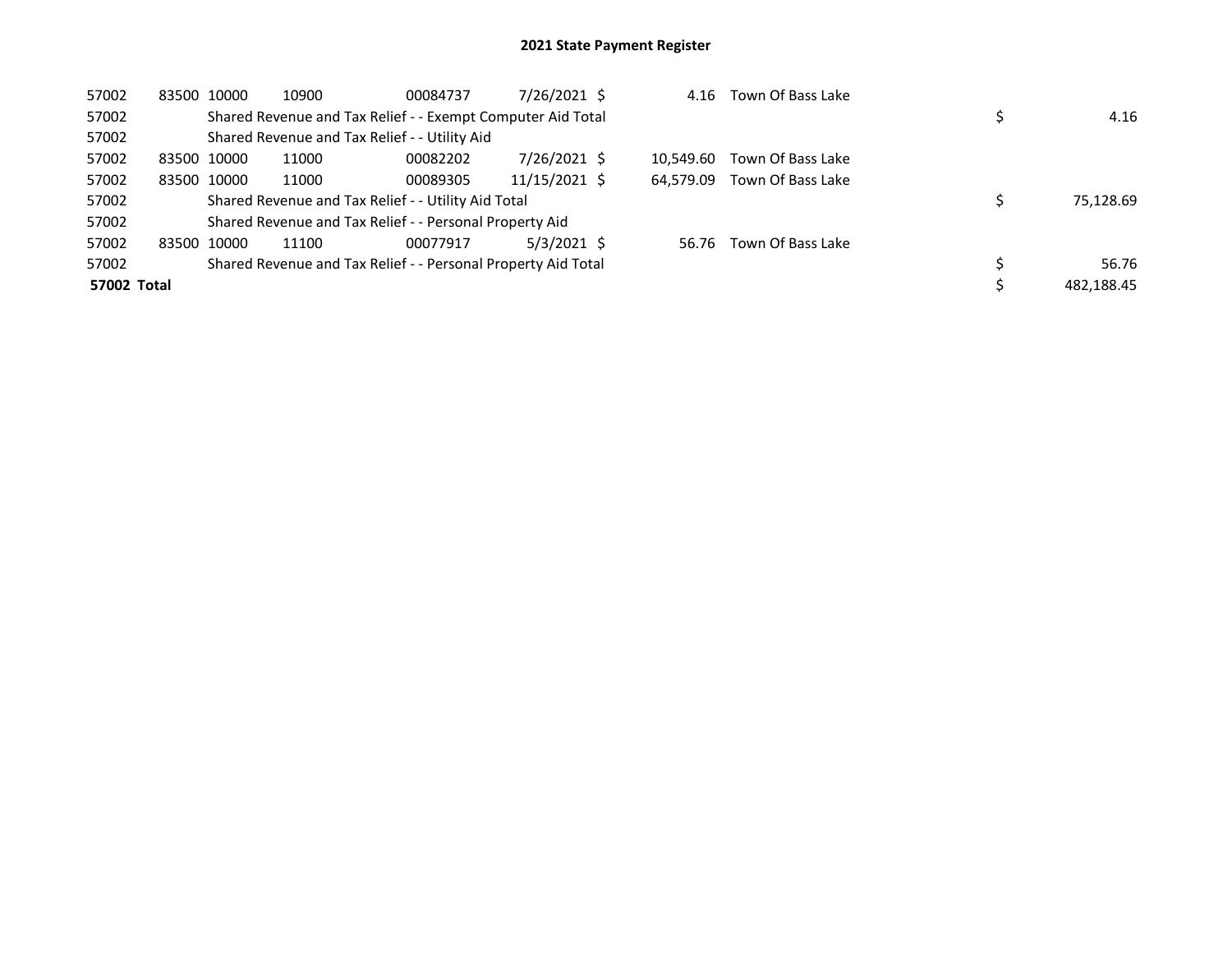| 57004 |             | Dept of Safety & Prof Services - - Fire Dues Distribution            |          |                |  |                            |    |            |
|-------|-------------|----------------------------------------------------------------------|----------|----------------|--|----------------------------|----|------------|
| 57004 | 16500 10000 | 22500                                                                | 00041654 | 7/16/2021 \$   |  | 718.95 Town Of Couderay    |    |            |
| 57004 |             | Dept of Safety & Prof Services - - Fire Dues Distribution Total      |          |                |  |                            | \$ | 718.95     |
| 57004 |             | Dept of Natural Resources - - Aids In Lieu Of Taxes - Gener          |          |                |  |                            |    |            |
| 57004 | 37000 10000 | 50300                                                                | 00459722 | 1/28/2021 \$   |  | 121.47 Town Of Couderay    |    |            |
| 57004 | 37000 10000 | 50300                                                                | 00476809 | $4/21/2021$ \$ |  | 211.36 Town Of Couderay    |    |            |
| 57004 | 37000 10000 | 50300                                                                | 00476811 | $4/21/2021$ \$ |  | 84.80 Town Of Couderay     |    |            |
| 57004 |             | Dept of Natural Resources - - Aids In Lieu Of Taxes - Gener Total    |          |                |  |                            | \$ | 417.63     |
| 57004 |             | Dept of Natural Resources - - Seg Earned                             |          |                |  |                            |    |            |
| 57004 | 37000 21200 | 100SE                                                                | 00514592 | 10/12/2021 \$  |  | 2,277.63 Town Of Couderay  |    |            |
| 57004 |             | Dept of Natural Resources - - Seg Earned Total                       |          |                |  |                            | \$ | 2,277.63   |
| 57004 |             | Dept of Natural Resources - - Resaids - Cnty Forst, Cl & Mfl         |          |                |  |                            |    |            |
| 57004 | 37000 21200 | 57100                                                                | 00488376 | $6/14/2021$ \$ |  | 2,484.71 Town Of Couderay  |    |            |
| 57004 |             | Dept of Natural Resources - - Resaids - Cnty Forst, Cl & Mfl Total   |          |                |  |                            | \$ | 2,484.71   |
| 57004 |             | Dept of Natural Resources - - Aids In Lieu Of Taxes - Sum S          |          |                |  |                            |    |            |
| 57004 | 37000 21200 | 57900                                                                | 00476810 | $4/21/2021$ \$ |  | 8.17 Town Of Couderay      |    |            |
| 57004 | 37000 21200 | 57900                                                                | 00476812 | $4/21/2021$ \$ |  | 252.77 Town Of Couderay    |    |            |
| 57004 |             | Dept of Natural Resources - - Aids In Lieu Of Taxes - Sum S Total    |          |                |  |                            | \$ | 260.94     |
| 57004 |             | Dept of Natural Resources - - Fin Asst For Responsible Units         |          |                |  |                            |    |            |
| 57004 | 37000 27400 | 67000                                                                | 00483327 | $5/21/2021$ \$ |  | 1,374.09 Town Of Couderay  |    |            |
| 57004 |             | Dept of Natural Resources - - Fin Asst For Responsible Units Total   |          |                |  |                            | \$ | 1,374.09   |
| 57004 |             | Dept of Natural Resources - - Recycling Consolidation Grants         |          |                |  |                            |    |            |
| 57004 | 37000 27400 | 67300                                                                | 00483327 | 5/21/2021 \$   |  | 105.17 Town Of Couderay    |    |            |
| 57004 |             | Dept of Natural Resources - - Recycling Consolidation Grants Total   |          |                |  |                            | \$ | 105.17     |
| 57004 |             | WI Dept of Transportation - - Trns Aids To Mnc.-Sf                   |          |                |  |                            |    |            |
| 57004 | 39500 21100 | 19100                                                                | 00633111 | $1/4/2021$ \$  |  | 27,908.40 Town Of Couderay |    |            |
| 57004 | 39500 21100 | 19100                                                                | 00668718 | $4/5/2021$ \$  |  | 27,908.40 Town Of Couderay |    |            |
| 57004 | 39500 21100 | 19100                                                                | 00712206 | 7/6/2021 \$    |  | 27,908.40 Town Of Couderay |    |            |
| 57004 | 39500 21100 | 19100                                                                | 00752765 | 10/4/2021 \$   |  | 27,908.42 Town Of Couderay |    |            |
| 57004 |             | WI Dept of Transportation - - Trns Aids To Mnc.-Sf Total             |          |                |  |                            | \$ | 111,633.62 |
| 57004 |             | WI Dept of Transportation - - Supplemental Transportation Aids       |          |                |  |                            |    |            |
| 57004 | 39500 21100 | 19600                                                                | 00633714 | $1/4/2021$ \$  |  | 19,700.05 Town Of Couderay |    |            |
| 57004 |             | WI Dept of Transportation - - Supplemental Transportation Aids Total |          |                |  |                            | \$ | 19,700.05  |
| 57004 |             | Department of Administration - - Hv Trans Ln Annual Impact Fee       |          |                |  |                            |    |            |
| 57004 | 50500 10000 | 17400                                                                | 00144453 | $5/3/2021$ \$  |  | 21,511.00 Town Of Couderay |    |            |
| 57004 |             | Department of Administration - - Hv Trans Ln Annual Impact Fee Total |          |                |  |                            | \$ | 21,511.00  |
| 57004 |             | Department of Revenue - - Gifts And Grants                           |          |                |  |                            |    |            |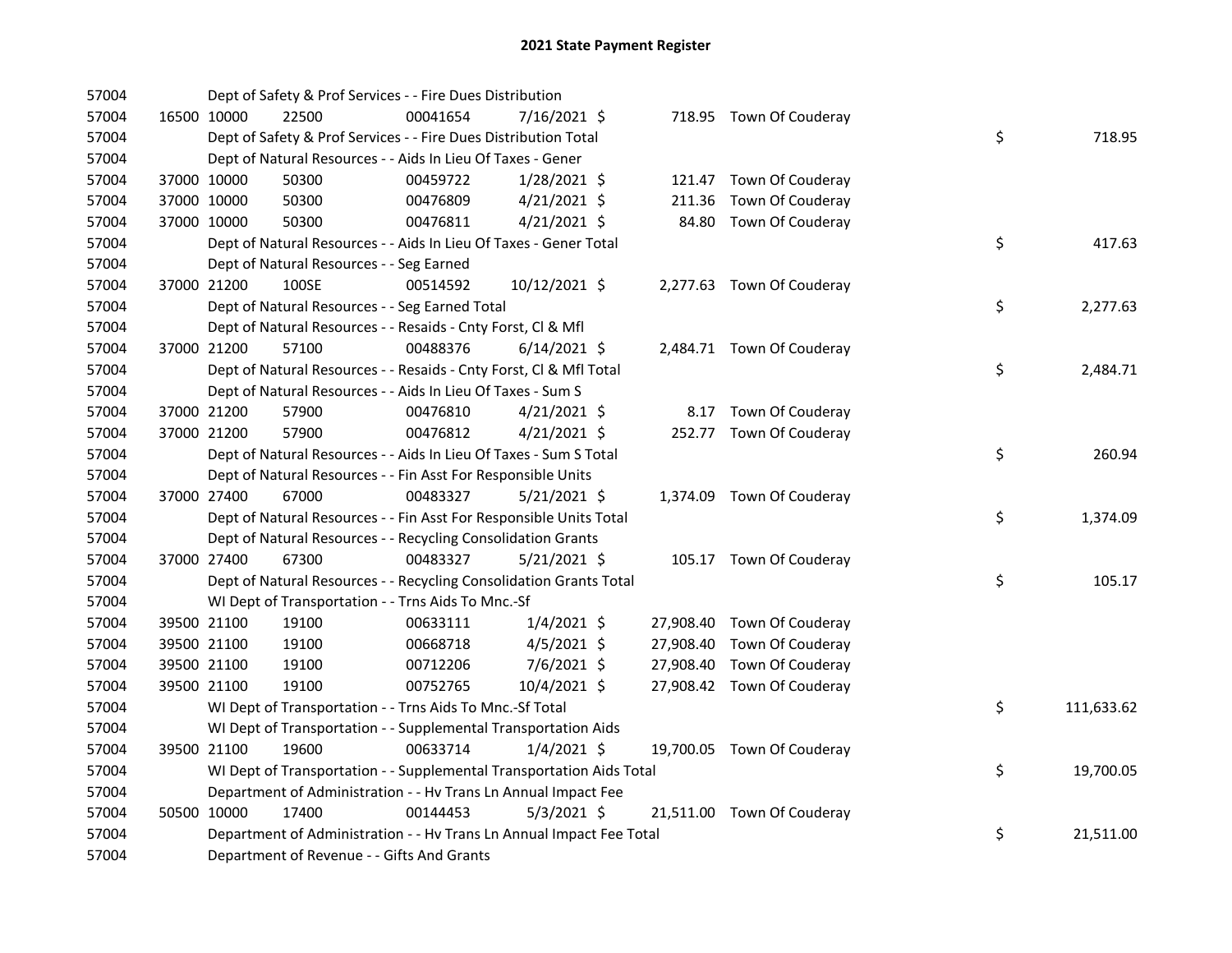| 57004       | 56600       | 10000 | 12100 | 00207510                                                         | $6/25/2021$ \$ | 21.090.71 | Town Of Couderay |            |
|-------------|-------------|-------|-------|------------------------------------------------------------------|----------------|-----------|------------------|------------|
| 57004       |             |       |       | Department of Revenue - - Gifts And Grants Total                 |                |           |                  | 21,090.71  |
| 57004       |             |       |       | Shared Revenue and Tax Relief - - County And Municipal Aid       |                |           |                  |            |
| 57004       | 83500 10000 |       | 10500 | 00082203                                                         | 7/26/2021 \$   | 3.237.57  | Town Of Couderay |            |
| 57004       | 83500 10000 |       | 10500 | 00089306                                                         | 11/15/2021 \$  | 18,346.22 | Town Of Couderay |            |
| 57004       |             |       |       | Shared Revenue and Tax Relief - - County And Municipal Aid Total |                |           |                  | 21,583.79  |
| 57004       |             |       |       | Shared Revenue and Tax Relief - - Exempt Computer Aid            |                |           |                  |            |
| 57004       | 83500 10000 |       | 10900 | 00084738                                                         | 7/26/2021 \$   | 1.03      | Town Of Couderay |            |
| 57004       |             |       |       | Shared Revenue and Tax Relief - - Exempt Computer Aid Total      |                |           |                  | 1.03       |
| 57004       |             |       |       | Shared Revenue and Tax Relief - - Personal Property Aid          |                |           |                  |            |
| 57004       | 83500       | 10000 | 11100 | 00077918                                                         | $5/3/2021$ \$  | 2.47      | Town Of Couderay |            |
| 57004       |             |       |       | Shared Revenue and Tax Relief - - Personal Property Aid Total    |                |           |                  | 2.47       |
| 57004 Total |             |       |       |                                                                  |                |           |                  | 203.161.79 |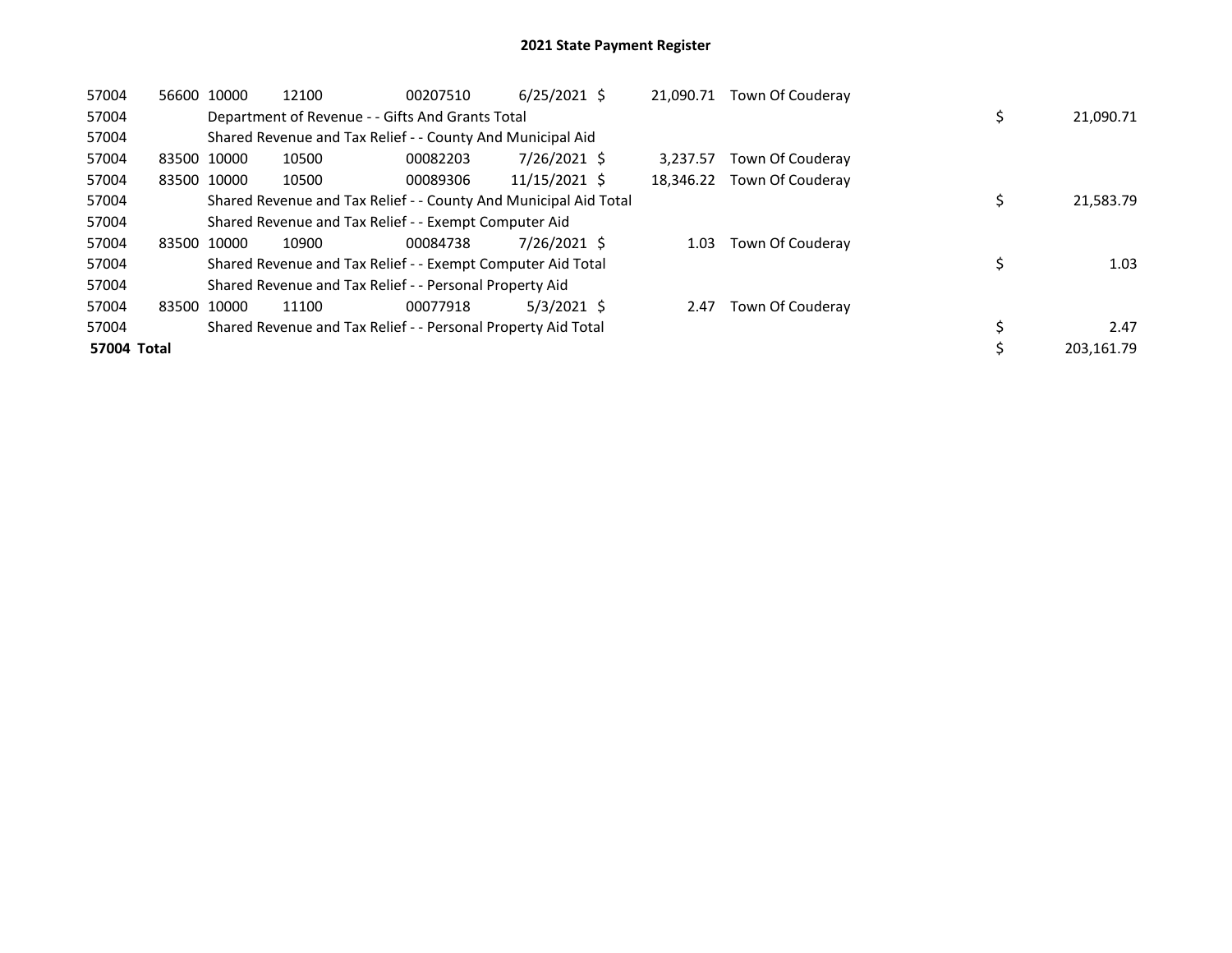| 57006 |             |             | Dept of Safety & Prof Services - - Fire Dues Distribution          |          |                |           |                          |    |            |
|-------|-------------|-------------|--------------------------------------------------------------------|----------|----------------|-----------|--------------------------|----|------------|
| 57006 |             | 16500 10000 | 22500                                                              | 00041656 | 7/16/2021 \$   |           | 1,325.47 Town Of Draper  |    |            |
| 57006 |             |             | Dept of Safety & Prof Services - - Fire Dues Distribution Total    |          |                |           |                          | \$ | 1,325.47   |
| 57006 |             |             | Dept of Natural Resources - - Aids In Lieu Of Taxes - Gener        |          |                |           |                          |    |            |
| 57006 |             | 37000 10000 | 50300                                                              | 00459664 | 1/28/2021 \$   |           | 1,261.23 Town Of Draper  |    |            |
| 57006 |             | 37000 10000 | 50300                                                              | 00459665 | $1/28/2021$ \$ | 18,044.09 | Town Of Draper           |    |            |
| 57006 |             | 37000 10000 | 50300                                                              | 00459666 | 1/28/2021 \$   | 140.62    | Town Of Draper           |    |            |
| 57006 | 37000 10000 |             | 50300                                                              | 00476190 | $4/21/2021$ \$ |           | 105.03 Town Of Draper    |    |            |
| 57006 |             |             | Dept of Natural Resources - - Aids In Lieu Of Taxes - Gener Total  |          |                |           |                          | \$ | 19,550.97  |
| 57006 |             |             | Dept of Natural Resources - - Taxes & Assessmts-Conserv Fund       |          |                |           |                          |    |            |
| 57006 |             | 37000 21200 | 16900                                                              | 00459448 | 2/4/2021 \$    |           | 526.77 Town Of Draper    |    |            |
| 57006 |             |             | Dept of Natural Resources - - Taxes & Assessmts-Conserv Fund Total |          |                |           |                          | \$ | 526.77     |
| 57006 |             |             | Dept of Natural Resources - - Resaids - Cnty Forst, Cl & Mfl       |          |                |           |                          |    |            |
| 57006 |             | 37000 21200 | 57100                                                              | 00488377 | $6/14/2021$ \$ |           | 5,542.54 Town Of Draper  |    |            |
| 57006 |             |             | Dept of Natural Resources - - Resaids - Cnty Forst, Cl & Mfl Total |          |                |           |                          | \$ | 5,542.54   |
| 57006 |             |             | Dept of Natural Resources - - Aids In Lieu Of Taxes - Sum S        |          |                |           |                          |    |            |
| 57006 |             | 37000 21200 | 57900                                                              | 00476191 | $4/21/2021$ \$ |           | 12,542.90 Town Of Draper |    |            |
| 57006 |             | 37000 21200 | 57900                                                              | 00476192 | $4/21/2021$ \$ |           | 10.50 Town Of Draper     |    |            |
| 57006 |             |             | Dept of Natural Resources - - Aids In Lieu Of Taxes - Sum S Total  |          |                |           |                          | \$ | 12,553.40  |
| 57006 |             |             | Dept of Natural Resources - - Resaids - Pymt In Lieu Tax Fed       |          |                |           |                          |    |            |
| 57006 |             | 37000 21200 | 58400                                                              | 00510828 | $9/28/2021$ \$ |           | 88,849.00 Town Of Draper |    |            |
| 57006 |             |             | Dept of Natural Resources - - Resaids - Pymt In Lieu Tax Fed Total |          |                |           |                          | \$ | 88,849.00  |
| 57006 |             |             | Dept of Natural Resources - - Resource Maint Develop Sp Frst       |          |                |           |                          |    |            |
| 57006 |             | 37000 21200 | 77900                                                              | 00482705 | $5/21/2021$ \$ |           | 3,500.00 Town Of Draper  |    |            |
| 57006 |             |             | Dept of Natural Resources - - Resource Maint Develop Sp Frst Total |          |                |           |                          | \$ | 3,500.00   |
| 57006 |             |             | Dept of Natural Resources - - Fin Asst For Responsible Units       |          |                |           |                          |    |            |
| 57006 |             | 37000 27400 | 67000                                                              | 00483117 | $5/21/2021$ \$ |           | 736.24 Town Of Draper    |    |            |
| 57006 |             |             | Dept of Natural Resources - - Fin Asst For Responsible Units Total |          |                |           |                          | \$ | 736.24     |
| 57006 |             |             | WI Dept of Transportation - - Trns Aids To Mnc.-Sf                 |          |                |           |                          |    |            |
| 57006 |             | 39500 21100 | 19100                                                              | 00633112 | $1/4/2021$ \$  |           | 55,693.89 Town Of Draper |    |            |
| 57006 |             | 39500 21100 | 19100                                                              | 00668719 | $4/5/2021$ \$  | 55,693.89 | Town Of Draper           |    |            |
| 57006 |             | 39500 21100 | 19100                                                              | 00712207 | 7/6/2021 \$    | 55,693.89 | Town Of Draper           |    |            |
| 57006 |             | 39500 21100 | 19100                                                              | 00752766 | 10/4/2021 \$   |           | 55,693.89 Town Of Draper |    |            |
| 57006 |             |             | WI Dept of Transportation - - Trns Aids To Mnc.-Sf Total           |          |                |           |                          | \$ | 222,775.56 |
| 57006 |             |             | Commissioners of Public Lands - - Balsht Common School Fund        |          |                |           |                          |    |            |
| 57006 |             | 50700 37400 | 57700                                                              | 00003891 | 11/2/2021 \$   |           | 70,000.00 Town Of Draper |    |            |
| 57006 |             |             | Commissioners of Public Lands - - Balsht Common School Fund Total  |          |                |           |                          | \$ | 70,000.00  |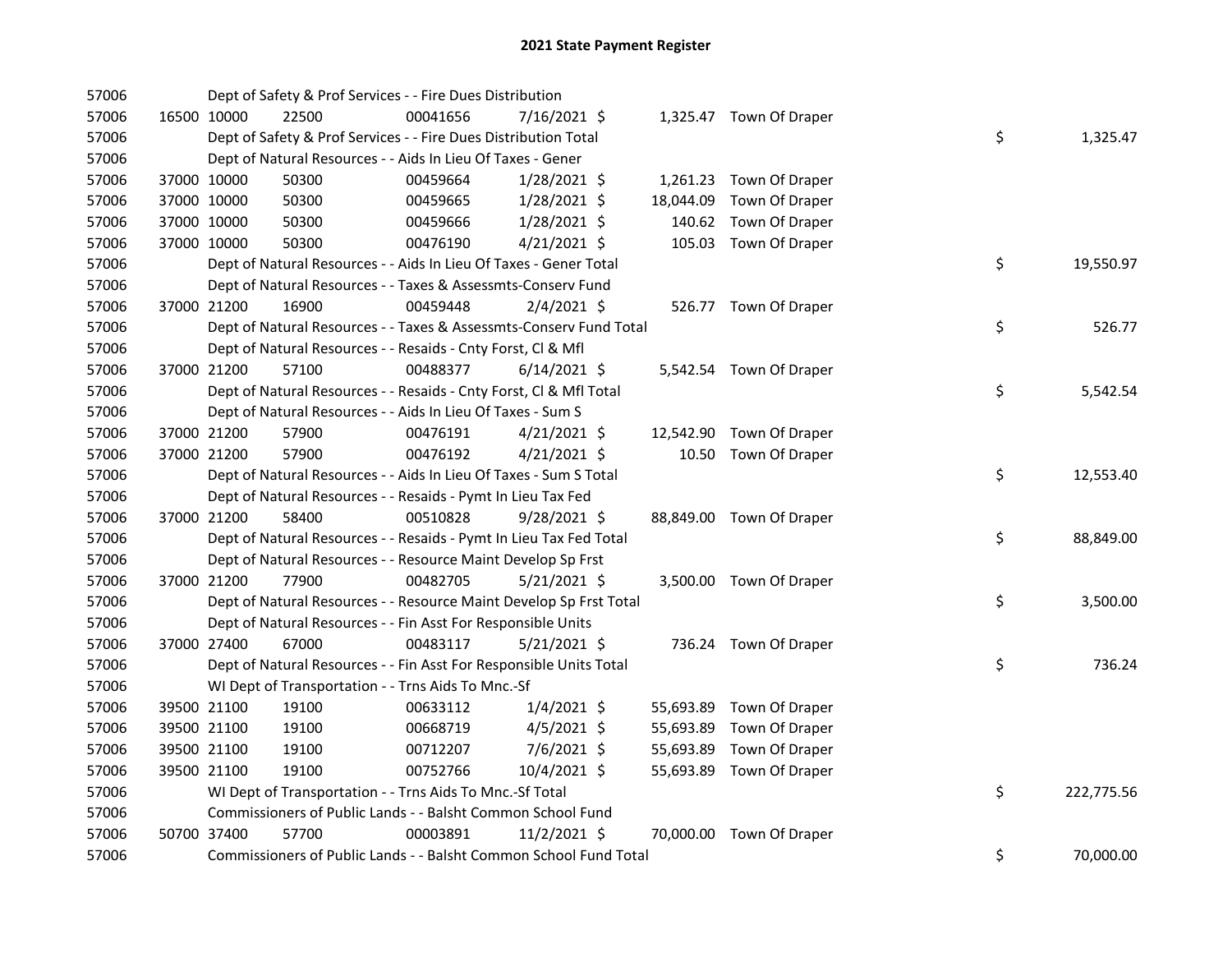| 57006       |             | Department of Revenue - - Gifts And Grants                       |          |                |           |                |    |            |
|-------------|-------------|------------------------------------------------------------------|----------|----------------|-----------|----------------|----|------------|
| 57006       | 56600 10000 | 12100                                                            | 00207511 | $6/25/2021$ \$ | 10,728.53 | Town Of Draper |    |            |
| 57006       |             | Department of Revenue - - Gifts And Grants Total                 |          |                |           |                | \$ | 10,728.53  |
| 57006       |             | Shared Revenue and Tax Relief - - County And Municipal Aid       |          |                |           |                |    |            |
| 57006       | 83500 10000 | 10500                                                            | 00082204 | 7/26/2021 \$   | 793.37    | Town Of Draper |    |            |
| 57006       | 83500 10000 | 10500                                                            | 00089307 | 11/15/2021 \$  | 4,496.61  | Town Of Draper |    |            |
| 57006       |             | Shared Revenue and Tax Relief - - County And Municipal Aid Total |          |                |           |                | \$ | 5,289.98   |
| 57006       |             | Shared Revenue and Tax Relief - - Exempt Computer Aid            |          |                |           |                |    |            |
| 57006       | 83500 10000 | 10900                                                            | 00084739 | $7/26/2021$ \$ | 4.16      | Town Of Draper |    |            |
| 57006       |             | Shared Revenue and Tax Relief - - Exempt Computer Aid Total      |          |                |           |                | \$ | 4.16       |
| 57006       |             | Shared Revenue and Tax Relief - - Personal Property Aid          |          |                |           |                |    |            |
| 57006       | 83500 10000 | 11100                                                            | 00077919 | 5/3/2021 S     | 18.91     | Town Of Draper |    |            |
| 57006       |             | Shared Revenue and Tax Relief - - Personal Property Aid Total    |          |                |           |                | \$ | 18.91      |
| 57006 Total |             |                                                                  |          |                |           |                | Ś  | 441,401.53 |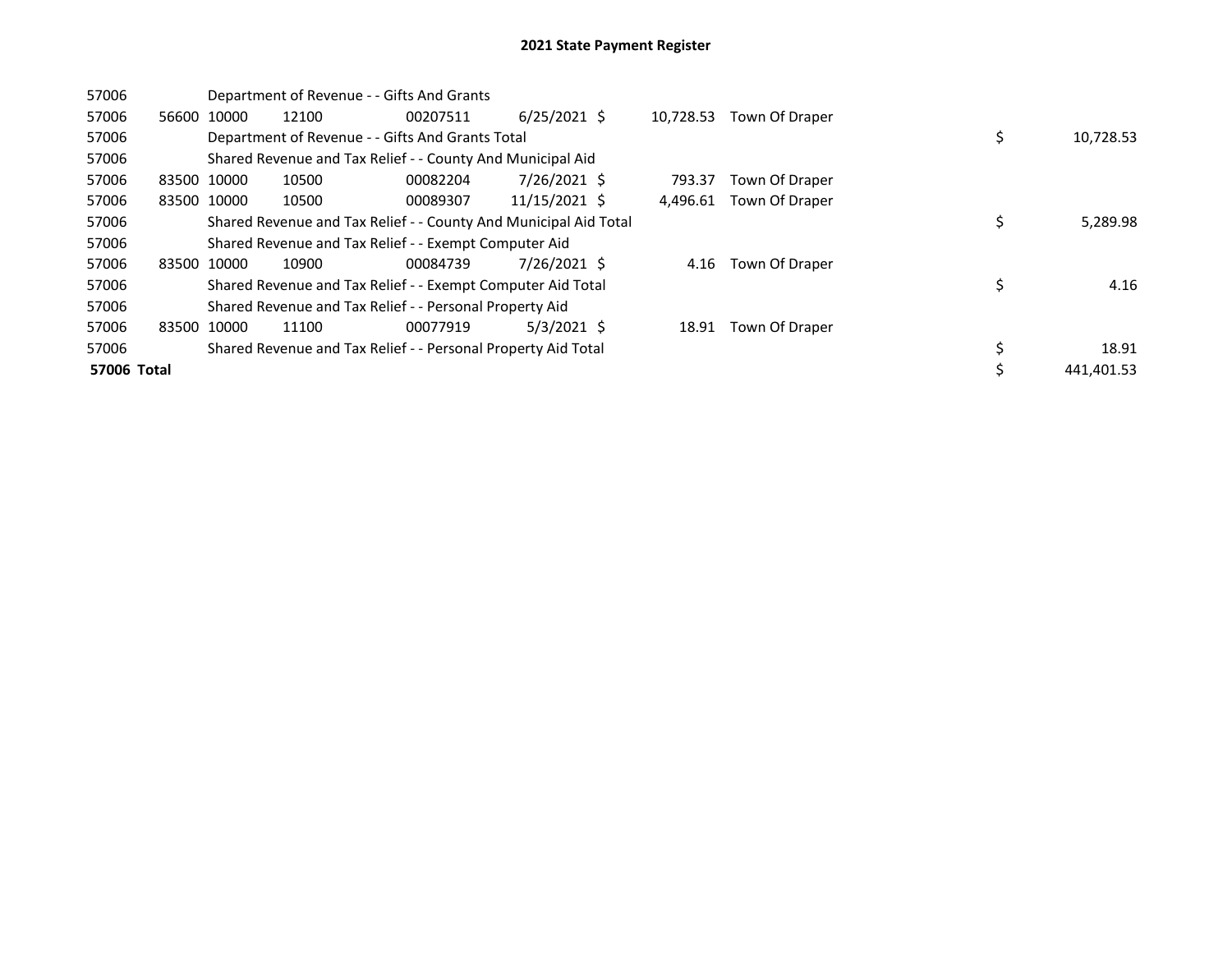| 57008 |             | Dept of Safety & Prof Services - - Fire Dues Distribution            |          |                |       |                             |    |            |
|-------|-------------|----------------------------------------------------------------------|----------|----------------|-------|-----------------------------|----|------------|
| 57008 | 16500 10000 | 22500                                                                | 00041657 | 7/16/2021 \$   |       | 5,044.43 Town Of Edgewater  |    |            |
| 57008 |             | Dept of Safety & Prof Services - - Fire Dues Distribution Total      |          |                |       |                             | \$ | 5,044.43   |
| 57008 |             | Dept of Natural Resources - - Aids In Lieu Of Taxes - Gener          |          |                |       |                             |    |            |
| 57008 | 37000 10000 | 50300                                                                | 00459573 | $1/28/2021$ \$ |       | 441.80 Town Of Edgewater    |    |            |
| 57008 | 37000 10000 | 50300                                                                | 00475522 | $4/21/2021$ \$ | 50.50 | Town Of Edgewater           |    |            |
| 57008 | 37000 10000 | 50300                                                                | 00475525 | $4/21/2021$ \$ |       | 87.80 Town Of Edgewater     |    |            |
| 57008 |             | Dept of Natural Resources - - Aids In Lieu Of Taxes - Gener Total    |          |                |       |                             | \$ | 580.10     |
| 57008 |             | Dept of Natural Resources - - Resaids - Cnty Forst, Cl & Mfl         |          |                |       |                             |    |            |
| 57008 | 37000 21200 | 57100                                                                | 00488378 | $6/14/2021$ \$ |       | 3,509.99 Town Of Edgewater  |    |            |
| 57008 |             | Dept of Natural Resources - - Resaids - Cnty Forst, CI & Mfl Total   |          |                |       |                             | \$ | 3,509.99   |
| 57008 |             | Dept of Natural Resources - - Aids In Lieu Of Taxes - Sum S          |          |                |       |                             |    |            |
| 57008 | 37000 21200 | 57900                                                                | 00475521 | 4/21/2021 \$   | 0.48  | Town Of Edgewater           |    |            |
| 57008 | 37000 21200 | 57900                                                                | 00475523 | $4/21/2021$ \$ | 5.05  | Town Of Edgewater           |    |            |
| 57008 | 37000 21200 | 57900                                                                | 00475524 | $4/21/2021$ \$ |       | 159.72 Town Of Edgewater    |    |            |
| 57008 |             | Dept of Natural Resources - - Aids In Lieu Of Taxes - Sum S Total    |          |                |       |                             | \$ | 165.25     |
| 57008 |             | Dept of Natural Resources - - Fin Asst For Responsible Units         |          |                |       |                             |    |            |
| 57008 | 37000 27400 | 67000                                                                | 00483911 | 5/21/2021 \$   |       | 2,668.67 Town Of Edgewater  |    |            |
| 57008 |             | Dept of Natural Resources - - Fin Asst For Responsible Units Total   |          |                |       |                             | \$ | 2,668.67   |
| 57008 |             | WI Dept of Transportation - - Trns Aids To Mnc.-Sf                   |          |                |       |                             |    |            |
| 57008 | 39500 21100 | 19100                                                                | 00633113 | $1/4/2021$ \$  |       | 30,399.39 Town Of Edgewater |    |            |
| 57008 | 39500 21100 | 19100                                                                | 00668720 | $4/5/2021$ \$  |       | 30,399.39 Town Of Edgewater |    |            |
| 57008 | 39500 21100 | 19100                                                                | 00712208 | $7/6/2021$ \$  |       | 30,399.39 Town Of Edgewater |    |            |
| 57008 | 39500 21100 | 19100                                                                | 00752767 | 10/4/2021 \$   |       | 30,399.39 Town Of Edgewater |    |            |
| 57008 |             | WI Dept of Transportation - - Trns Aids To Mnc.-Sf Total             |          |                |       |                             | \$ | 121,597.56 |
| 57008 |             | Department of Administration - - Hv Trans Ln Annual Impact Fee       |          |                |       |                             |    |            |
| 57008 | 50500 10000 | 17400                                                                | 00144454 | $5/3/2021$ \$  |       | 5,239.00 Town Of Edgewater  |    |            |
| 57008 |             | Department of Administration - - Hv Trans Ln Annual Impact Fee Total |          |                |       |                             | \$ | 5,239.00   |
| 57008 |             | Department of Revenue - - Gifts And Grants                           |          |                |       |                             |    |            |
| 57008 | 56600 10000 | 12100                                                                | 00207512 | $6/25/2021$ \$ |       | 27,318.49 Town Of Edgewater |    |            |
| 57008 |             | Department of Revenue - - Gifts And Grants Total                     |          |                |       |                             | \$ | 27,318.49  |
| 57008 |             | Shared Revenue and Tax Relief - - County And Municipal Aid           |          |                |       |                             |    |            |
| 57008 | 83500 10000 | 10500                                                                | 00082205 | 7/26/2021 \$   |       | 1,204.81 Town Of Edgewater  |    |            |
| 57008 | 83500 10000 | 10500                                                                | 00089308 | 11/15/2021 \$  |       | 6,827.25 Town Of Edgewater  |    |            |
| 57008 |             | Shared Revenue and Tax Relief - - County And Municipal Aid Total     |          |                |       |                             | \$ | 8,032.06   |
| 57008 |             | Shared Revenue and Tax Relief - - Exempt Computer Aid                |          |                |       |                             |    |            |
| 57008 | 83500 10000 | 10900                                                                | 00084740 | 7/26/2021 \$   |       | 6.24 Town Of Edgewater      |    |            |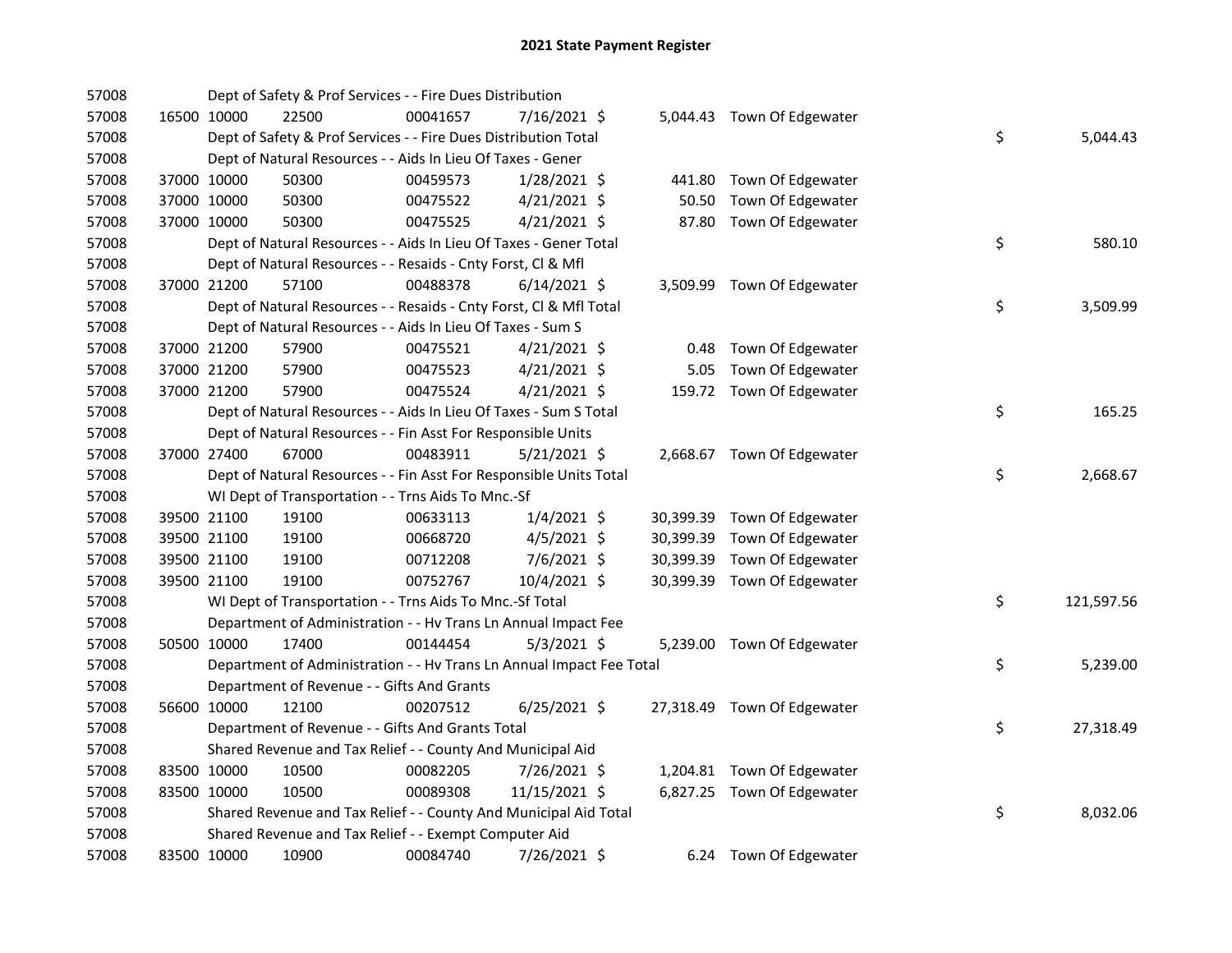| 57008       |             | Shared Revenue and Tax Relief - - Exempt Computer Aid Total   | 6.24     |               |       |                   |            |
|-------------|-------------|---------------------------------------------------------------|----------|---------------|-------|-------------------|------------|
| 57008       |             | Shared Revenue and Tax Relief - - Utility Aid                 |          |               |       |                   |            |
| 57008       | 83500 10000 | 11000                                                         | 00082205 | 7/26/2021 \$  | 10.39 | Town Of Edgewater |            |
| 57008       | 83500 10000 | 11000                                                         | 00089308 | 11/15/2021 \$ | 56.72 | Town Of Edgewater |            |
| 57008       |             | Shared Revenue and Tax Relief - - Utility Aid Total           | 67.11    |               |       |                   |            |
| 57008       |             | Shared Revenue and Tax Relief - - Personal Property Aid       |          |               |       |                   |            |
| 57008       | 83500 10000 | 11100                                                         | 00077920 | $5/3/2021$ \$ | 99.28 | Town Of Edgewater |            |
| 57008       |             | Shared Revenue and Tax Relief - - Personal Property Aid Total |          |               |       |                   | 99.28      |
| 57008 Total |             |                                                               |          |               |       |                   | 174.328.18 |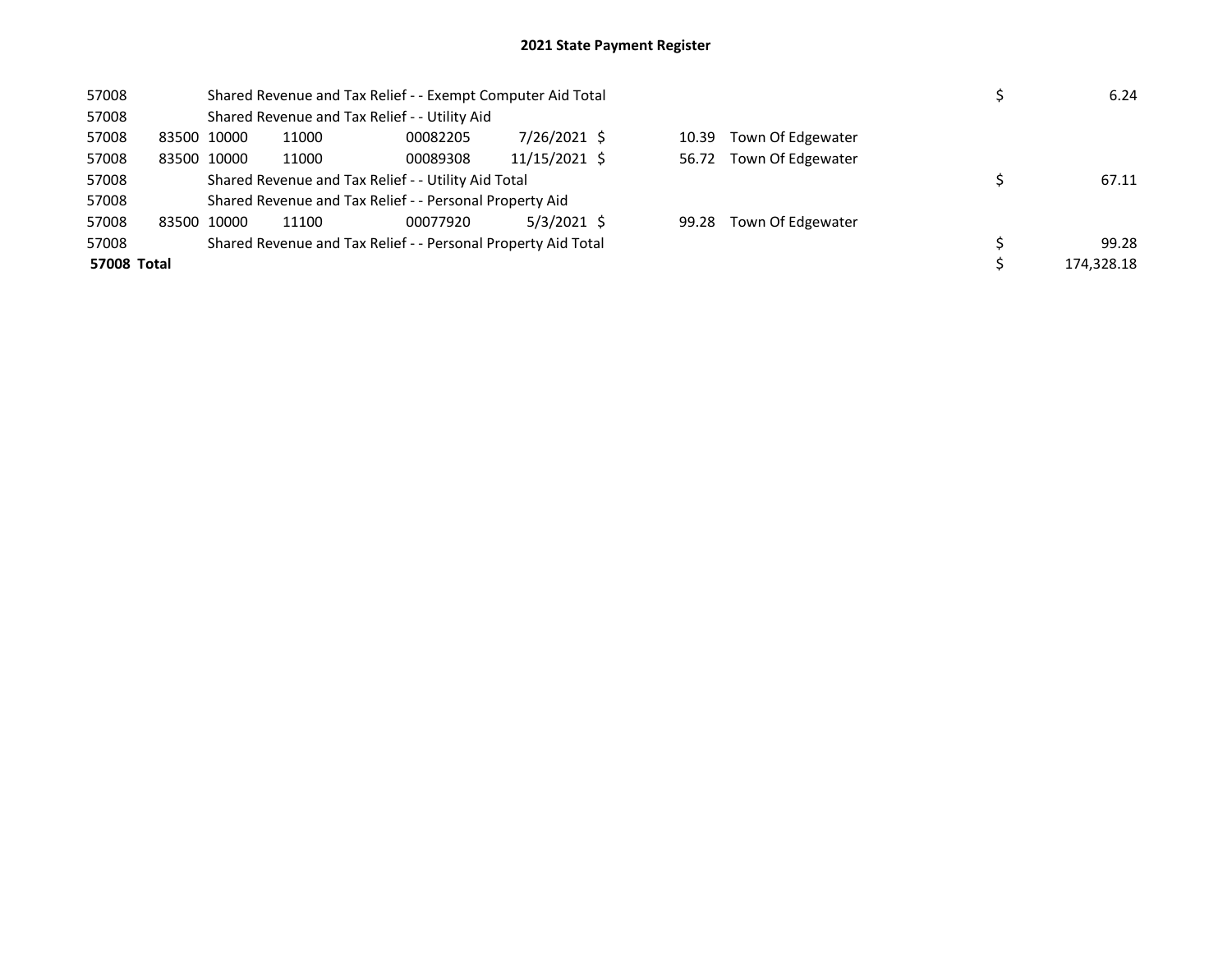| 57010 |             |             | Dept of Safety & Prof Services - - Fire Dues Distribution          |          |                |  |                            |    |            |
|-------|-------------|-------------|--------------------------------------------------------------------|----------|----------------|--|----------------------------|----|------------|
| 57010 |             | 16500 10000 | 22500                                                              | 00041660 | 7/16/2021 \$   |  | 15,423.74 Town Of Hayward  |    |            |
| 57010 |             |             | Dept of Safety & Prof Services - - Fire Dues Distribution Total    |          |                |  |                            | \$ | 15,423.74  |
| 57010 |             |             | Dept of Natural Resources - - Aids In Lieu Of Taxes - Gener        |          |                |  |                            |    |            |
| 57010 |             | 37000 10000 | 50300                                                              | 00459718 | $1/28/2021$ \$ |  | 1,091.51 Town Of Hayward   |    |            |
| 57010 | 37000 10000 |             | 50300                                                              | 00476775 | $4/21/2021$ \$ |  | 25.09 Town Of Hayward      |    |            |
| 57010 |             |             | Dept of Natural Resources - - Aids In Lieu Of Taxes - Gener Total  |          |                |  |                            | \$ | 1,116.60   |
| 57010 |             |             | Dept of Natural Resources - - General Program Operations --        |          |                |  |                            |    |            |
| 57010 | 37000 21200 |             | 25400                                                              | 00485007 | $6/1/2021$ \$  |  | 1,441.00 Town Of Hayward   |    |            |
| 57010 |             |             | Dept of Natural Resources - - General Program Operations -- Total  |          |                |  |                            | \$ | 1,441.00   |
| 57010 |             |             | Dept of Natural Resources - - Resaids - Cnty Forst, Cl & Mfl       |          |                |  |                            |    |            |
| 57010 | 37000 21200 |             | 57100                                                              | 00488379 | $6/14/2021$ \$ |  | 979.95 Town Of Hayward     |    |            |
| 57010 |             |             | Dept of Natural Resources - - Resaids - Cnty Forst, Cl & Mfl Total |          |                |  |                            | \$ | 979.95     |
| 57010 |             |             | Dept of Natural Resources - - Aids In Lieu Of Taxes - Sum S        |          |                |  |                            |    |            |
| 57010 |             | 37000 21200 | 57900                                                              | 00476773 | $4/21/2021$ \$ |  | 390.95 Town Of Hayward     |    |            |
| 57010 | 37000 21200 |             | 57900                                                              | 00476774 | $4/21/2021$ \$ |  | 828.23 Town Of Hayward     |    |            |
| 57010 |             |             | Dept of Natural Resources - - Aids In Lieu Of Taxes - Sum S Total  |          |                |  |                            | \$ | 1,219.18   |
| 57010 |             |             | Dept of Natural Resources - - Rec & Resource Aids, Fed             |          |                |  |                            |    |            |
| 57010 |             | 37000 21200 | 58300                                                              | 00480708 | 5/18/2021 \$   |  | 1,372.57 Town Of Hayward   |    |            |
| 57010 |             |             | Dept of Natural Resources - - Rec & Resource Aids, Fed Total       |          |                |  |                            | \$ | 1,372.57   |
| 57010 |             |             | Dept of Natural Resources - - Fin Asst For Responsible Units       |          |                |  |                            |    |            |
| 57010 |             | 37000 27400 | 67000                                                              | 00483980 | $5/21/2021$ \$ |  | 3,255.39 Town Of Hayward   |    |            |
| 57010 |             |             | Dept of Natural Resources - - Fin Asst For Responsible Units Total |          |                |  |                            | \$ | 3,255.39   |
| 57010 |             |             | WI Dept of Transportation - - Trns Aids To Mnc.-Sf                 |          |                |  |                            |    |            |
| 57010 |             | 39500 21100 | 19100                                                              | 00633114 | $1/4/2021$ \$  |  | 55,792.44 Town Of Hayward  |    |            |
| 57010 |             | 39500 21100 | 19100                                                              | 00668721 | $4/5/2021$ \$  |  | 55,792.44 Town Of Hayward  |    |            |
| 57010 | 39500 21100 |             | 19100                                                              | 00712209 | 7/6/2021 \$    |  | 55,792.44 Town Of Hayward  |    |            |
| 57010 | 39500 21100 |             | 19100                                                              | 00752768 | 10/4/2021 \$   |  | 55,792.44 Town Of Hayward  |    |            |
| 57010 |             |             | WI Dept of Transportation - - Trns Aids To Mnc.-Sf Total           |          |                |  |                            | \$ | 223,169.76 |
| 57010 |             |             | Department of Justice - - Officer training reimbursement           |          |                |  |                            |    |            |
| 57010 |             | 45500 10000 | 21400                                                              | 00105322 | 11/15/2021 \$  |  | 160.00 Town Of Hayward     |    |            |
| 57010 |             |             | Department of Justice - - Officer training reimbursement Total     |          |                |  |                            | \$ | 160.00     |
| 57010 |             |             | Elections Commission - - General Program Ops, GPR                  |          |                |  |                            |    |            |
| 57010 | 51000 10000 |             | 10100                                                              | 00005112 | 1/8/2021 \$    |  | 782.90 Town Of Hayward     |    |            |
| 57010 |             |             | Elections Commission - - General Program Ops, GPR Total            |          |                |  |                            | \$ | 782.90     |
| 57010 |             |             | Department of Revenue - - Gifts And Grants                         |          |                |  |                            |    |            |
| 57010 |             | 56600 10000 | 12100                                                              | 00207513 | $6/25/2021$ \$ |  | 185,786.68 Town Of Hayward |    |            |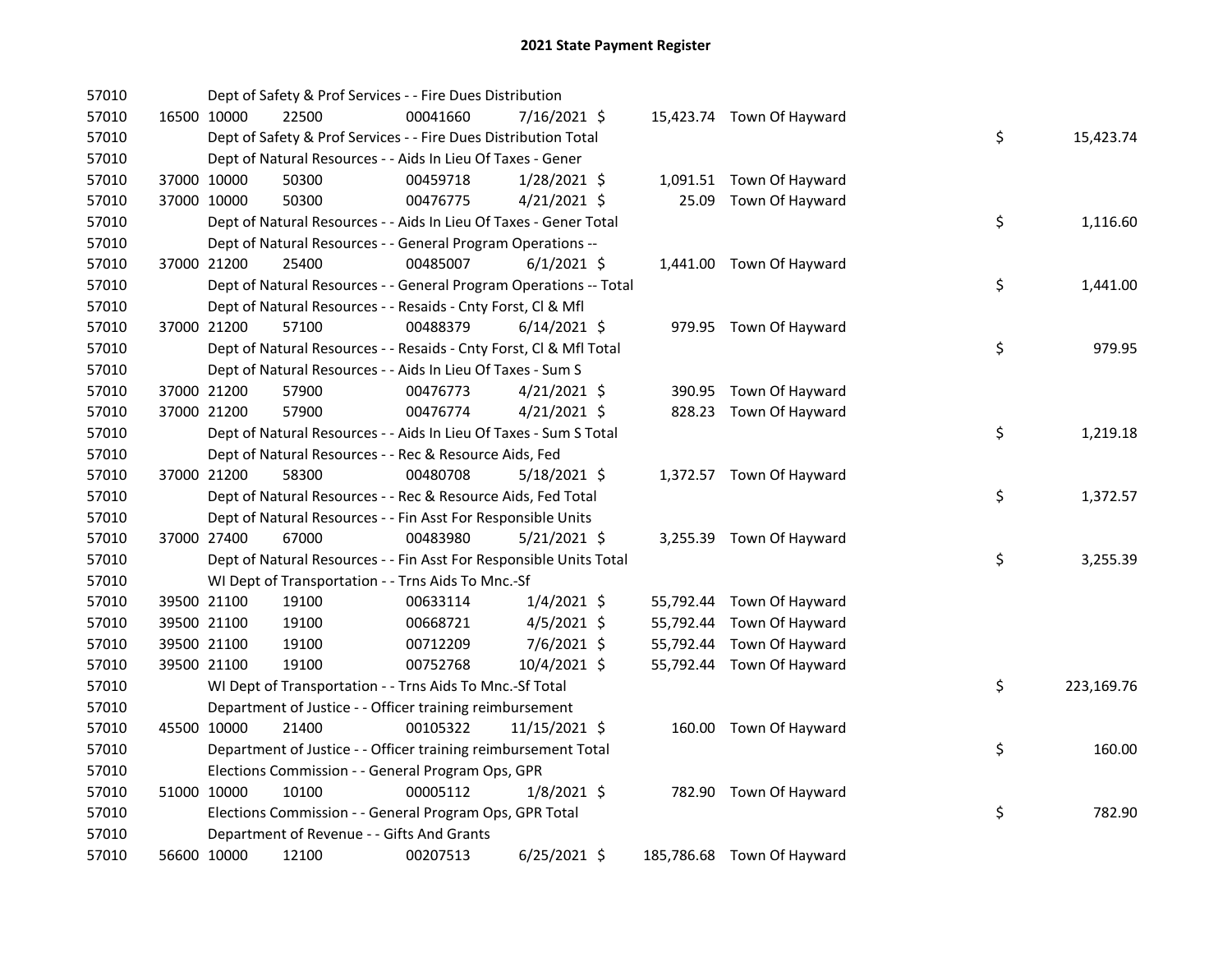| 57010       |             | Department of Revenue - - Gifts And Grants Total                    | \$       | 185,786.68     |           |                 |    |            |
|-------------|-------------|---------------------------------------------------------------------|----------|----------------|-----------|-----------------|----|------------|
| 57010       |             | Shared Revenue and Tax Relief - - County And Municipal Aid          |          |                |           |                 |    |            |
| 57010       | 83500 10000 | 10500                                                               | 00082206 | 7/26/2021 \$   | 7,779.37  | Town Of Hayward |    |            |
| 57010       | 83500 10000 | 10500                                                               | 00089309 | 11/15/2021 \$  | 44,087.09 | Town Of Hayward |    |            |
| 57010       |             | Shared Revenue and Tax Relief - - County And Municipal Aid Total    |          |                |           |                 | \$ | 51,866.46  |
| 57010       |             | Shared Revenue and Tax Relief - - Exempt Computer Aid               |          |                |           |                 |    |            |
| 57010       | 83500 10000 | 10900                                                               | 00084741 | 7/26/2021 \$   | 246.30    | Town Of Hayward |    |            |
| 57010       |             | Shared Revenue and Tax Relief - - Exempt Computer Aid Total         |          |                |           |                 | \$ | 246.30     |
| 57010       |             | Shared Revenue and Tax Relief - - Utility Aid                       |          |                |           |                 |    |            |
| 57010       | 83500 10000 | 11000                                                               | 00089309 | 11/15/2021 \$  | 4,779.90  | Town Of Hayward |    |            |
| 57010       |             | Shared Revenue and Tax Relief - - Utility Aid Total                 |          |                |           |                 | \$ | 4,779.90   |
| 57010       |             | Shared Revenue and Tax Relief - - Personal Property Aid             |          |                |           |                 |    |            |
| 57010       | 83500 10000 | 11100                                                               | 00077921 | $5/3/2021$ \$  | 1,515.00  | Town Of Hayward |    |            |
| 57010       |             | Shared Revenue and Tax Relief - - Personal Property Aid Total       |          |                |           |                 | \$ | 1,515.00   |
| 57010       |             | Shared Revenue and Tax Relief - - Payments For Municipal Svcs       |          |                |           |                 |    |            |
| 57010       | 83500 10000 | 50100                                                               | 00073775 | $2/1/2021$ \$  | 311.62    | Town Of Hayward |    |            |
| 57010       |             | Shared Revenue and Tax Relief - - Payments For Municipal Svcs Total |          |                |           |                 | \$ | 311.62     |
| 57010       |             | Shared Revenue and Tax Relief - - Lottery & Gaming Credit           |          |                |           |                 |    |            |
| 57010       | 83500 52100 | 36300                                                               | 00074406 | $3/22/2021$ \$ | 2,211.00  | Town Of Hayward |    |            |
| 57010       |             | Shared Revenue and Tax Relief - - Lottery & Gaming Credit Total     |          |                |           |                 | \$ | 2,211.00   |
| 57010 Total |             |                                                                     |          |                |           |                 | \$ | 495,638.05 |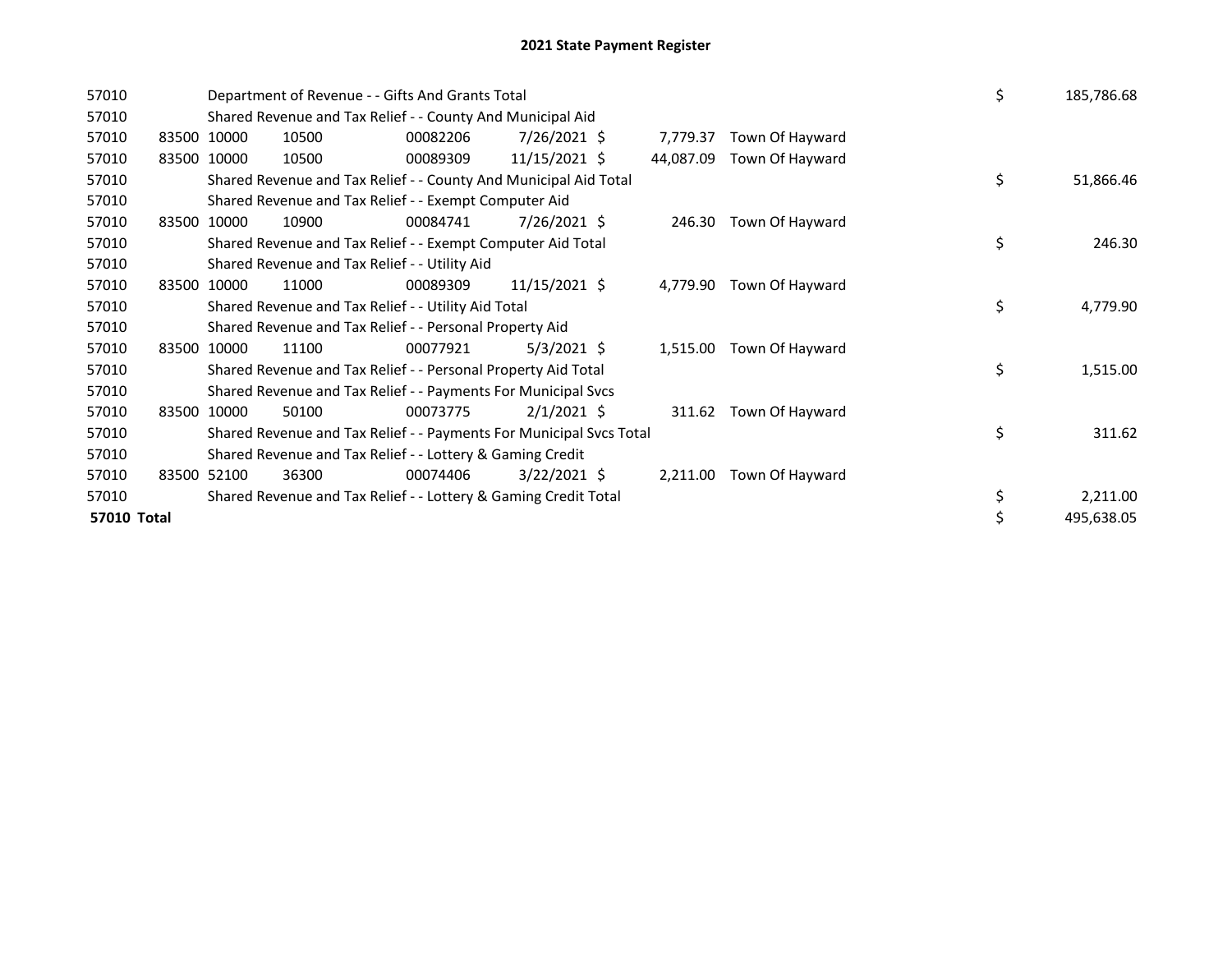| 57012 |             |             | Dept of Safety & Prof Services - - Fire Dues Distribution          |          |                |  |                          |    |            |
|-------|-------------|-------------|--------------------------------------------------------------------|----------|----------------|--|--------------------------|----|------------|
| 57012 | 16500 10000 |             | 22500                                                              | 00041661 | 7/16/2021 \$   |  | 4,443.11 Town Of Hunter  |    |            |
| 57012 |             |             | Dept of Safety & Prof Services - - Fire Dues Distribution Total    |          |                |  |                          | \$ | 4,443.11   |
| 57012 |             |             | Dept of Natural Resources - - Aids In Lieu Of Taxes - Gener        |          |                |  |                          |    |            |
| 57012 |             | 37000 10000 | 50300                                                              | 00459674 | $1/28/2021$ \$ |  | 170.88 Town Of Hunter    |    |            |
| 57012 |             | 37000 10000 | 50300                                                              | 00459675 | $1/28/2021$ \$ |  | 6,744.74 Town Of Hunter  |    |            |
| 57012 |             | 37000 10000 | 50300                                                              | 00476274 | $4/21/2021$ \$ |  | 5,299.28 Town Of Hunter  |    |            |
| 57012 |             | 37000 10000 | 50300                                                              | 00476275 | $4/21/2021$ \$ |  | 213.39 Town Of Hunter    |    |            |
| 57012 |             |             | Dept of Natural Resources - - Aids In Lieu Of Taxes - Gener Total  |          |                |  |                          | \$ | 12,428.29  |
| 57012 |             |             | Dept of Natural Resources - - Seg Earned                           |          |                |  |                          |    |            |
| 57012 |             | 37000 21200 | 100SE                                                              | 00456060 | $1/12/2021$ \$ |  | 797.21 Town Of Hunter    |    |            |
| 57012 |             |             | Dept of Natural Resources - - Seg Earned Total                     |          |                |  |                          | \$ | 797.21     |
| 57012 |             |             | Dept of Natural Resources - - Resaids - Cnty Forst, Cl & Mfl       |          |                |  |                          |    |            |
| 57012 |             | 37000 21200 | 57100                                                              | 00488380 | $6/14/2021$ \$ |  | 188.22 Town Of Hunter    |    |            |
| 57012 |             |             | Dept of Natural Resources - - Resaids - Cnty Forst, Cl & Mfl Total |          |                |  |                          | \$ | 188.22     |
| 57012 |             |             | Dept of Natural Resources - - Aids In Lieu Of Taxes - Sum S        |          |                |  |                          |    |            |
| 57012 |             | 37000 21200 | 57900                                                              | 00476273 | 4/21/2021 \$   |  | 729.49 Town Of Hunter    |    |            |
| 57012 |             |             | Dept of Natural Resources - - Aids In Lieu Of Taxes - Sum S Total  |          |                |  |                          | \$ | 729.49     |
| 57012 |             |             | Dept of Natural Resources - - Resaids - Pymt In Lieu Tax Fed       |          |                |  |                          |    |            |
| 57012 |             | 37000 21200 | 58400                                                              | 00510829 | 9/28/2021 \$   |  | 28,691.92 Town Of Hunter |    |            |
| 57012 |             |             | Dept of Natural Resources - - Resaids - Pymt In Lieu Tax Fed Total |          |                |  |                          | \$ | 28,691.92  |
| 57012 |             |             | Dept of Natural Resources - - Fin Asst For Responsible Units       |          |                |  |                          |    |            |
| 57012 |             | 37000 27400 | 67000                                                              | 00483340 | $5/21/2021$ \$ |  | 3,731.85 Town Of Hunter  |    |            |
| 57012 |             |             | Dept of Natural Resources - - Fin Asst For Responsible Units Total |          |                |  |                          | \$ | 3,731.85   |
| 57012 |             |             | WI Dept of Transportation - - Trns Aids To Mnc.-Sf                 |          |                |  |                          |    |            |
| 57012 |             | 39500 21100 | 19100                                                              | 00633115 | $1/4/2021$ \$  |  | 25,747.83 Town Of Hunter |    |            |
| 57012 |             | 39500 21100 | 19100                                                              | 00668722 | $4/5/2021$ \$  |  | 25,747.83 Town Of Hunter |    |            |
| 57012 |             | 39500 21100 | 19100                                                              | 00712210 | $7/6/2021$ \$  |  | 25,747.83 Town Of Hunter |    |            |
| 57012 |             | 39500 21100 | 19100                                                              | 00752769 | 10/4/2021 \$   |  | 25,747.83 Town Of Hunter |    |            |
| 57012 |             |             | WI Dept of Transportation - - Trns Aids To Mnc.-Sf Total           |          |                |  |                          | \$ | 102,991.32 |
| 57012 |             |             | Department of Revenue - - Gifts And Grants                         |          |                |  |                          |    |            |
| 57012 |             | 56600 10000 | 12100                                                              | 00207514 | $6/25/2021$ \$ |  | 35,901.31 Town Of Hunter |    |            |
| 57012 |             |             | Department of Revenue - - Gifts And Grants Total                   |          |                |  |                          | \$ | 35,901.31  |
| 57012 |             |             | Shared Revenue and Tax Relief - - County And Municipal Aid         |          |                |  |                          |    |            |
| 57012 |             | 83500 10000 | 10500                                                              | 00082207 | 7/26/2021 \$   |  | 1,084.98 Town Of Hunter  |    |            |
| 57012 | 83500 10000 |             | 10500                                                              | 00089310 | 11/15/2021 \$  |  | 6,148.23 Town Of Hunter  |    |            |
| 57012 |             |             | Shared Revenue and Tax Relief - - County And Municipal Aid Total   |          |                |  |                          | \$ | 7,233.21   |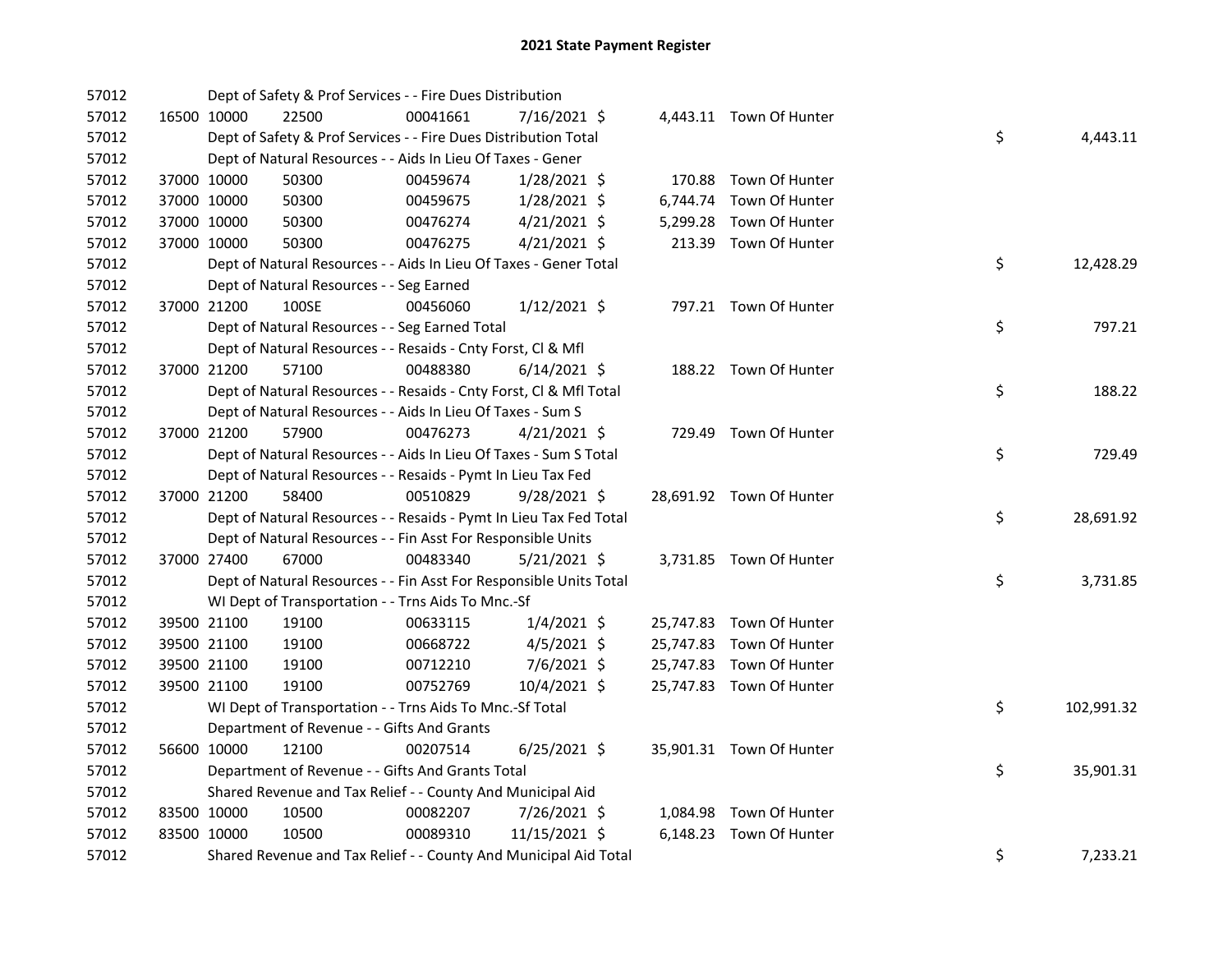| 57012       | Shared Revenue and Tax Relief - - Exempt Computer Aid   |       |                                                               |              |        |                      |  |            |  |  |
|-------------|---------------------------------------------------------|-------|---------------------------------------------------------------|--------------|--------|----------------------|--|------------|--|--|
| 57012       | 83500 10000                                             | 10900 | 00084742                                                      | 7/26/2021 \$ |        | 22.86 Town Of Hunter |  |            |  |  |
| 57012       |                                                         |       | Shared Revenue and Tax Relief - - Exempt Computer Aid Total   |              |        |                      |  | 22.86      |  |  |
| 57012       | Shared Revenue and Tax Relief - - Personal Property Aid |       |                                                               |              |        |                      |  |            |  |  |
| 57012       | 83500 10000                                             | 11100 | 00077922                                                      | 5/3/2021 \$  | 108.53 | Town Of Hunter       |  |            |  |  |
| 57012       |                                                         |       | Shared Revenue and Tax Relief - - Personal Property Aid Total |              |        |                      |  | 108.53     |  |  |
| 57012 Total |                                                         |       |                                                               |              |        |                      |  | 197.267.32 |  |  |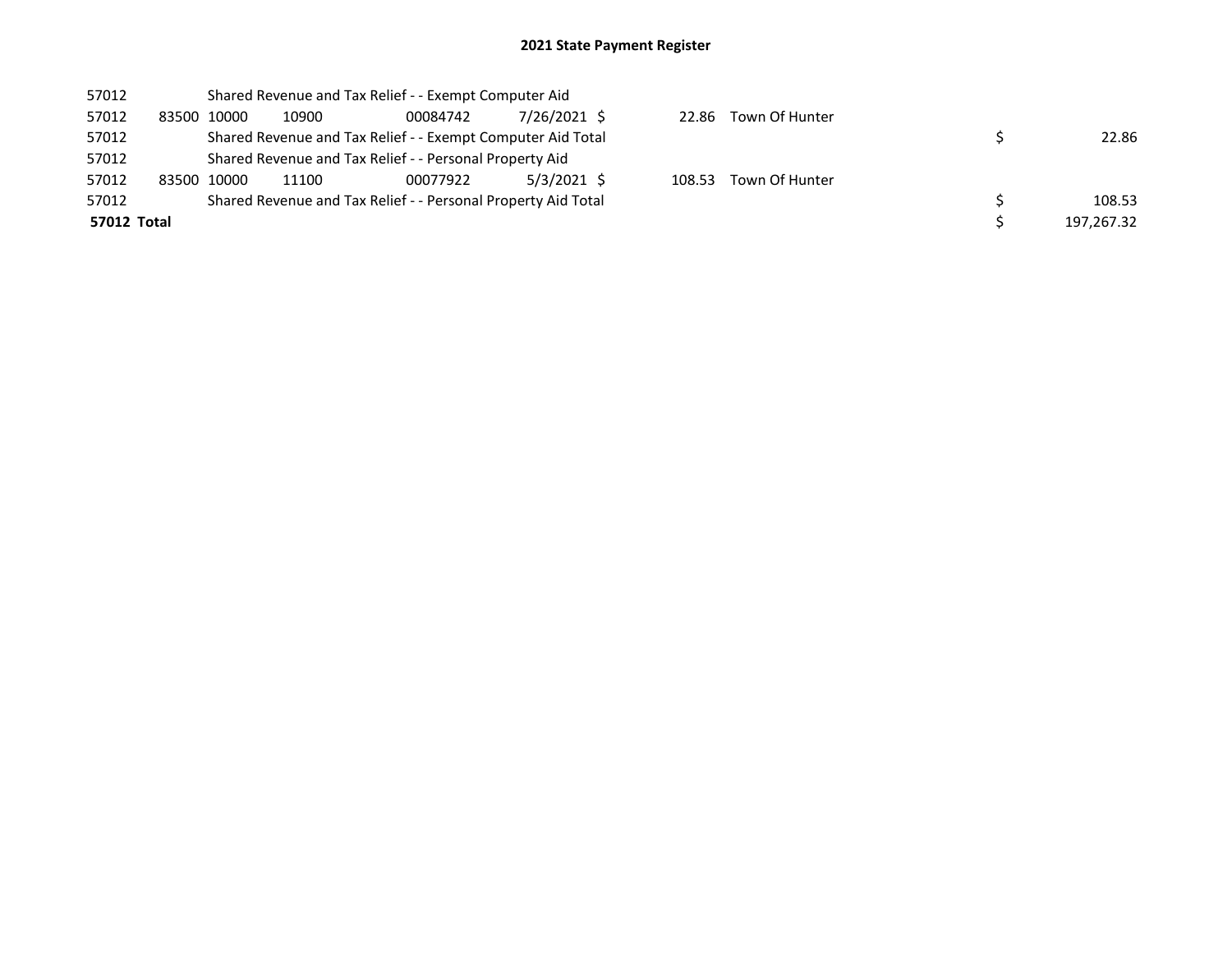| 57014       |             | Dept of Safety & Prof Services - - Fire Dues Distribution          |          |                |  |                           |    |            |
|-------------|-------------|--------------------------------------------------------------------|----------|----------------|--|---------------------------|----|------------|
| 57014       | 16500 10000 | 22500                                                              | 00041662 | $7/16/2021$ \$ |  | 8,968.55 Town Of Lenroot  |    |            |
| 57014       |             | Dept of Safety & Prof Services - - Fire Dues Distribution Total    |          |                |  |                           | \$ | 8,968.55   |
| 57014       |             | Dept of Natural Resources - - Aids In Lieu Of Taxes - Gener        |          |                |  |                           |    |            |
| 57014       | 37000 10000 | 50300                                                              | 00459678 | $1/28/2021$ \$ |  | 8,252.67 Town Of Lenroot  |    |            |
| 57014       | 37000 10000 | 50300                                                              | 00476301 | $4/21/2021$ \$ |  | 73.50 Town Of Lenroot     |    |            |
| 57014       |             | Dept of Natural Resources - - Aids In Lieu Of Taxes - Gener Total  |          |                |  |                           | \$ | 8,326.17   |
| 57014       |             | Dept of Natural Resources - - Resaids - Cnty Forst, Cl & Mfl       |          |                |  |                           |    |            |
| 57014       | 37000 21200 | 57100                                                              | 00488381 | $6/14/2021$ \$ |  | 7,591.34 Town Of Lenroot  |    |            |
| 57014       |             | Dept of Natural Resources - - Resaids - Cnty Forst, Cl & Mfl Total |          |                |  |                           | \$ | 7,591.34   |
| 57014       |             | Dept of Natural Resources - - Aids In Lieu Of Taxes - Sum S        |          |                |  |                           |    |            |
| 57014       | 37000 21200 | 57900                                                              | 00476298 | $4/21/2021$ \$ |  | 3.20 Town Of Lenroot      |    |            |
| 57014       | 37000 21200 | 57900                                                              | 00476299 | $4/21/2021$ \$ |  | 2,040.76 Town Of Lenroot  |    |            |
| 57014       | 37000 21200 | 57900                                                              | 00476300 | $4/21/2021$ \$ |  | 105.65 Town Of Lenroot    |    |            |
| 57014       |             | Dept of Natural Resources - - Aids In Lieu Of Taxes - Sum S Total  |          |                |  |                           | \$ | 2,149.61   |
| 57014       |             | WI Dept of Transportation - - Trns Aids To Mnc.-Sf                 |          |                |  |                           |    |            |
| 57014       | 39500 21100 | 19100                                                              | 00633116 | $1/4/2021$ \$  |  | 57,296.97 Town Of Lenroot |    |            |
| 57014       | 39500 21100 | 19100                                                              | 00668723 | $4/5/2021$ \$  |  | 57,296.97 Town Of Lenroot |    |            |
| 57014       | 39500 21100 | 19100                                                              | 00712211 | 7/6/2021 \$    |  | 57,296.97 Town Of Lenroot |    |            |
| 57014       | 39500 21100 | 19100                                                              | 00752770 | 10/4/2021 \$   |  | 57,296.97 Town Of Lenroot |    |            |
| 57014       |             | WI Dept of Transportation - - Trns Aids To Mnc.-Sf Total           |          |                |  |                           | \$ | 229,187.88 |
| 57014       |             | Department of Revenue - - Gifts And Grants                         |          |                |  |                           |    |            |
| 57014       | 56600 10000 | 12100                                                              | 00207515 | $6/25/2021$ \$ |  | 67,720.55 Town Of Lenroot |    |            |
| 57014       |             | Department of Revenue - - Gifts And Grants Total                   |          |                |  |                           | \$ | 67,720.55  |
| 57014       |             | Shared Revenue and Tax Relief - - County And Municipal Aid         |          |                |  |                           |    |            |
| 57014       | 83500 10000 | 10500                                                              | 00082208 | 7/26/2021 \$   |  | 3,305.33 Town Of Lenroot  |    |            |
| 57014       | 83500 10000 | 10500                                                              | 00089311 | 11/15/2021 \$  |  | 18,730.20 Town Of Lenroot |    |            |
| 57014       |             | Shared Revenue and Tax Relief - - County And Municipal Aid Total   |          |                |  |                           | \$ | 22,035.53  |
| 57014       |             | Shared Revenue and Tax Relief - - Exempt Computer Aid              |          |                |  |                           |    |            |
| 57014       | 83500 10000 | 10900                                                              | 00084743 | 7/26/2021 \$   |  | 36.37 Town Of Lenroot     |    |            |
| 57014       |             | Shared Revenue and Tax Relief - - Exempt Computer Aid Total        |          |                |  |                           | \$ | 36.37      |
| 57014       |             | Shared Revenue and Tax Relief - - Personal Property Aid            |          |                |  |                           |    |            |
| 57014       | 83500 10000 | 11100                                                              | 00077923 | $5/3/2021$ \$  |  | 21.86 Town Of Lenroot     |    |            |
| 57014       |             | Shared Revenue and Tax Relief - - Personal Property Aid Total      |          |                |  |                           | \$ | 21.86      |
| 57014 Total |             |                                                                    |          |                |  |                           | \$ | 346,037.86 |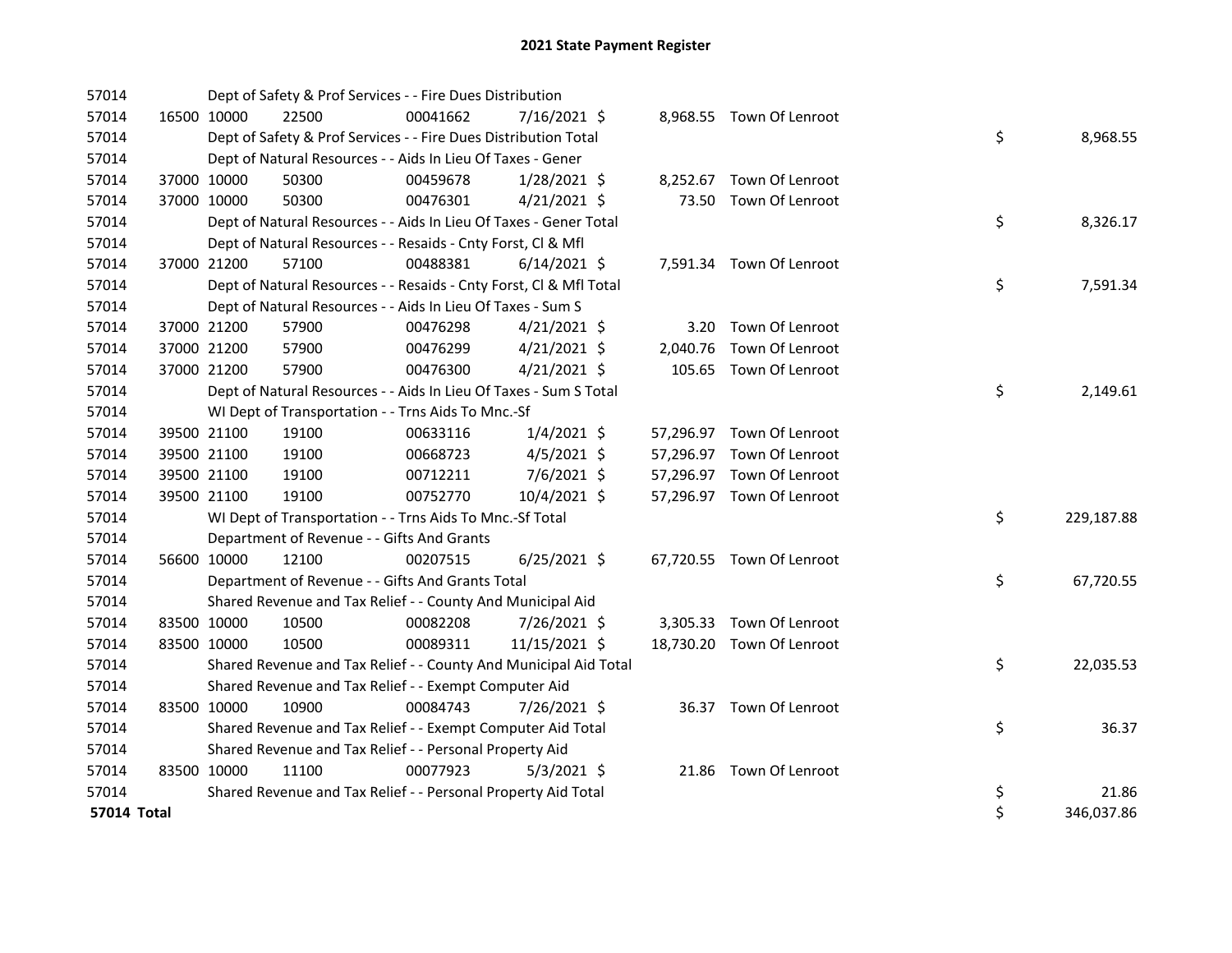| 57016       |       |             | Dept of Safety & Prof Services - - Fire Dues Distribution          |          |                      |           |                               |    |            |
|-------------|-------|-------------|--------------------------------------------------------------------|----------|----------------------|-----------|-------------------------------|----|------------|
| 57016       |       | 16500 10000 | 22500                                                              | 00041663 | 7/15/2021 \$         | 486.02    | Town Of Meadowbrook           |    |            |
| 57016       |       |             | Dept of Safety & Prof Services - - Fire Dues Distribution Total    |          |                      |           |                               | \$ | 486.02     |
| 57016       |       |             | Dept of Natural Resources - - Resaids - Cnty Forst, Cl & Mfl       |          |                      |           |                               |    |            |
| 57016       | 37000 | 21200       | 57100                                                              | 00488382 | $6/14/2021$ \$       |           | 2,666.39 Town Of Meadowbrook  |    |            |
| 57016       |       |             | Dept of Natural Resources - - Resaids - Cnty Forst, Cl & Mfl Total |          |                      |           |                               | \$ | 2,666.39   |
| 57016       |       |             | Dept of Natural Resources - - Fin Asst For Responsible Units       |          |                      |           |                               |    |            |
| 57016       | 37000 | 27400       | 67000                                                              | 00483067 | $5/21/2021$ \$       | 884.42    | Town Of Meadowbrook           |    |            |
| 57016       |       |             | Dept of Natural Resources - - Fin Asst For Responsible Units Total |          |                      |           |                               | \$ | 884.42     |
| 57016       |       |             | WI Dept of Transportation - - Trns Aids To Mnc.-Sf                 |          |                      |           |                               |    |            |
| 57016       |       | 39500 21100 | 19100                                                              | 00633117 | $1/4/2021$ \$        | 17.436.78 | Town Of Meadowbrook           |    |            |
| 57016       |       | 39500 21100 | 19100                                                              | 00668724 | $4/5/2021$ \$        | 17,436.78 | Town Of Meadowbrook           |    |            |
| 57016       |       | 39500 21100 | 19100                                                              | 00712212 | $7/6/2021$ \$        | 17,436.78 | Town Of Meadowbrook           |    |            |
| 57016       |       | 39500 21100 | 19100                                                              | 00752771 | $10/4/2021 \text{ }$ | 17.436.78 | Town Of Meadowbrook           |    |            |
| 57016       |       |             | WI Dept of Transportation - - Trns Aids To Mnc.-Sf Total           |          |                      |           |                               | \$ | 69,747.12  |
| 57016       |       |             | Department of Revenue - - Gifts And Grants                         |          |                      |           |                               |    |            |
| 57016       |       | 56600 10000 | 12100                                                              | 00207516 | $6/25/2021$ \$       | 6,855.79  | Town Of Meadowbrook           |    |            |
| 57016       |       |             | Department of Revenue - - Gifts And Grants Total                   |          |                      |           |                               | \$ | 6,855.79   |
| 57016       |       |             | Shared Revenue and Tax Relief - - County And Municipal Aid         |          |                      |           |                               |    |            |
| 57016       |       | 83500 10000 | 10500                                                              | 00082209 | $7/26/2021$ \$       | 3.187.39  | Town Of Meadowbrook           |    |            |
| 57016       | 83500 | 10000       | 10500                                                              | 00089312 | 11/15/2021 \$        |           | 18,061.85 Town Of Meadowbrook |    |            |
| 57016       |       |             | Shared Revenue and Tax Relief - - County And Municipal Aid Total   |          |                      |           |                               | \$ | 21,249.24  |
| 57016 Total |       |             |                                                                    |          |                      |           |                               | \$ | 101,888.98 |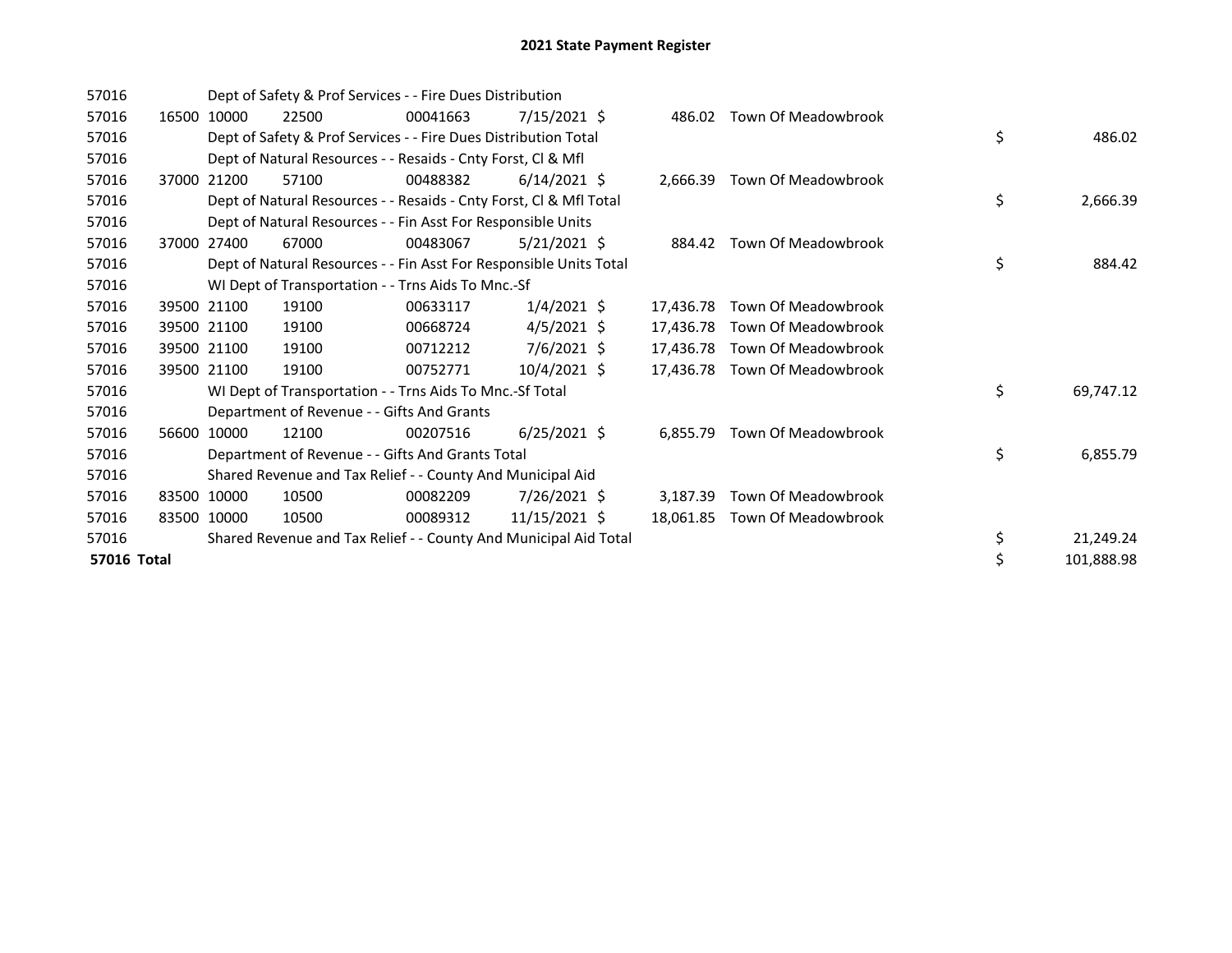| 57018       |             | Dept of Safety & Prof Services - - Fire Dues Distribution            |          |                |           |                          |    |            |
|-------------|-------------|----------------------------------------------------------------------|----------|----------------|-----------|--------------------------|----|------------|
| 57018       | 16500 10000 | 22500                                                                | 00041664 | $7/16/2021$ \$ |           | 650.62 Town Of Meteor    |    |            |
| 57018       |             | Dept of Safety & Prof Services - - Fire Dues Distribution Total      |          |                |           |                          | \$ | 650.62     |
| 57018       |             | Dept of Natural Resources - - Resaids - Cnty Forst, Cl & Mfl         |          |                |           |                          |    |            |
| 57018       | 37000 21200 | 57100                                                                | 00488383 | $6/14/2021$ \$ |           | 2,181.86 Town Of Meteor  |    |            |
| 57018       |             | Dept of Natural Resources - - Resaids - Cnty Forst, CI & Mfl Total   |          |                |           |                          | \$ | 2,181.86   |
| 57018       |             | Dept of Natural Resources - - Fin Asst For Responsible Units         |          |                |           |                          |    |            |
| 57018       | 37000 27400 | 67000                                                                | 00483328 | $5/21/2021$ \$ |           | 756.74 Town Of Meteor    |    |            |
| 57018       |             | Dept of Natural Resources - - Fin Asst For Responsible Units Total   |          |                |           |                          | \$ | 756.74     |
| 57018       |             | Dept of Natural Resources - - Recycling Consolidation Grants         |          |                |           |                          |    |            |
| 57018       | 37000 27400 | 67300                                                                | 00483328 | $5/21/2021$ \$ |           | 39.86 Town Of Meteor     |    |            |
| 57018       |             | Dept of Natural Resources - - Recycling Consolidation Grants Total   |          |                |           |                          | \$ | 39.86      |
| 57018       |             | WI Dept of Transportation - - Trns Aids To Mnc.-Sf                   |          |                |           |                          |    |            |
| 57018       | 39500 21100 | 19100                                                                | 00633118 | $1/4/2021$ \$  |           | 17,673.30 Town Of Meteor |    |            |
| 57018       | 39500 21100 | 19100                                                                | 00668725 | $4/5/2021$ \$  |           | 17,673.30 Town Of Meteor |    |            |
| 57018       | 39500 21100 | 19100                                                                | 00712213 | 7/6/2021 \$    | 17,673.30 | Town Of Meteor           |    |            |
| 57018       | 39500 21100 | 19100                                                                | 00752772 | 10/4/2021 \$   |           | 17,673.30 Town Of Meteor |    |            |
| 57018       |             | WI Dept of Transportation - - Trns Aids To Mnc.-Sf Total             |          |                |           |                          | \$ | 70,693.20  |
| 57018       |             | Department of Administration - - Hv Trans Ln Annual Impact Fee       |          |                |           |                          |    |            |
| 57018       | 50500 10000 | 17400                                                                | 00144470 | $5/3/2021$ \$  |           | 28,780.00 Town Of Meteor |    |            |
| 57018       |             | Department of Administration - - Hv Trans Ln Annual Impact Fee Total |          |                |           |                          | \$ | 28,780.00  |
| 57018       |             | Department of Revenue - - Gifts And Grants                           |          |                |           |                          |    |            |
| 57018       | 56600 10000 | 12100                                                                | 00207517 | $6/25/2021$ \$ |           | 8,373.48 Town Of Meteor  |    |            |
| 57018       |             | Department of Revenue - - Gifts And Grants Total                     |          |                |           |                          | \$ | 8,373.48   |
| 57018       |             | Shared Revenue and Tax Relief - - County And Municipal Aid           |          |                |           |                          |    |            |
| 57018       | 83500 10000 | 10500                                                                | 00082210 | 7/26/2021 \$   |           | 1,480.72 Town Of Meteor  |    |            |
| 57018       | 83500 10000 | 10500                                                                | 00089313 | 11/15/2021 \$  |           | 8,390.72 Town Of Meteor  |    |            |
| 57018       |             | Shared Revenue and Tax Relief - - County And Municipal Aid Total     |          |                |           |                          | \$ | 9,871.44   |
| 57018       |             | Shared Revenue and Tax Relief - - Payments For Municipal Svcs        |          |                |           |                          |    |            |
| 57018       | 83500 10000 | 50100                                                                | 00073776 | $2/1/2021$ \$  |           | 118.09 Town Of Meteor    |    |            |
| 57018       |             | Shared Revenue and Tax Relief - - Payments For Municipal Svcs Total  |          |                |           |                          | \$ | 118.09     |
| 57018 Total |             |                                                                      |          |                |           |                          | \$ | 121,465.29 |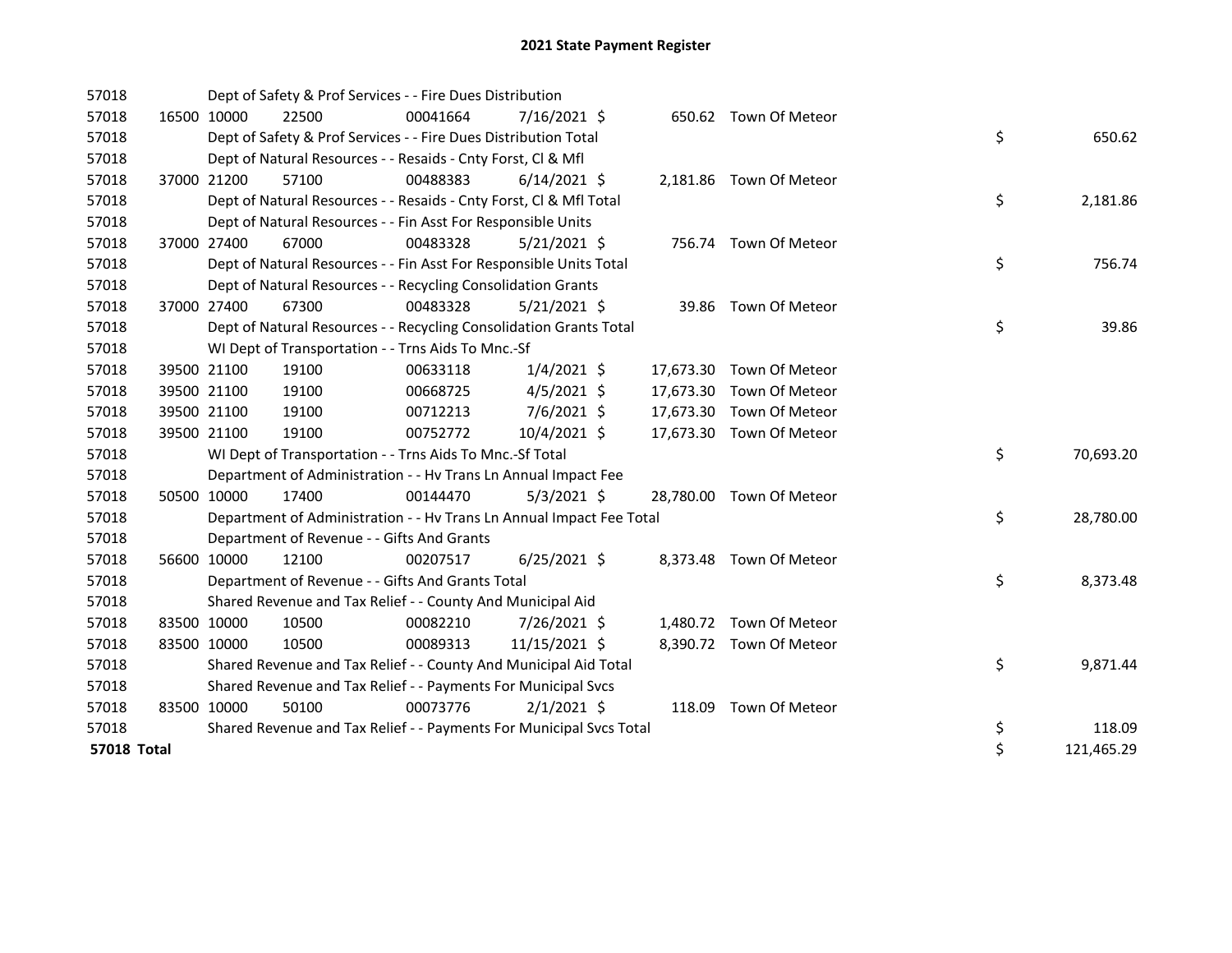| 57020 |             |             | Dept of Safety & Prof Services - - Fire Dues Distribution          |          |                |       |                          |    |           |
|-------|-------------|-------------|--------------------------------------------------------------------|----------|----------------|-------|--------------------------|----|-----------|
| 57020 |             | 16500 10000 | 22500                                                              | 00041665 | 7/16/2021 \$   |       | 1,486.70 Town Of Ojibwa  |    |           |
| 57020 |             |             | Dept of Safety & Prof Services - - Fire Dues Distribution Total    |          |                |       |                          | \$ | 1,486.70  |
| 57020 |             |             | Dept of Natural Resources - - Aids In Lieu Of Taxes - Gener        |          |                |       |                          |    |           |
| 57020 |             | 37000 10000 | 50300                                                              | 00459685 | $1/28/2021$ \$ |       | 311.29 Town Of Ojibwa    |    |           |
| 57020 |             | 37000 10000 | 50300                                                              | 00476375 | $4/21/2021$ \$ | 18.66 | Town Of Ojibwa           |    |           |
| 57020 |             | 37000 10000 | 50300                                                              | 00476376 | $4/21/2021$ \$ |       | 25.80 Town Of Ojibwa     |    |           |
| 57020 |             |             | Dept of Natural Resources - - Aids In Lieu Of Taxes - Gener Total  |          |                |       |                          | \$ | 355.75    |
| 57020 |             |             | Dept of Natural Resources - - Resaids - Cnty Forst, Cl & Mfl       |          |                |       |                          |    |           |
| 57020 |             | 37000 21200 | 57100                                                              | 00488384 | $6/14/2021$ \$ |       | 3,525.15 Town Of Ojibwa  |    |           |
| 57020 |             |             | Dept of Natural Resources - - Resaids - Cnty Forst, CI & Mfl Total |          |                |       |                          | \$ | 3,525.15  |
| 57020 |             |             | Dept of Natural Resources - - Aids In Lieu Of Taxes - Sum S        |          |                |       |                          |    |           |
| 57020 |             | 37000 21200 | 57900                                                              | 00476374 | $4/21/2021$ \$ |       | 1.87 Town Of Ojibwa      |    |           |
| 57020 |             | 37000 21200 | 57900                                                              | 00476377 | $4/21/2021$ \$ |       | 2.58 Town Of Ojibwa      |    |           |
| 57020 |             |             | Dept of Natural Resources - - Aids In Lieu Of Taxes - Sum S Total  |          |                |       |                          | \$ | 4.45      |
| 57020 |             |             | WI Dept of Transportation - - Trns Aids To Mnc.-Sf                 |          |                |       |                          |    |           |
| 57020 |             | 39500 21100 | 19100                                                              | 00633119 | $1/4/2021$ \$  |       | 17,929.53 Town Of Ojibwa |    |           |
| 57020 |             | 39500 21100 | 19100                                                              | 00668726 | $4/5/2021$ \$  |       | 17,929.53 Town Of Ojibwa |    |           |
| 57020 |             | 39500 21100 | 19100                                                              | 00712214 | 7/6/2021 \$    |       | 17,929.53 Town Of Ojibwa |    |           |
| 57020 |             | 39500 21100 | 19100                                                              | 00752773 | 10/4/2021 \$   |       | 17,929.53 Town Of Ojibwa |    |           |
| 57020 |             |             | WI Dept of Transportation - - Trns Aids To Mnc.-Sf Total           |          |                |       |                          | \$ | 71,718.12 |
| 57020 |             |             | Department of Revenue - - Gifts And Grants                         |          |                |       |                          |    |           |
| 57020 |             | 56600 10000 | 12100                                                              | 00209550 | 7/13/2021 \$   |       | 13,188.24 Town Of Ojibwa |    |           |
| 57020 |             |             | Department of Revenue - - Gifts And Grants Total                   |          |                |       |                          | \$ | 13,188.24 |
| 57020 |             |             | Shared Revenue and Tax Relief - - County And Municipal Aid         |          |                |       |                          |    |           |
| 57020 | 83500 10000 |             | 10500                                                              | 00082211 | 7/26/2021 \$   |       | 1,076.85 Town Of Ojibwa  |    |           |
| 57020 |             | 83500 10000 | 10500                                                              | 00089314 | 11/15/2021 \$  |       | 6,102.17 Town Of Ojibwa  |    |           |
| 57020 |             |             | Shared Revenue and Tax Relief - - County And Municipal Aid Total   |          |                |       |                          | \$ | 7,179.02  |
| 57020 |             |             | Shared Revenue and Tax Relief - - Exempt Computer Aid              |          |                |       |                          |    |           |
| 57020 |             | 83500 10000 | 10900                                                              | 00084744 | 7/26/2021 \$   |       | 3.11 Town Of Ojibwa      |    |           |
| 57020 |             |             | Shared Revenue and Tax Relief - - Exempt Computer Aid Total        |          |                |       |                          | \$ | 3.11      |
| 57020 |             |             | Shared Revenue and Tax Relief - - Utility Aid                      |          |                |       |                          |    |           |
| 57020 |             | 83500 10000 | 11000                                                              | 00082211 | 7/26/2021 \$   |       | 0.76 Town Of Ojibwa      |    |           |
| 57020 |             | 83500 10000 | 11000                                                              | 00089314 | 11/15/2021 \$  |       | 2,280.90 Town Of Ojibwa  |    |           |
| 57020 |             |             | Shared Revenue and Tax Relief - - Utility Aid Total                |          |                |       |                          | \$ | 2,281.66  |
| 57020 |             |             | Shared Revenue and Tax Relief - - Personal Property Aid            |          |                |       |                          |    |           |
| 57020 |             | 83500 10000 | 11100                                                              | 00077924 | $5/3/2021$ \$  |       | 36.07 Town Of Ojibwa     |    |           |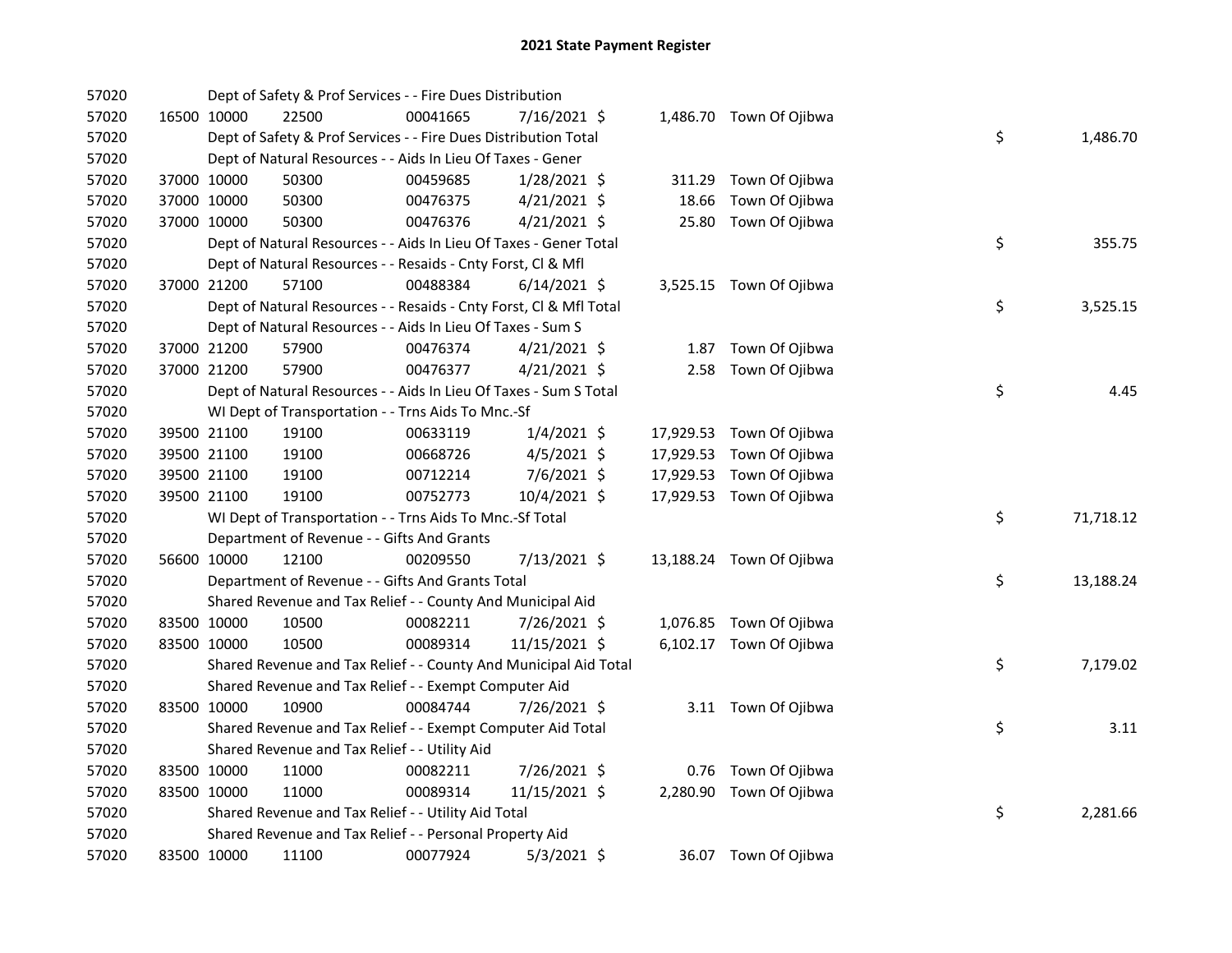| 57020       | Shared Revenue and Tax Relief - - Personal Property Aid Total | 36.07     |
|-------------|---------------------------------------------------------------|-----------|
| 57020 Total |                                                               | 99,778.27 |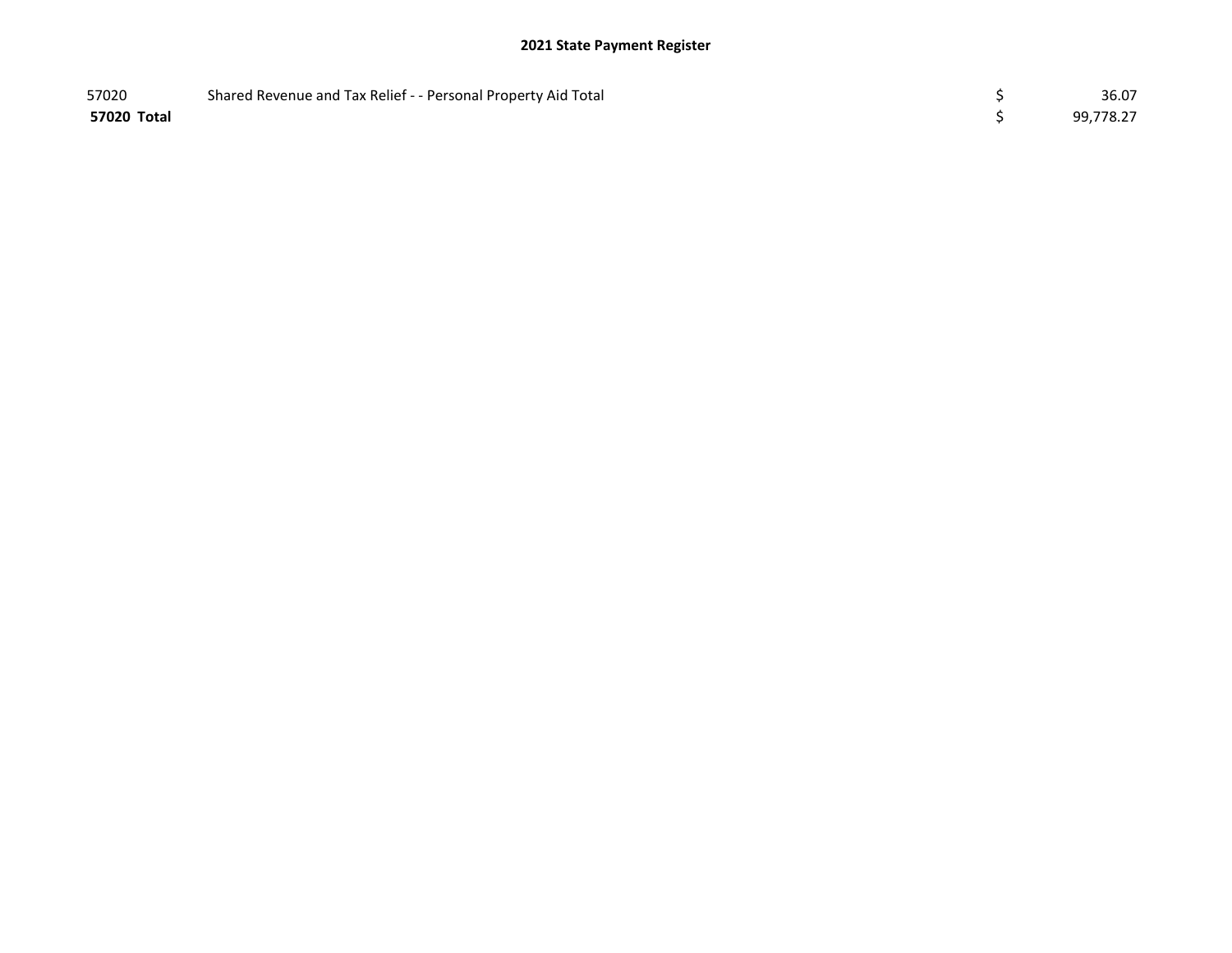| 57022 |             | Dept of Safety & Prof Services - - Fire Dues Distribution          |          |                |  |                            |    |            |
|-------|-------------|--------------------------------------------------------------------|----------|----------------|--|----------------------------|----|------------|
| 57022 | 16500 10000 | 22500                                                              | 00041666 | 7/16/2021 \$   |  | 1,542.81 Town Of Radisson  |    |            |
| 57022 |             | Dept of Safety & Prof Services - - Fire Dues Distribution Total    |          |                |  |                            | \$ | 1,542.81   |
| 57022 |             | Dept of Natural Resources - - Aids In Lieu Of Taxes - Gener        |          |                |  |                            |    |            |
| 57022 | 37000 10000 | 50300                                                              | 00459687 | 1/28/2021 \$   |  | 1,066.81 Town Of Radisson  |    |            |
| 57022 | 37000 10000 | 50300                                                              | 00476420 | $4/21/2021$ \$ |  | 24.84 Town Of Radisson     |    |            |
| 57022 |             | Dept of Natural Resources - - Aids In Lieu Of Taxes - Gener Total  |          |                |  |                            | \$ | 1,091.65   |
| 57022 |             | Dept of Natural Resources - - Resaids - Cnty Forst, Cl & Mfl       |          |                |  |                            |    |            |
| 57022 | 37000 21200 | 57100                                                              | 00488385 | $6/14/2021$ \$ |  | 2,302.31 Town Of Radisson  |    |            |
| 57022 |             | Dept of Natural Resources - - Resaids - Cnty Forst, CI & Mfl Total |          |                |  |                            | \$ | 2,302.31   |
| 57022 |             | Dept of Natural Resources - - Aids In Lieu Of Taxes - Sum S        |          |                |  |                            |    |            |
| 57022 | 37000 21200 | 57900                                                              | 00476419 | $4/21/2021$ \$ |  | 257.28 Town Of Radisson    |    |            |
| 57022 |             | Dept of Natural Resources - - Aids In Lieu Of Taxes - Sum S Total  |          |                |  |                            | \$ | 257.28     |
| 57022 |             | Dept of Natural Resources - - Fin Asst For Responsible Units       |          |                |  |                            |    |            |
| 57022 | 37000 27400 | 67000                                                              | 00483686 | $5/21/2021$ \$ |  | 2,124.53 Town Of Radisson  |    |            |
| 57022 |             | Dept of Natural Resources - - Fin Asst For Responsible Units Total |          |                |  |                            | \$ | 2,124.53   |
| 57022 |             | WI Dept of Transportation - - Trns Aids To Mnc.-Sf                 |          |                |  |                            |    |            |
| 57022 | 39500 21100 | 19100                                                              | 00633120 | $1/4/2021$ \$  |  | 42,619.59 Town Of Radisson |    |            |
| 57022 | 39500 21100 | 19100                                                              | 00668727 | $4/5/2021$ \$  |  | 42,619.59 Town Of Radisson |    |            |
| 57022 | 39500 21100 | 19100                                                              | 00712215 | 7/6/2021 \$    |  | 42,619.59 Town Of Radisson |    |            |
| 57022 | 39500 21100 | 19100                                                              | 00752774 | 10/4/2021 \$   |  | 42,619.59 Town Of Radisson |    |            |
| 57022 |             | WI Dept of Transportation - - Trns Aids To Mnc.-Sf Total           |          |                |  |                            | \$ | 170,478.36 |
| 57022 |             | Department of Revenue - - Gifts And Grants                         |          |                |  |                            |    |            |
| 57022 | 56600 10000 | 12100                                                              | 00207518 | 6/25/2021 \$   |  | 21,195.38 Town Of Radisson |    |            |
| 57022 |             | Department of Revenue - - Gifts And Grants Total                   |          |                |  |                            | \$ | 21,195.38  |
| 57022 |             | Shared Revenue and Tax Relief - - County And Municipal Aid         |          |                |  |                            |    |            |
| 57022 | 83500 10000 | 10500                                                              | 00082212 | 7/26/2021 \$   |  | 2,495.74 Town Of Radisson  |    |            |
| 57022 | 83500 10000 | 10500                                                              | 00089315 | 11/15/2021 \$  |  | 14,142.55 Town Of Radisson |    |            |
| 57022 |             | Shared Revenue and Tax Relief - - County And Municipal Aid Total   |          |                |  |                            | \$ | 16,638.29  |
| 57022 |             | Shared Revenue and Tax Relief - - Exempt Computer Aid              |          |                |  |                            |    |            |
| 57022 | 83500 10000 | 10900                                                              | 00084745 | 7/26/2021 \$   |  | 7.27 Town Of Radisson      |    |            |
| 57022 |             | Shared Revenue and Tax Relief - - Exempt Computer Aid Total        |          |                |  |                            | \$ | 7.27       |
| 57022 |             | Shared Revenue and Tax Relief - - Utility Aid                      |          |                |  |                            |    |            |
| 57022 | 83500 10000 | 11000                                                              | 00082212 | 7/26/2021 \$   |  | 3,698.44 Town Of Radisson  |    |            |
| 57022 | 83500 10000 | 11000                                                              | 00089315 | 11/15/2021 \$  |  | 21,187.31 Town Of Radisson |    |            |
| 57022 |             | Shared Revenue and Tax Relief - - Utility Aid Total                |          |                |  |                            | \$ | 24,885.75  |
| 57022 |             | Shared Revenue and Tax Relief - - Personal Property Aid            |          |                |  |                            |    |            |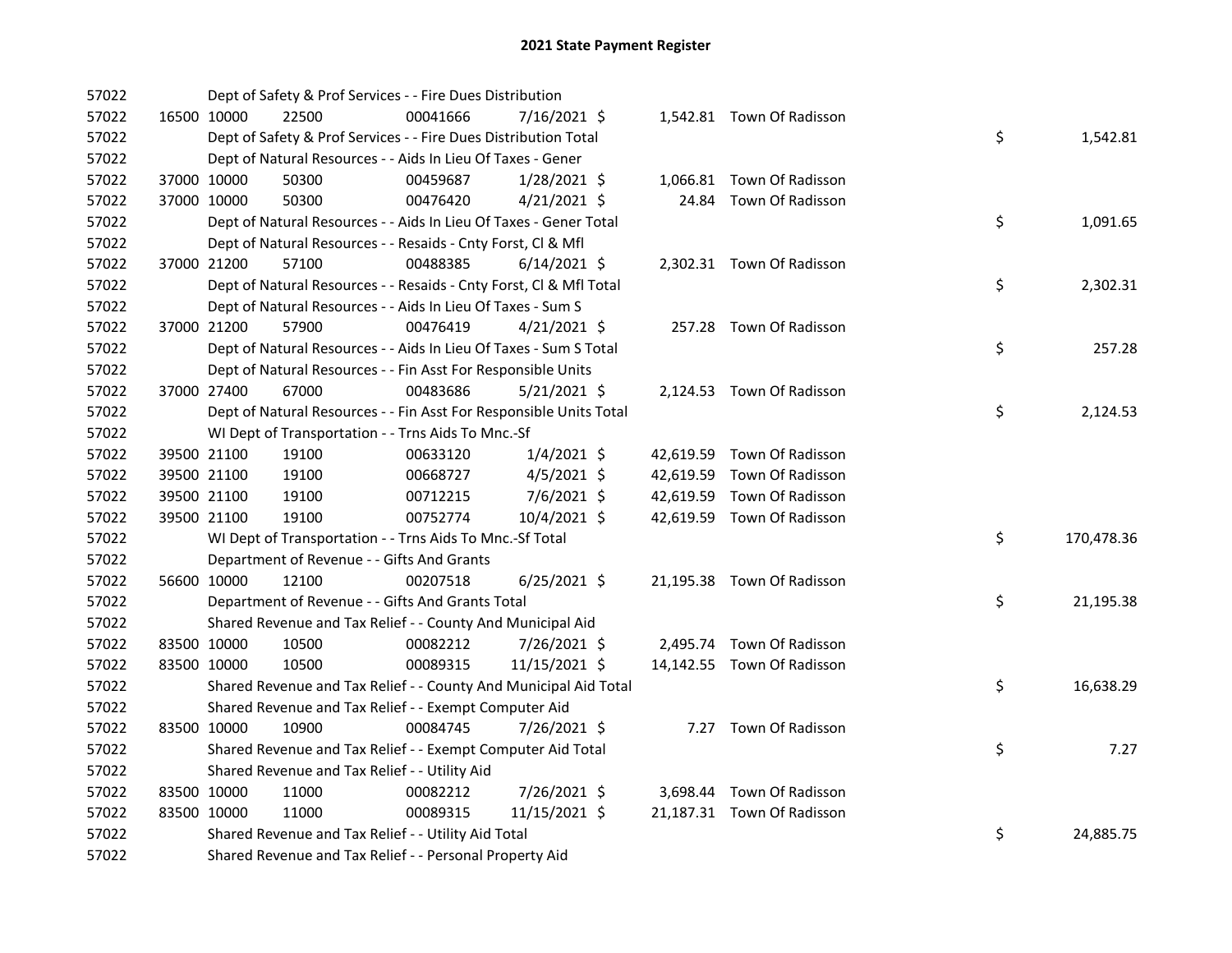| 57022       | 83500 10000 | 11100                                                         | 00077925 | 5/3/2021 \$ | 281.71 Town Of Radisson |            |
|-------------|-------------|---------------------------------------------------------------|----------|-------------|-------------------------|------------|
| 57022       |             | Shared Revenue and Tax Relief - - Personal Property Aid Total |          |             |                         | 281.71     |
| 57022 Total |             |                                                               |          |             |                         | 240,805.34 |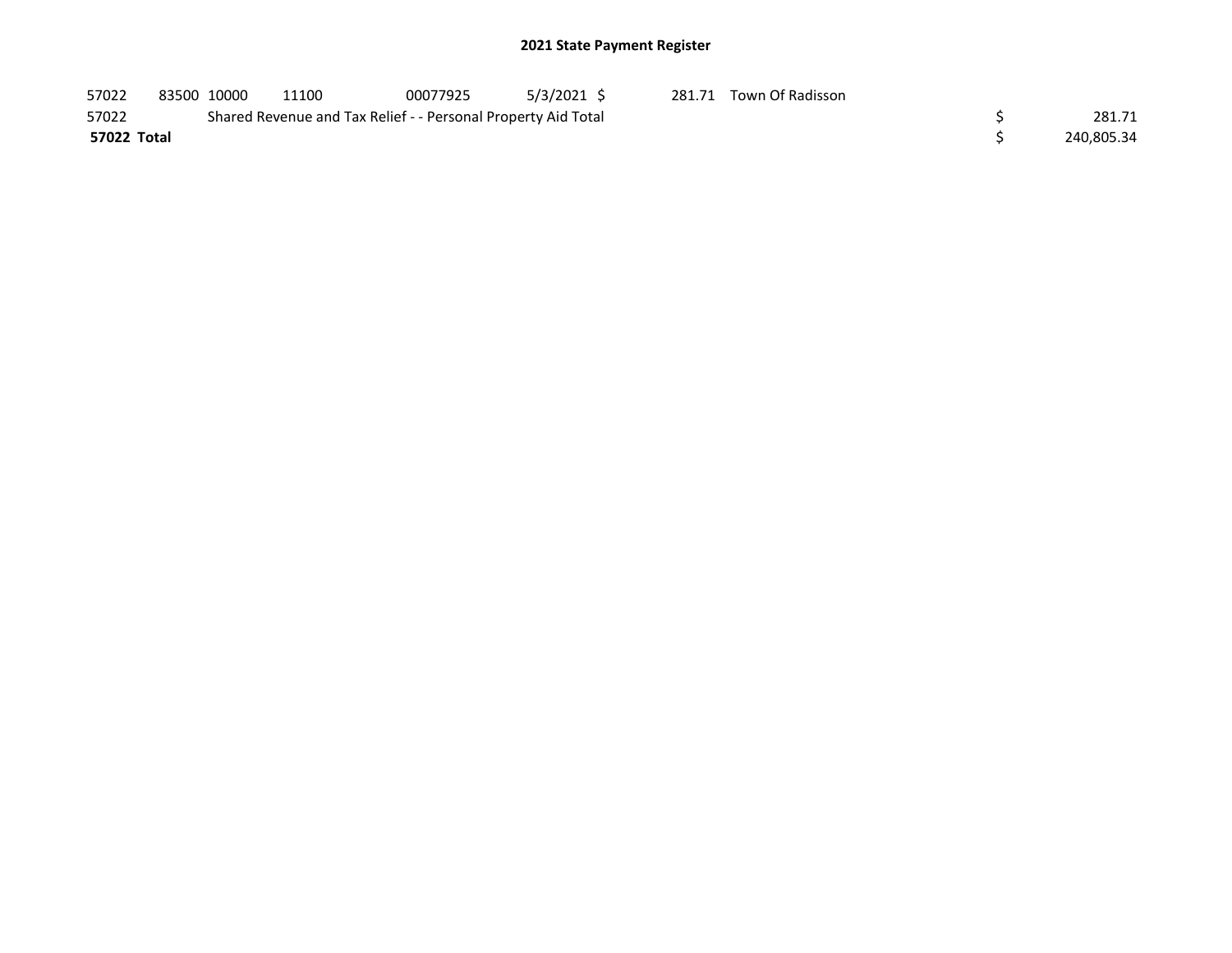| 57024 |             | Dept of Safety & Prof Services - - Fire Dues Distribution          |          |                |       |                               |    |            |
|-------|-------------|--------------------------------------------------------------------|----------|----------------|-------|-------------------------------|----|------------|
| 57024 | 16500 10000 | 22500                                                              | 00041668 | 7/16/2021 \$   |       | 10,083.23 Town Of Round Lake  |    |            |
| 57024 |             | Dept of Safety & Prof Services - - Fire Dues Distribution Total    |          |                |       |                               | \$ | 10,083.23  |
| 57024 |             | Dept of Natural Resources - - Aids In Lieu Of Taxes - Gener        |          |                |       |                               |    |            |
| 57024 | 37000 10000 | 50300                                                              | 00459691 | $1/28/2021$ \$ |       | 7,948.02 Town Of Round Lake   |    |            |
| 57024 | 37000 10000 | 50300                                                              | 00476434 | $4/21/2021$ \$ |       | 128.00 Town Of Round Lake     |    |            |
| 57024 | 37000 10000 | 50300                                                              | 00476438 | $4/21/2021$ \$ |       | 80.00 Town Of Round Lake      |    |            |
| 57024 |             | Dept of Natural Resources - - Aids In Lieu Of Taxes - Gener Total  |          |                |       |                               | \$ | 8,156.02   |
| 57024 |             | Dept of Natural Resources - - Resaids - Cnty Forst, Cl & Mfl       |          |                |       |                               |    |            |
| 57024 | 37000 21200 | 57100                                                              | 00488386 | $6/14/2021$ \$ |       | 2,072.67 Town Of Round Lake   |    |            |
| 57024 |             | Dept of Natural Resources - - Resaids - Cnty Forst, Cl & Mfl Total |          |                |       |                               | \$ | 2,072.67   |
| 57024 |             | Dept of Natural Resources - - Aids In Lieu Of Taxes - Sum S        |          |                |       |                               |    |            |
| 57024 | 37000 21200 | 57900                                                              | 00476435 | $4/21/2021$ \$ |       | 1,053.84 Town Of Round Lake   |    |            |
| 57024 | 37000 21200 | 57900                                                              | 00476436 | $4/21/2021$ \$ | 78.40 | Town Of Round Lake            |    |            |
| 57024 | 37000 21200 | 57900                                                              | 00476437 | $4/21/2021$ \$ |       | 1.50 Town Of Round Lake       |    |            |
| 57024 |             | Dept of Natural Resources - - Aids In Lieu Of Taxes - Sum S Total  |          |                |       |                               | \$ | 1,133.74   |
| 57024 |             | Dept of Natural Resources - - Resaids - Pymt In Lieu Tax Fed       |          |                |       |                               |    |            |
| 57024 | 37000 21200 | 58400                                                              | 00510830 | $9/28/2021$ \$ |       | 97,430.30 Town Of Round Lake  |    |            |
| 57024 |             | Dept of Natural Resources - - Resaids - Pymt In Lieu Tax Fed Total |          |                |       |                               | \$ | 97,430.30  |
| 57024 |             | Dept of Natural Resources - - Fin Asst For Responsible Units       |          |                |       |                               |    |            |
| 57024 | 37000 27400 | 67000                                                              | 00483443 | 5/21/2021 \$   |       | 3,744.59 Town Of Round Lake   |    |            |
| 57024 |             | Dept of Natural Resources - - Fin Asst For Responsible Units Total |          |                |       |                               | \$ | 3,744.59   |
| 57024 |             | WI Dept of Transportation - - Trns Aids To Mnc.-Sf                 |          |                |       |                               |    |            |
| 57024 | 39500 21100 | 19100                                                              | 00633121 | $1/4/2021$ \$  |       | 61,376.94 Town Of Round Lake  |    |            |
| 57024 | 39500 21100 | 19100                                                              | 00668728 | $4/5/2021$ \$  |       | 61,376.94 Town Of Round Lake  |    |            |
| 57024 | 39500 21100 | 19100                                                              | 00712216 | 7/6/2021 \$    |       | 61,376.94 Town Of Round Lake  |    |            |
| 57024 | 39500 21100 | 19100                                                              | 00752775 | 10/4/2021 \$   |       | 61,376.94 Town Of Round Lake  |    |            |
| 57024 |             | WI Dept of Transportation - - Trns Aids To Mnc.-Sf Total           |          |                |       |                               | \$ | 245,507.76 |
| 57024 |             | WI Dept of Transportation - - Loc Trns Facl Implfd                 |          |                |       |                               |    |            |
| 57024 | 39500 21100 | 27600                                                              | 00791473 | 12/27/2021 \$  |       | 160,681.00 Town Of Round Lake |    |            |
| 57024 |             | WI Dept of Transportation - - Loc Trns Facl Implfd Total           |          |                |       |                               | \$ | 160,681.00 |
| 57024 |             | Department of Revenue - - Gifts And Grants                         |          |                |       |                               |    |            |
| 57024 | 56600 10000 | 12100                                                              | 00207519 | 6/25/2021 \$   |       | 51,235.26 Town Of Round Lake  |    |            |
| 57024 |             | Department of Revenue - - Gifts And Grants Total                   |          |                |       |                               | \$ | 51,235.26  |
| 57024 |             | Shared Revenue and Tax Relief - - County And Municipal Aid         |          |                |       |                               |    |            |
| 57024 | 83500 10000 | 10500                                                              | 00082213 | 7/26/2021 \$   |       | 3,055.17 Town Of Round Lake   |    |            |
| 57024 | 83500 10000 | 10500                                                              | 00089316 | 11/15/2021 \$  |       | 17,312.62 Town Of Round Lake  |    |            |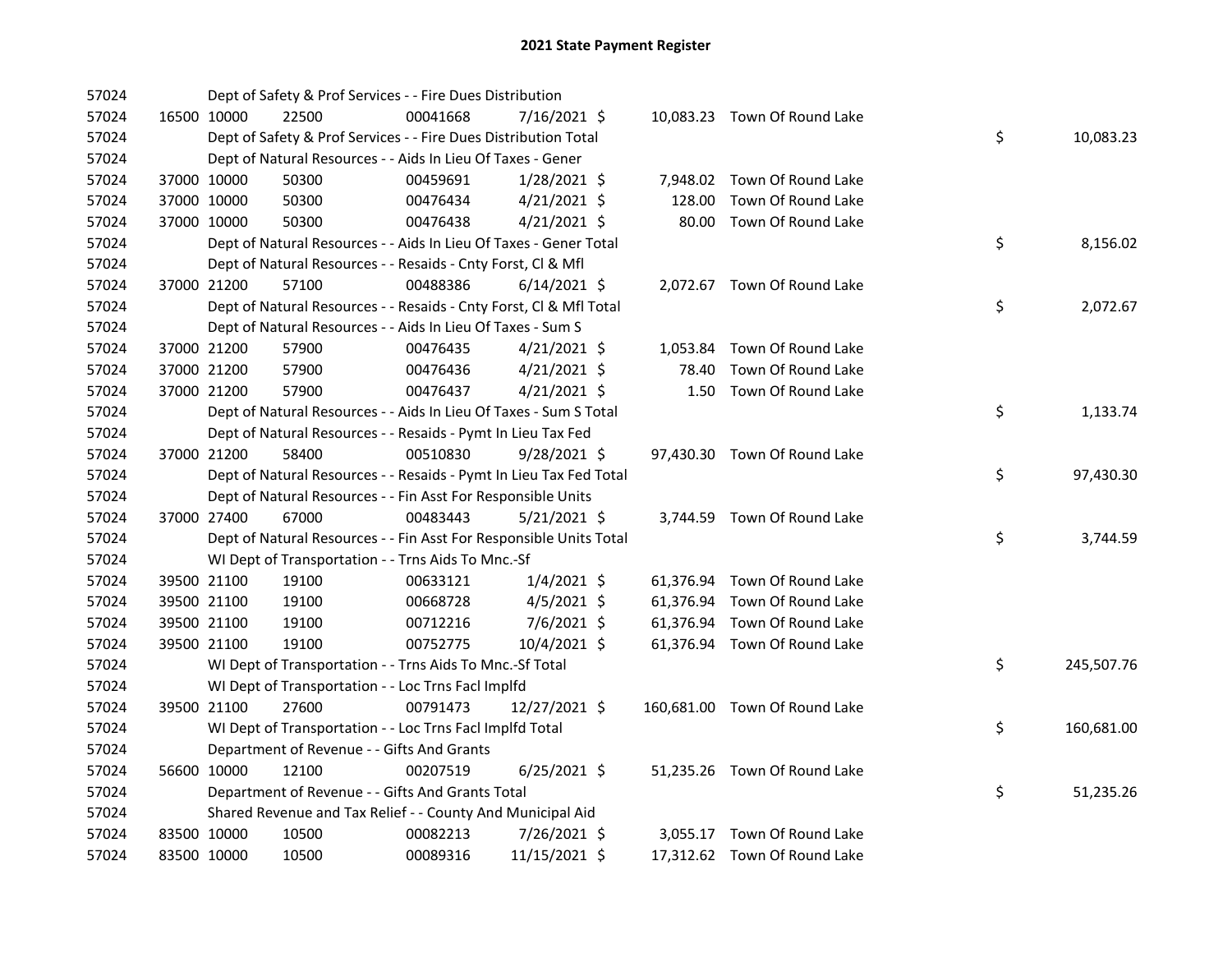| 57024       |             |       | Shared Revenue and Tax Relief - - County And Municipal Aid Total |               |        |                         | 20,367.79  |
|-------------|-------------|-------|------------------------------------------------------------------|---------------|--------|-------------------------|------------|
| 57024       |             |       | Shared Revenue and Tax Relief - - Exempt Computer Aid            |               |        |                         |            |
| 57024       | 83500 10000 | 10900 | 00084746                                                         | 7/26/2021 \$  |        | 4.16 Town Of Round Lake |            |
| 57024       |             |       | Shared Revenue and Tax Relief - - Exempt Computer Aid Total      |               |        |                         | 4.16       |
| 57024       |             |       | Shared Revenue and Tax Relief - - Utility Aid                    |               |        |                         |            |
| 57024       | 83500 10000 | 11000 | 00082213                                                         | 7/26/2021 \$  | 134.97 | Town Of Round Lake      |            |
| 57024       | 83500 10000 | 11000 | 00089316                                                         | 11/15/2021 \$ | 803.71 | Town Of Round Lake      |            |
| 57024       |             |       | Shared Revenue and Tax Relief - - Utility Aid Total              |               |        |                         | 938.68     |
| 57024       |             |       | Shared Revenue and Tax Relief - - Personal Property Aid          |               |        |                         |            |
| 57024       | 83500 10000 | 11100 | 00077926                                                         | $5/3/2021$ \$ | 117.27 | Town Of Round Lake      |            |
| 57024       |             |       | Shared Revenue and Tax Relief - - Personal Property Aid Total    |               |        |                         | 117.27     |
| 57024 Total |             |       |                                                                  |               |        |                         | 601.472.47 |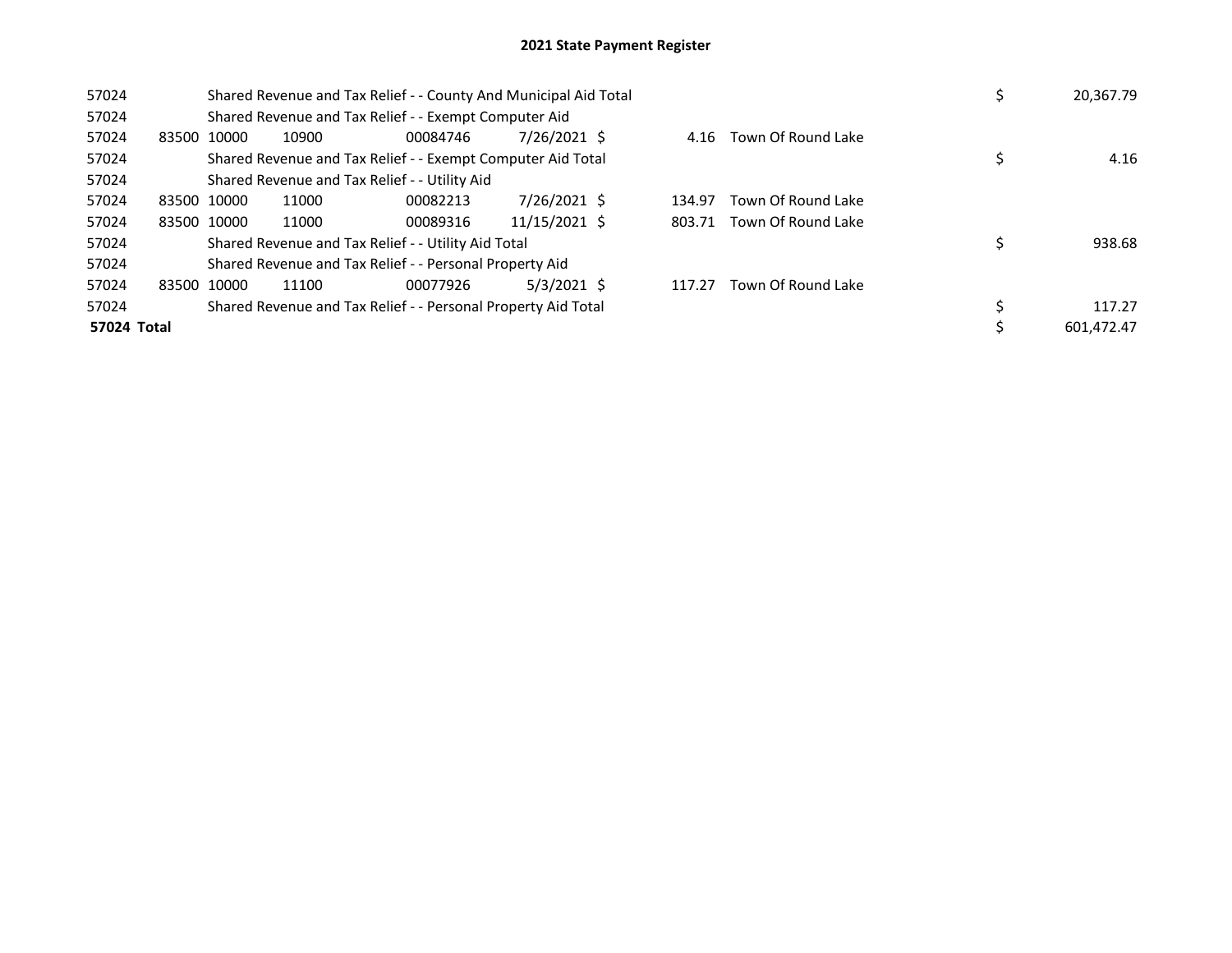| 57026 |             |             | Dept of Safety & Prof Services - - Fire Dues Distribution            |          |                |  |                             |    |            |
|-------|-------------|-------------|----------------------------------------------------------------------|----------|----------------|--|-----------------------------|----|------------|
| 57026 |             | 16500 10000 | 22500                                                                | 00041669 | 7/16/2021 \$   |  | 8,753.66 Town Of Sand Lake  |    |            |
| 57026 |             |             | Dept of Safety & Prof Services - - Fire Dues Distribution Total      |          |                |  |                             | \$ | 8,753.66   |
| 57026 |             |             | Dept of Natural Resources - - Aids In Lieu Of Taxes - Gener          |          |                |  |                             |    |            |
| 57026 |             | 37000 10000 | 50300                                                                | 00459558 | 1/28/2021 \$   |  | 2,035.97 Town Of Sand Lake  |    |            |
| 57026 |             | 37000 10000 | 50300                                                                | 00475395 | $4/21/2021$ \$ |  | 235.34 Town Of Sand Lake    |    |            |
| 57026 |             |             | Dept of Natural Resources - - Aids In Lieu Of Taxes - Gener Total    |          |                |  |                             | \$ | 2,271.31   |
| 57026 |             |             | Dept of Natural Resources - - Resaids - Cnty Forst, Cl & Mfl         |          |                |  |                             |    |            |
| 57026 | 37000 21200 |             | 57100                                                                | 00488387 | $6/14/2021$ \$ |  | 1,307.81 Town Of Sand Lake  |    |            |
| 57026 |             |             | Dept of Natural Resources - - Resaids - Cnty Forst, CI & Mfl Total   |          |                |  |                             | \$ | 1,307.81   |
| 57026 |             |             | Dept of Natural Resources - - Aids In Lieu Of Taxes - Sum S          |          |                |  |                             |    |            |
| 57026 |             | 37000 21200 | 57900                                                                | 00475396 | $4/21/2021$ \$ |  | 6.42 Town Of Sand Lake      |    |            |
| 57026 |             | 37000 21200 | 57900                                                                | 00475397 | $4/21/2021$ \$ |  | 105.58 Town Of Sand Lake    |    |            |
| 57026 |             |             | Dept of Natural Resources - - Aids In Lieu Of Taxes - Sum S Total    |          |                |  |                             | \$ | 112.00     |
| 57026 |             |             | Dept of Natural Resources - - Fin Asst For Responsible Units         |          |                |  |                             |    |            |
| 57026 |             | 37000 27400 | 67000                                                                | 00483428 | $5/21/2021$ \$ |  | 1,600.23 Town Of Sand Lake  |    |            |
| 57026 |             |             | Dept of Natural Resources - - Fin Asst For Responsible Units Total   |          |                |  |                             | \$ | 1,600.23   |
| 57026 |             |             | WI Dept of Transportation - - Trns Aids To Mnc.-Sf                   |          |                |  |                             |    |            |
| 57026 |             | 39500 21100 | 19100                                                                | 00633122 | $1/4/2021$ \$  |  | 43,362.00 Town Of Sand Lake |    |            |
| 57026 |             | 39500 21100 | 19100                                                                | 00668729 | $4/5/2021$ \$  |  | 43,362.00 Town Of Sand Lake |    |            |
| 57026 |             | 39500 21100 | 19100                                                                | 00712217 | $7/6/2021$ \$  |  | 43,362.00 Town Of Sand Lake |    |            |
| 57026 |             | 39500 21100 | 19100                                                                | 00752776 | 10/4/2021 \$   |  | 43,362.00 Town Of Sand Lake |    |            |
| 57026 |             |             | WI Dept of Transportation - - Trns Aids To Mnc.-Sf Total             |          |                |  |                             | \$ | 173,448.00 |
| 57026 |             |             | Department of Administration - - Hv Trans Ln Annual Impact Fee       |          |                |  |                             |    |            |
| 57026 |             | 50500 10000 | 17400                                                                | 00144479 | $5/3/2021$ \$  |  | 51,546.00 Town Of Sand Lake |    |            |
| 57026 |             |             | Department of Administration - - Hv Trans Ln Annual Impact Fee Total |          |                |  |                             | \$ | 51,546.00  |
| 57026 |             |             | Department of Revenue - - Gifts And Grants                           |          |                |  |                             |    |            |
| 57026 |             | 56600 10000 | 12100                                                                | 00207520 | $6/25/2021$ \$ |  | 43,071.11 Town Of Sand Lake |    |            |
| 57026 |             |             | Department of Revenue - - Gifts And Grants Total                     |          |                |  |                             | \$ | 43,071.11  |
| 57026 |             |             | Shared Revenue and Tax Relief - - County And Municipal Aid           |          |                |  |                             |    |            |
| 57026 |             | 83500 10000 | 10500                                                                | 00082214 | 7/26/2021 \$   |  | 1,892.45 Town Of Sand Lake  |    |            |
| 57026 |             | 83500 10000 | 10500                                                                | 00089317 | 11/15/2021 \$  |  | 10,723.91 Town Of Sand Lake |    |            |
| 57026 |             |             | Shared Revenue and Tax Relief - - County And Municipal Aid Total     |          |                |  |                             | \$ | 12,616.36  |
| 57026 |             |             | Shared Revenue and Tax Relief - - Exempt Computer Aid                |          |                |  |                             |    |            |
| 57026 |             | 83500 10000 | 10900                                                                | 00084747 | 7/26/2021 \$   |  | 72.75 Town Of Sand Lake     |    |            |
| 57026 |             |             | Shared Revenue and Tax Relief - - Exempt Computer Aid Total          |          |                |  |                             | \$ | 72.75      |
| 57026 |             |             | Shared Revenue and Tax Relief - - Utility Aid                        |          |                |  |                             |    |            |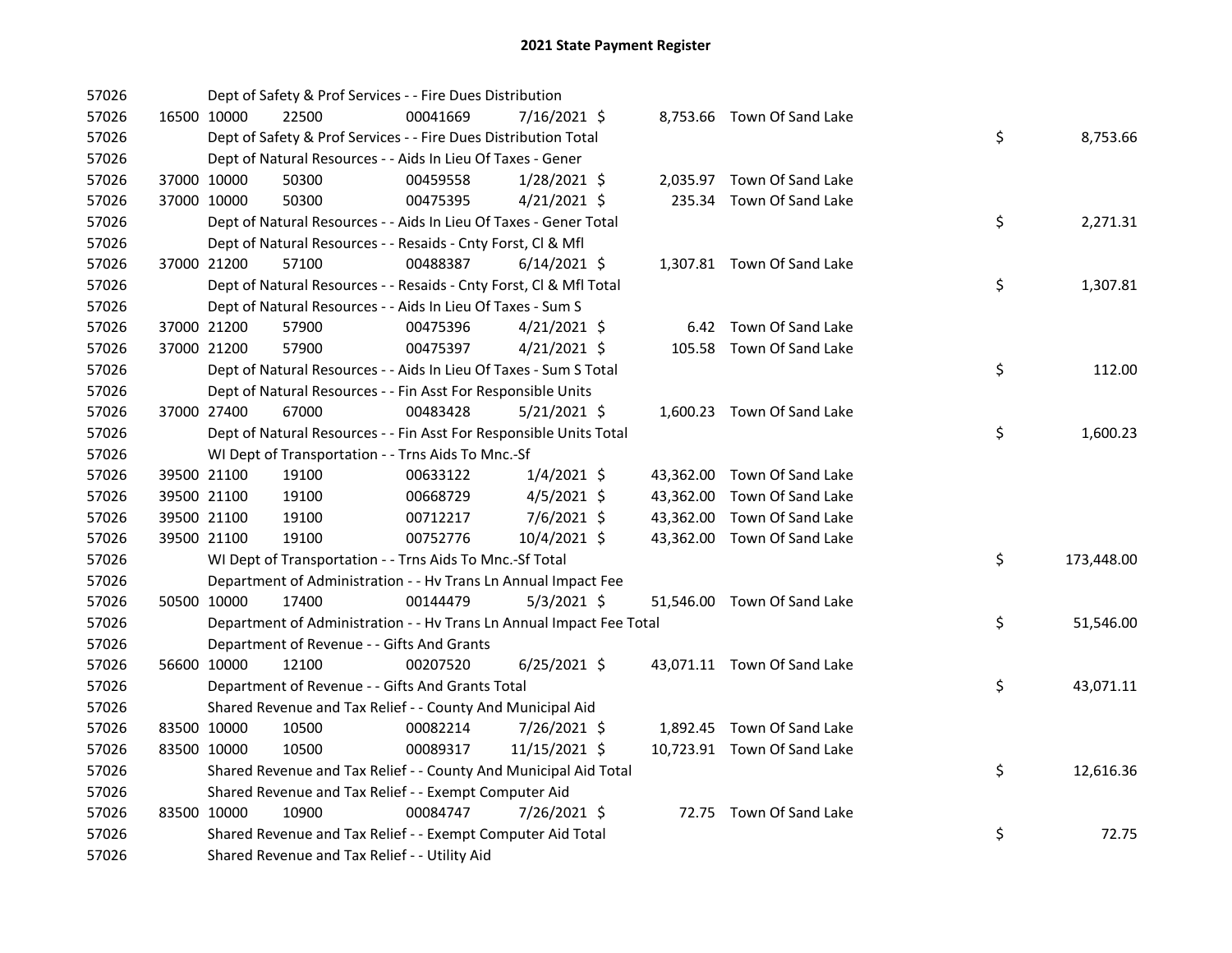| 57026       | 83500 10000 | 11000                                                         | 00082214 | 7/26/2021 \$  | 213.80 | Town Of Sand Lake          |            |
|-------------|-------------|---------------------------------------------------------------|----------|---------------|--------|----------------------------|------------|
| 57026       | 83500 10000 | 11000                                                         | 00089317 | 11/15/2021 \$ |        | 1,218.96 Town Of Sand Lake |            |
| 57026       |             | Shared Revenue and Tax Relief - - Utility Aid Total           |          |               |        |                            | 1,432.76   |
| 57026       |             | Shared Revenue and Tax Relief - - Personal Property Aid       |          |               |        |                            |            |
| 57026       | 83500 10000 | 11100                                                         | 00077927 | 5/3/2021 \$   | 608.37 | Town Of Sand Lake          |            |
| 57026       |             | Shared Revenue and Tax Relief - - Personal Property Aid Total |          |               |        |                            | 608.37     |
| 57026 Total |             |                                                               |          |               |        |                            | 296,840.36 |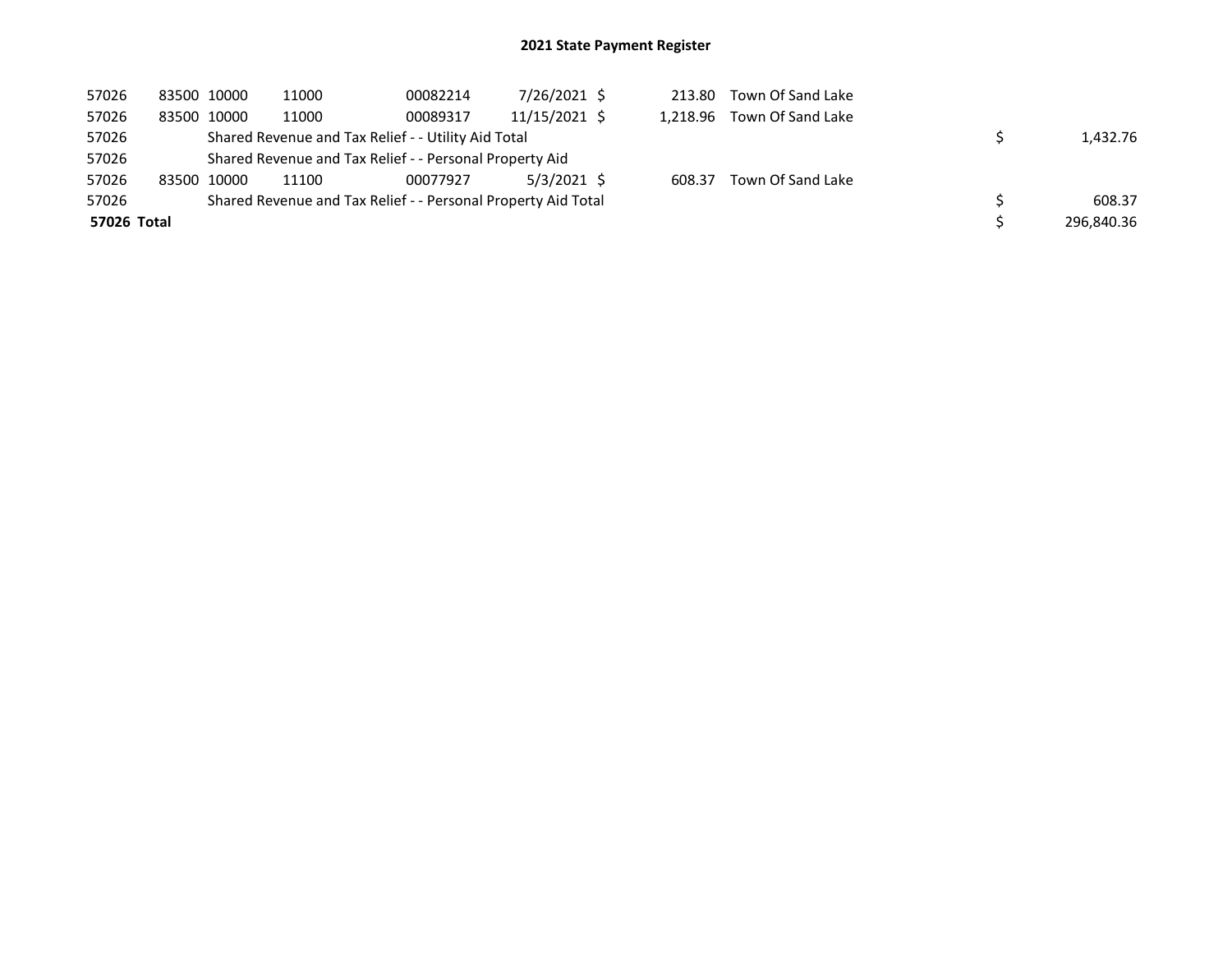| 57028 |             | Dept of Safety & Prof Services - - Fire Dues Distribution          |          |                |  |                               |    |            |
|-------|-------------|--------------------------------------------------------------------|----------|----------------|--|-------------------------------|----|------------|
| 57028 | 16500 10000 | 22500                                                              | 00041670 | 7/19/2021 \$   |  | 6,684.37 Town Of Spider Lake  |    |            |
| 57028 |             | Dept of Safety & Prof Services - - Fire Dues Distribution Total    |          |                |  |                               | \$ | 6,684.37   |
| 57028 |             | Dept of Natural Resources - - Aids In Lieu Of Taxes - Gener        |          |                |  |                               |    |            |
| 57028 | 37000 10000 | 50300                                                              | 00459692 | $1/29/2021$ \$ |  | 14,537.70 Town Of Spider Lake |    |            |
| 57028 | 37000 10000 | 50300                                                              | 00476460 | $4/21/2021$ \$ |  | 49.58 Town Of Spider Lake     |    |            |
| 57028 |             | Dept of Natural Resources - - Aids In Lieu Of Taxes - Gener Total  |          |                |  |                               | \$ | 14,587.28  |
| 57028 |             | Dept of Natural Resources - - Resaids - Cnty Forst, Cl & Mfl       |          |                |  |                               |    |            |
| 57028 | 37000 21200 | 57100                                                              | 00488388 | $6/15/2021$ \$ |  | 3,091.29 Town Of Spider Lake  |    |            |
| 57028 |             | Dept of Natural Resources - - Resaids - Cnty Forst, Cl & Mfl Total |          |                |  |                               | \$ | 3,091.29   |
| 57028 |             | Dept of Natural Resources - - Aids In Lieu Of Taxes - Sum S        |          |                |  |                               |    |            |
| 57028 | 37000 21200 | 57900                                                              | 00476461 | $4/21/2021$ \$ |  | 57.95 Town Of Spider Lake     |    |            |
| 57028 | 37000 21200 | 57900                                                              | 00476462 | $4/21/2021$ \$ |  | 35.20 Town Of Spider Lake     |    |            |
| 57028 |             | Dept of Natural Resources - - Aids In Lieu Of Taxes - Sum S Total  |          |                |  |                               | \$ | 93.15      |
| 57028 |             | Dept of Natural Resources - - Resaids - Pymt In Lieu Tax Fed       |          |                |  |                               |    |            |
| 57028 | 37000 21200 | 58400                                                              | 00510831 | 9/28/2021 \$   |  | 79,808.13 Town Of Spider Lake |    |            |
| 57028 |             | Dept of Natural Resources - - Resaids - Pymt In Lieu Tax Fed Total |          |                |  |                               | \$ | 79,808.13  |
| 57028 |             | Dept of Natural Resources - - Fin Asst For Responsible Units       |          |                |  |                               |    |            |
| 57028 | 37000 27400 | 67000                                                              | 00483519 | $5/21/2021$ \$ |  | 2,680.25 Town Of Spider Lake  |    |            |
| 57028 |             | Dept of Natural Resources - - Fin Asst For Responsible Units Total |          |                |  |                               | \$ | 2,680.25   |
| 57028 |             | WI Dept of Transportation - - Trns Aids To Mnc.-Sf                 |          |                |  |                               |    |            |
| 57028 | 39500 21100 | 19100                                                              | 00633123 | $1/4/2021$ \$  |  | 63,494.97 Town Of Spider Lake |    |            |
| 57028 | 39500 21100 | 19100                                                              | 00668730 | $4/5/2021$ \$  |  | 63,494.97 Town Of Spider Lake |    |            |
| 57028 | 39500 21100 | 19100                                                              | 00712218 | 7/6/2021 \$    |  | 63,494.97 Town Of Spider Lake |    |            |
| 57028 | 39500 21100 | 19100                                                              | 00752777 | 10/4/2021 \$   |  | 63,495.00 Town Of Spider Lake |    |            |
| 57028 |             | WI Dept of Transportation - - Trns Aids To Mnc.-Sf Total           |          |                |  |                               | \$ | 253,979.91 |
| 57028 |             | Department of Revenue - - Gifts And Grants                         |          |                |  |                               |    |            |
| 57028 | 56600 10000 | 12100                                                              | 00207521 | $6/25/2021$ \$ |  | 17,741.32 Town Of Spider Lake |    |            |
| 57028 |             | Department of Revenue - - Gifts And Grants Total                   |          |                |  |                               | \$ | 17,741.32  |
| 57028 |             | Shared Revenue and Tax Relief - - County And Municipal Aid         |          |                |  |                               |    |            |
| 57028 | 83500 10000 | 10500                                                              | 00082215 | 7/26/2021 \$   |  | 1,525.88 Town Of Spider Lake  |    |            |
| 57028 | 83500 10000 | 10500                                                              | 00089318 | 11/15/2021 \$  |  | 8,646.66 Town Of Spider Lake  |    |            |
| 57028 |             | Shared Revenue and Tax Relief - - County And Municipal Aid Total   |          |                |  |                               | \$ | 10,172.54  |
| 57028 |             | Shared Revenue and Tax Relief - - Exempt Computer Aid              |          |                |  |                               |    |            |
| 57028 | 83500 10000 | 10900                                                              | 00084748 | 7/26/2021 \$   |  | 24.94 Town Of Spider Lake     |    |            |
| 57028 |             | Shared Revenue and Tax Relief - - Exempt Computer Aid Total        |          |                |  |                               | \$ | 24.94      |
| 57028 |             | Shared Revenue and Tax Relief - - Personal Property Aid            |          |                |  |                               |    |            |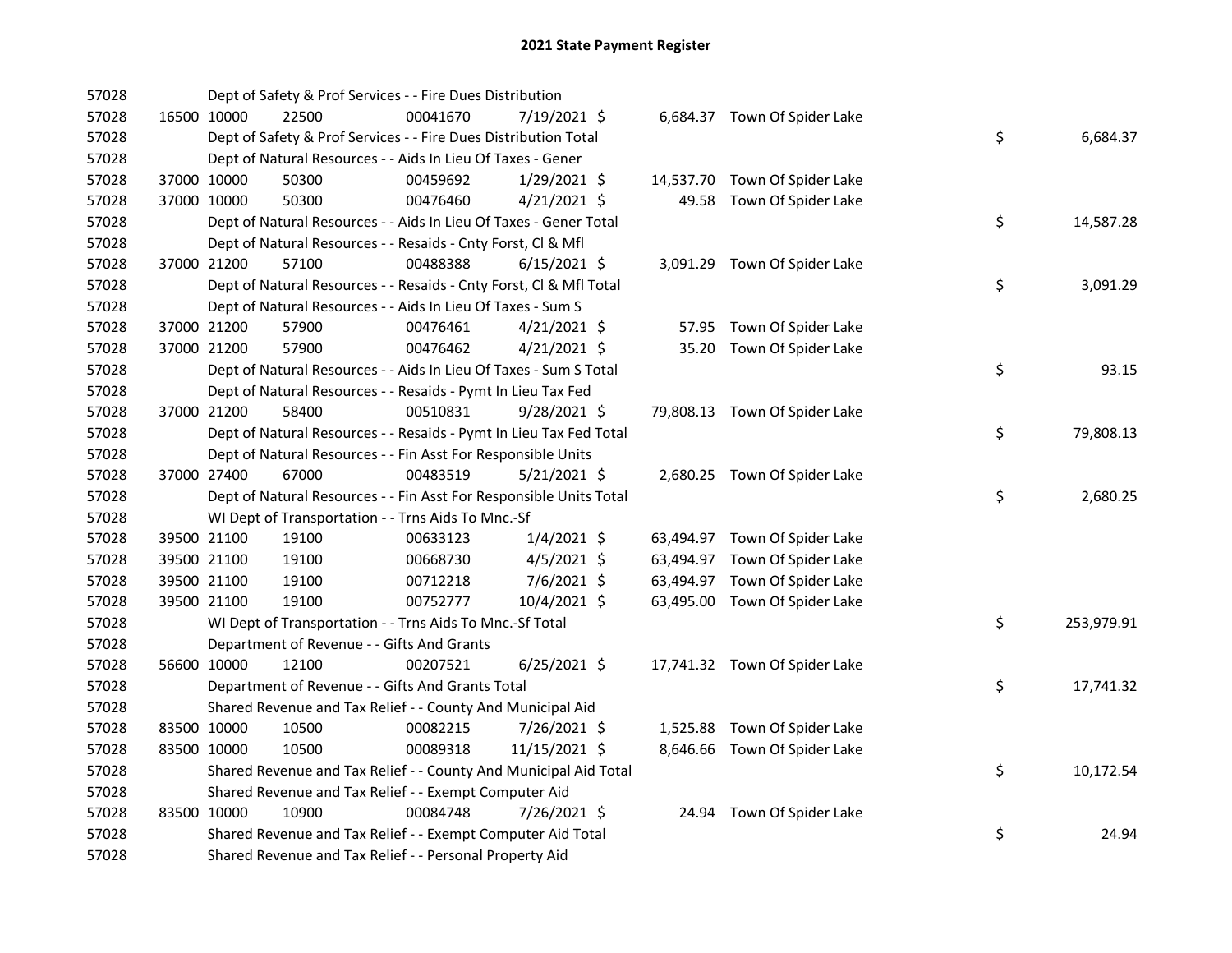| 57028       | 83500 10000 | 11100                                                         | 00077928 | 5/3/2021 \$ | 30.77 | Town Of Spider Lake |            |
|-------------|-------------|---------------------------------------------------------------|----------|-------------|-------|---------------------|------------|
| 57028       |             | Shared Revenue and Tax Relief - - Personal Property Aid Total |          |             |       |                     | 30.77      |
| 57028 Total |             |                                                               |          |             |       |                     | 388,893.95 |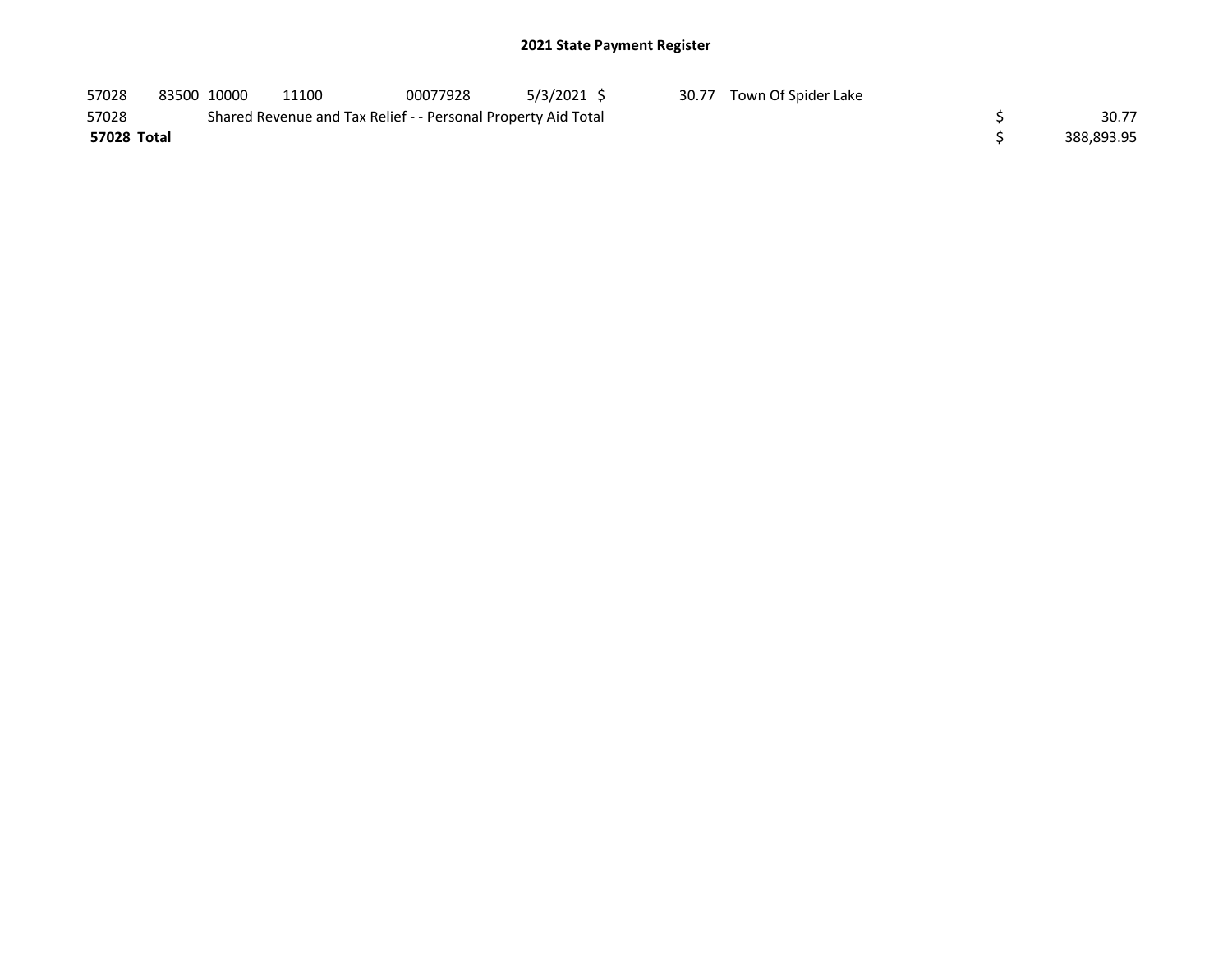| 57030 |             | Dept of Safety & Prof Services - - Fire Dues Distribution            |          |                |  |                           |    |           |
|-------|-------------|----------------------------------------------------------------------|----------|----------------|--|---------------------------|----|-----------|
| 57030 | 16500 10000 | 22500                                                                | 00041671 | 7/16/2021 \$   |  | 1,218.77 Town Of Weirgor  |    |           |
| 57030 |             | Dept of Safety & Prof Services - - Fire Dues Distribution Total      |          |                |  |                           | \$ | 1,218.77  |
| 57030 |             | Dept of Natural Resources - - Aids In Lieu Of Taxes - Gener          |          |                |  |                           |    |           |
| 57030 | 37000 10000 | 50300                                                                | 00476778 | $4/21/2021$ \$ |  | 53.33 Town Of Weirgor     |    |           |
| 57030 |             | Dept of Natural Resources - - Aids In Lieu Of Taxes - Gener Total    |          |                |  |                           | \$ | 53.33     |
| 57030 |             | Dept of Natural Resources - - Resaids - Cnty Forst, Cl & Mfl         |          |                |  |                           |    |           |
| 57030 | 37000 21200 | 57100                                                                | 00488389 | $6/14/2021$ \$ |  | 496.50 Town Of Weirgor    |    |           |
| 57030 |             | Dept of Natural Resources - - Resaids - Cnty Forst, CI & Mfl Total   |          |                |  |                           | \$ | 496.50    |
| 57030 |             | Dept of Natural Resources - - Aids In Lieu Of Taxes - Sum S          |          |                |  |                           |    |           |
| 57030 | 37000 21200 | 57900                                                                | 00476777 | $4/21/2021$ \$ |  | 1,417.73 Town Of Weirgor  |    |           |
| 57030 |             | Dept of Natural Resources - - Aids In Lieu Of Taxes - Sum S Total    |          |                |  |                           | \$ | 1,417.73  |
| 57030 |             | Dept of Natural Resources - - Fin Asst For Responsible Units         |          |                |  |                           |    |           |
| 57030 | 37000 27400 | 67000                                                                | 00483608 | $5/21/2021$ \$ |  | 3,434.35 Town Of Weirgor  |    |           |
| 57030 |             | Dept of Natural Resources - - Fin Asst For Responsible Units Total   |          |                |  |                           | \$ | 3,434.35  |
| 57030 |             | WI Dept of Transportation - - Trns Aids To Mnc.-Sf                   |          |                |  |                           |    |           |
| 57030 | 39500 21100 | 19100                                                                | 00633124 | $1/4/2021$ \$  |  | 22,022.64 Town Of Weirgor |    |           |
| 57030 | 39500 21100 | 19100                                                                | 00668731 | $4/5/2021$ \$  |  | 22,022.64 Town Of Weirgor |    |           |
| 57030 | 39500 21100 | 19100                                                                | 00712219 | 7/6/2021 \$    |  | 22,022.64 Town Of Weirgor |    |           |
| 57030 | 39500 21100 | 19100                                                                | 00752778 | 10/4/2021 \$   |  | 22,022.64 Town Of Weirgor |    |           |
| 57030 |             | WI Dept of Transportation - - Trns Aids To Mnc.-Sf Total             |          |                |  |                           | \$ | 88,090.56 |
| 57030 |             | Department of Administration - - Hv Trans Ln Annual Impact Fee       |          |                |  |                           |    |           |
| 57030 | 50500 10000 | 17400                                                                | 00144485 | $5/3/2021$ \$  |  | 7,998.00 Town Of Weirgor  |    |           |
| 57030 |             | Department of Administration - - Hv Trans Ln Annual Impact Fee Total |          |                |  |                           | \$ | 7,998.00  |
| 57030 |             | Department of Revenue - - Gifts And Grants                           |          |                |  |                           |    |           |
| 57030 | 56600 10000 | 12100                                                                | 00207522 | $6/25/2021$ \$ |  | 17,270.31 Town Of Weirgor |    |           |
| 57030 |             | Department of Revenue - - Gifts And Grants Total                     |          |                |  |                           | \$ | 17,270.31 |
| 57030 |             | Shared Revenue and Tax Relief - - County And Municipal Aid           |          |                |  |                           |    |           |
| 57030 | 83500 10000 | 10500                                                                | 00082216 | 7/26/2021 \$   |  | 3,682.99 Town Of Weirgor  |    |           |
| 57030 | 83500 10000 | 10500                                                                | 00089319 | 11/15/2021 \$  |  | 20,870.27 Town Of Weirgor |    |           |
| 57030 |             | Shared Revenue and Tax Relief - - County And Municipal Aid Total     |          |                |  |                           | \$ | 24,553.26 |
| 57030 |             | Shared Revenue and Tax Relief - - Exempt Computer Aid                |          |                |  |                           |    |           |
| 57030 | 83500 10000 | 10900                                                                | 00084749 | 7/26/2021 \$   |  | 3.11 Town Of Weirgor      |    |           |
| 57030 |             | Shared Revenue and Tax Relief - - Exempt Computer Aid Total          |          |                |  |                           | \$ | 3.11      |
| 57030 |             | Shared Revenue and Tax Relief - - Utility Aid                        |          |                |  |                           |    |           |
| 57030 | 83500 10000 | 11000                                                                | 00082216 | 7/26/2021 \$   |  | 4.06 Town Of Weirgor      |    |           |
| 57030 | 83500 10000 | 11000                                                                | 00089319 | 11/15/2021 \$  |  | 14.74 Town Of Weirgor     |    |           |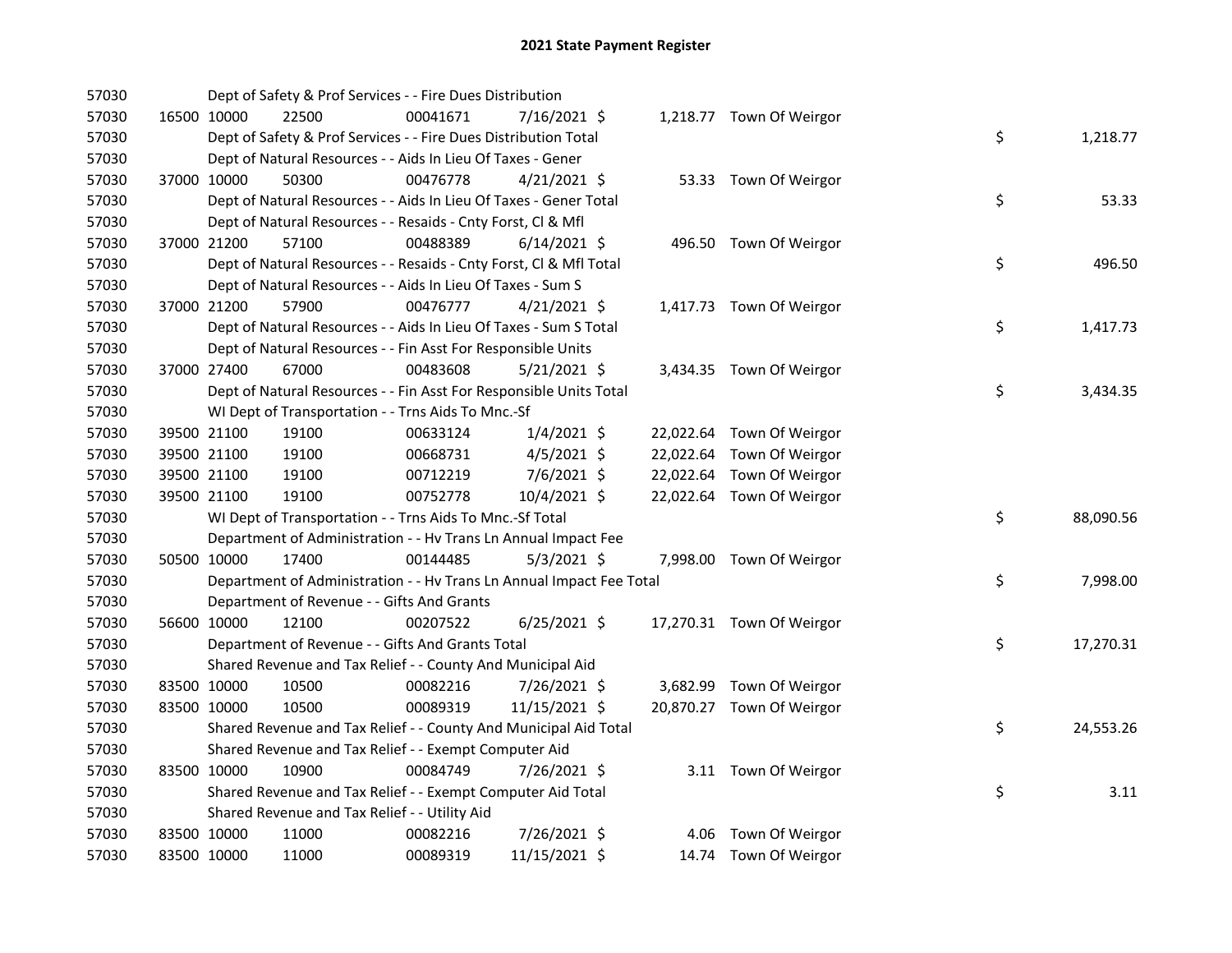| 57030       |             | Shared Revenue and Tax Relief - - Utility Aid Total           |            | 18.80 |  |  |  |  |  |  |  |
|-------------|-------------|---------------------------------------------------------------|------------|-------|--|--|--|--|--|--|--|
| 57030       |             | Shared Revenue and Tax Relief - - Personal Property Aid       |            |       |  |  |  |  |  |  |  |
| 57030       | 83500 10000 | 5/3/2021 \$<br>125.65 Town Of Weirgor<br>11100<br>00077929    |            |       |  |  |  |  |  |  |  |
| 57030       |             | Shared Revenue and Tax Relief - - Personal Property Aid Total |            |       |  |  |  |  |  |  |  |
| 57030 Total |             |                                                               | 144,680.37 |       |  |  |  |  |  |  |  |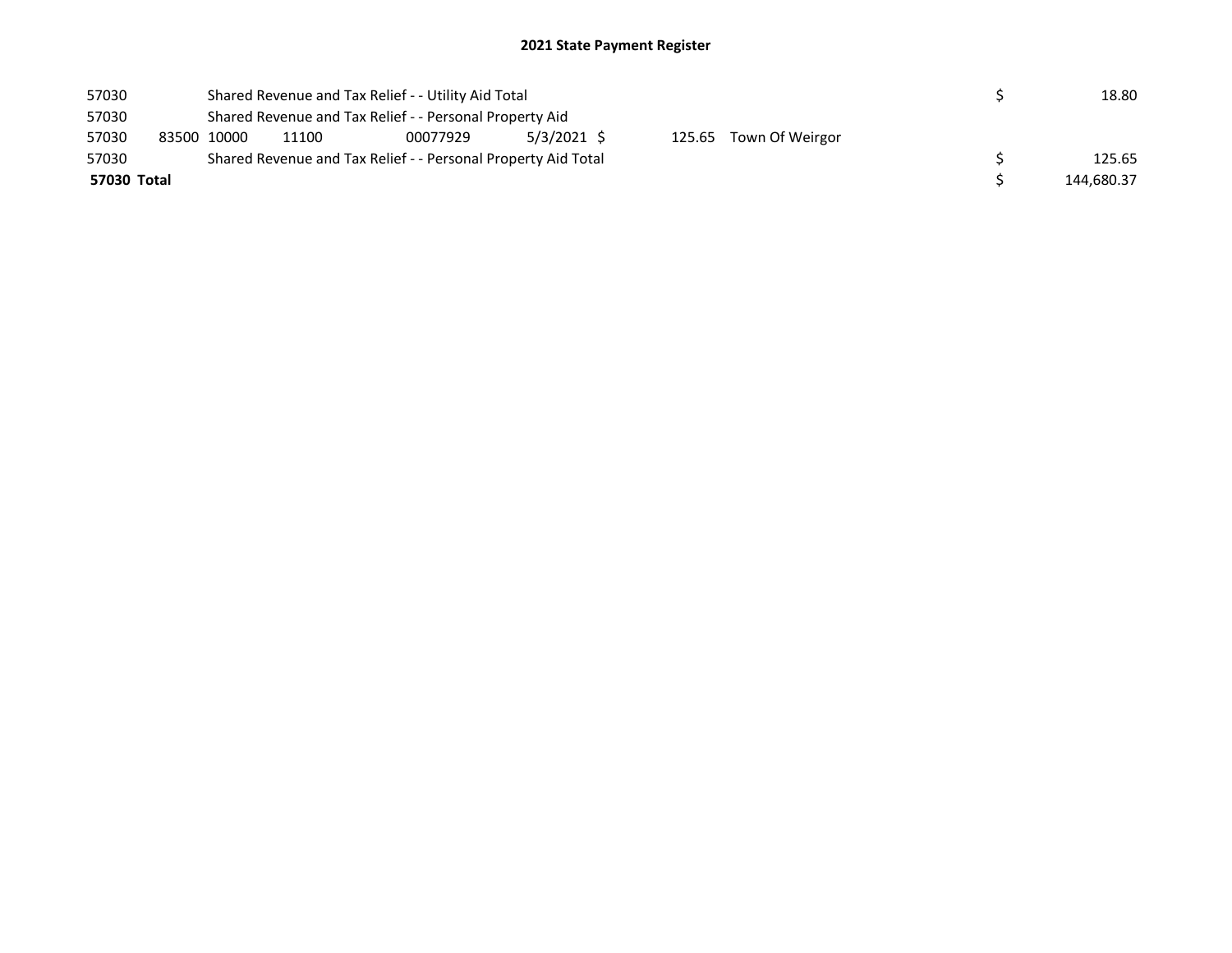|  | 22500                                                                                                                                                                                                                                        | 00041672 |                                                                                            |                                                                                                                                                                                                                                                                                                                                                                               |                                                                                                                                                                                                                                                                                                                                                                                                                                                                                                                                                                                                                                                                                                                                                                                                                                                                                                                                                                                                                                                                                                                                                                                              |  |                                                                                                                                                                                                                                                                                                                                                                                                                            |           |
|--|----------------------------------------------------------------------------------------------------------------------------------------------------------------------------------------------------------------------------------------------|----------|--------------------------------------------------------------------------------------------|-------------------------------------------------------------------------------------------------------------------------------------------------------------------------------------------------------------------------------------------------------------------------------------------------------------------------------------------------------------------------------|----------------------------------------------------------------------------------------------------------------------------------------------------------------------------------------------------------------------------------------------------------------------------------------------------------------------------------------------------------------------------------------------------------------------------------------------------------------------------------------------------------------------------------------------------------------------------------------------------------------------------------------------------------------------------------------------------------------------------------------------------------------------------------------------------------------------------------------------------------------------------------------------------------------------------------------------------------------------------------------------------------------------------------------------------------------------------------------------------------------------------------------------------------------------------------------------|--|----------------------------------------------------------------------------------------------------------------------------------------------------------------------------------------------------------------------------------------------------------------------------------------------------------------------------------------------------------------------------------------------------------------------------|-----------|
|  |                                                                                                                                                                                                                                              |          |                                                                                            |                                                                                                                                                                                                                                                                                                                                                                               |                                                                                                                                                                                                                                                                                                                                                                                                                                                                                                                                                                                                                                                                                                                                                                                                                                                                                                                                                                                                                                                                                                                                                                                              |  | \$                                                                                                                                                                                                                                                                                                                                                                                                                         | 6,231.55  |
|  |                                                                                                                                                                                                                                              |          |                                                                                            |                                                                                                                                                                                                                                                                                                                                                                               |                                                                                                                                                                                                                                                                                                                                                                                                                                                                                                                                                                                                                                                                                                                                                                                                                                                                                                                                                                                                                                                                                                                                                                                              |  |                                                                                                                                                                                                                                                                                                                                                                                                                            |           |
|  | 50300                                                                                                                                                                                                                                        | 00459705 |                                                                                            |                                                                                                                                                                                                                                                                                                                                                                               |                                                                                                                                                                                                                                                                                                                                                                                                                                                                                                                                                                                                                                                                                                                                                                                                                                                                                                                                                                                                                                                                                                                                                                                              |  |                                                                                                                                                                                                                                                                                                                                                                                                                            |           |
|  | 50300                                                                                                                                                                                                                                        | 00459706 |                                                                                            |                                                                                                                                                                                                                                                                                                                                                                               | 218.68                                                                                                                                                                                                                                                                                                                                                                                                                                                                                                                                                                                                                                                                                                                                                                                                                                                                                                                                                                                                                                                                                                                                                                                       |  |                                                                                                                                                                                                                                                                                                                                                                                                                            |           |
|  | 50300                                                                                                                                                                                                                                        | 00476552 |                                                                                            |                                                                                                                                                                                                                                                                                                                                                                               | 44.28                                                                                                                                                                                                                                                                                                                                                                                                                                                                                                                                                                                                                                                                                                                                                                                                                                                                                                                                                                                                                                                                                                                                                                                        |  |                                                                                                                                                                                                                                                                                                                                                                                                                            |           |
|  | 50300                                                                                                                                                                                                                                        | 00476554 |                                                                                            |                                                                                                                                                                                                                                                                                                                                                                               | 19.86                                                                                                                                                                                                                                                                                                                                                                                                                                                                                                                                                                                                                                                                                                                                                                                                                                                                                                                                                                                                                                                                                                                                                                                        |  |                                                                                                                                                                                                                                                                                                                                                                                                                            |           |
|  |                                                                                                                                                                                                                                              |          |                                                                                            |                                                                                                                                                                                                                                                                                                                                                                               |                                                                                                                                                                                                                                                                                                                                                                                                                                                                                                                                                                                                                                                                                                                                                                                                                                                                                                                                                                                                                                                                                                                                                                                              |  | \$                                                                                                                                                                                                                                                                                                                                                                                                                         | 7,731.19  |
|  |                                                                                                                                                                                                                                              |          |                                                                                            |                                                                                                                                                                                                                                                                                                                                                                               |                                                                                                                                                                                                                                                                                                                                                                                                                                                                                                                                                                                                                                                                                                                                                                                                                                                                                                                                                                                                                                                                                                                                                                                              |  |                                                                                                                                                                                                                                                                                                                                                                                                                            |           |
|  | 100SE                                                                                                                                                                                                                                        | 00456061 |                                                                                            |                                                                                                                                                                                                                                                                                                                                                                               |                                                                                                                                                                                                                                                                                                                                                                                                                                                                                                                                                                                                                                                                                                                                                                                                                                                                                                                                                                                                                                                                                                                                                                                              |  |                                                                                                                                                                                                                                                                                                                                                                                                                            |           |
|  | 100SE                                                                                                                                                                                                                                        | 00497502 |                                                                                            |                                                                                                                                                                                                                                                                                                                                                                               |                                                                                                                                                                                                                                                                                                                                                                                                                                                                                                                                                                                                                                                                                                                                                                                                                                                                                                                                                                                                                                                                                                                                                                                              |  |                                                                                                                                                                                                                                                                                                                                                                                                                            |           |
|  |                                                                                                                                                                                                                                              |          |                                                                                            |                                                                                                                                                                                                                                                                                                                                                                               |                                                                                                                                                                                                                                                                                                                                                                                                                                                                                                                                                                                                                                                                                                                                                                                                                                                                                                                                                                                                                                                                                                                                                                                              |  | \$                                                                                                                                                                                                                                                                                                                                                                                                                         | 1,266.05  |
|  |                                                                                                                                                                                                                                              |          |                                                                                            |                                                                                                                                                                                                                                                                                                                                                                               |                                                                                                                                                                                                                                                                                                                                                                                                                                                                                                                                                                                                                                                                                                                                                                                                                                                                                                                                                                                                                                                                                                                                                                                              |  |                                                                                                                                                                                                                                                                                                                                                                                                                            |           |
|  | 16100                                                                                                                                                                                                                                        | 00470963 |                                                                                            |                                                                                                                                                                                                                                                                                                                                                                               |                                                                                                                                                                                                                                                                                                                                                                                                                                                                                                                                                                                                                                                                                                                                                                                                                                                                                                                                                                                                                                                                                                                                                                                              |  |                                                                                                                                                                                                                                                                                                                                                                                                                            |           |
|  |                                                                                                                                                                                                                                              |          |                                                                                            |                                                                                                                                                                                                                                                                                                                                                                               |                                                                                                                                                                                                                                                                                                                                                                                                                                                                                                                                                                                                                                                                                                                                                                                                                                                                                                                                                                                                                                                                                                                                                                                              |  | \$                                                                                                                                                                                                                                                                                                                                                                                                                         | 448.60    |
|  |                                                                                                                                                                                                                                              |          |                                                                                            |                                                                                                                                                                                                                                                                                                                                                                               |                                                                                                                                                                                                                                                                                                                                                                                                                                                                                                                                                                                                                                                                                                                                                                                                                                                                                                                                                                                                                                                                                                                                                                                              |  |                                                                                                                                                                                                                                                                                                                                                                                                                            |           |
|  | 25400                                                                                                                                                                                                                                        | 00470963 |                                                                                            |                                                                                                                                                                                                                                                                                                                                                                               |                                                                                                                                                                                                                                                                                                                                                                                                                                                                                                                                                                                                                                                                                                                                                                                                                                                                                                                                                                                                                                                                                                                                                                                              |  |                                                                                                                                                                                                                                                                                                                                                                                                                            |           |
|  |                                                                                                                                                                                                                                              |          |                                                                                            |                                                                                                                                                                                                                                                                                                                                                                               |                                                                                                                                                                                                                                                                                                                                                                                                                                                                                                                                                                                                                                                                                                                                                                                                                                                                                                                                                                                                                                                                                                                                                                                              |  | \$                                                                                                                                                                                                                                                                                                                                                                                                                         | 897.19    |
|  |                                                                                                                                                                                                                                              |          |                                                                                            |                                                                                                                                                                                                                                                                                                                                                                               |                                                                                                                                                                                                                                                                                                                                                                                                                                                                                                                                                                                                                                                                                                                                                                                                                                                                                                                                                                                                                                                                                                                                                                                              |  |                                                                                                                                                                                                                                                                                                                                                                                                                            |           |
|  | 57100                                                                                                                                                                                                                                        | 00488390 |                                                                                            |                                                                                                                                                                                                                                                                                                                                                                               |                                                                                                                                                                                                                                                                                                                                                                                                                                                                                                                                                                                                                                                                                                                                                                                                                                                                                                                                                                                                                                                                                                                                                                                              |  |                                                                                                                                                                                                                                                                                                                                                                                                                            |           |
|  |                                                                                                                                                                                                                                              |          |                                                                                            |                                                                                                                                                                                                                                                                                                                                                                               |                                                                                                                                                                                                                                                                                                                                                                                                                                                                                                                                                                                                                                                                                                                                                                                                                                                                                                                                                                                                                                                                                                                                                                                              |  | \$                                                                                                                                                                                                                                                                                                                                                                                                                         | 20,072.15 |
|  |                                                                                                                                                                                                                                              |          |                                                                                            |                                                                                                                                                                                                                                                                                                                                                                               |                                                                                                                                                                                                                                                                                                                                                                                                                                                                                                                                                                                                                                                                                                                                                                                                                                                                                                                                                                                                                                                                                                                                                                                              |  |                                                                                                                                                                                                                                                                                                                                                                                                                            |           |
|  | 57900                                                                                                                                                                                                                                        | 00476553 |                                                                                            |                                                                                                                                                                                                                                                                                                                                                                               |                                                                                                                                                                                                                                                                                                                                                                                                                                                                                                                                                                                                                                                                                                                                                                                                                                                                                                                                                                                                                                                                                                                                                                                              |  |                                                                                                                                                                                                                                                                                                                                                                                                                            |           |
|  | 57900                                                                                                                                                                                                                                        | 00476555 |                                                                                            |                                                                                                                                                                                                                                                                                                                                                                               |                                                                                                                                                                                                                                                                                                                                                                                                                                                                                                                                                                                                                                                                                                                                                                                                                                                                                                                                                                                                                                                                                                                                                                                              |  |                                                                                                                                                                                                                                                                                                                                                                                                                            |           |
|  |                                                                                                                                                                                                                                              |          |                                                                                            |                                                                                                                                                                                                                                                                                                                                                                               |                                                                                                                                                                                                                                                                                                                                                                                                                                                                                                                                                                                                                                                                                                                                                                                                                                                                                                                                                                                                                                                                                                                                                                                              |  | \$                                                                                                                                                                                                                                                                                                                                                                                                                         | 44,876.63 |
|  |                                                                                                                                                                                                                                              |          |                                                                                            |                                                                                                                                                                                                                                                                                                                                                                               |                                                                                                                                                                                                                                                                                                                                                                                                                                                                                                                                                                                                                                                                                                                                                                                                                                                                                                                                                                                                                                                                                                                                                                                              |  |                                                                                                                                                                                                                                                                                                                                                                                                                            |           |
|  | 58400                                                                                                                                                                                                                                        | 00510832 |                                                                                            |                                                                                                                                                                                                                                                                                                                                                                               |                                                                                                                                                                                                                                                                                                                                                                                                                                                                                                                                                                                                                                                                                                                                                                                                                                                                                                                                                                                                                                                                                                                                                                                              |  |                                                                                                                                                                                                                                                                                                                                                                                                                            |           |
|  |                                                                                                                                                                                                                                              |          |                                                                                            |                                                                                                                                                                                                                                                                                                                                                                               |                                                                                                                                                                                                                                                                                                                                                                                                                                                                                                                                                                                                                                                                                                                                                                                                                                                                                                                                                                                                                                                                                                                                                                                              |  | \$                                                                                                                                                                                                                                                                                                                                                                                                                         | 32,839.31 |
|  |                                                                                                                                                                                                                                              |          |                                                                                            |                                                                                                                                                                                                                                                                                                                                                                               |                                                                                                                                                                                                                                                                                                                                                                                                                                                                                                                                                                                                                                                                                                                                                                                                                                                                                                                                                                                                                                                                                                                                                                                              |  |                                                                                                                                                                                                                                                                                                                                                                                                                            |           |
|  | 77900                                                                                                                                                                                                                                        | 00502588 |                                                                                            |                                                                                                                                                                                                                                                                                                                                                                               |                                                                                                                                                                                                                                                                                                                                                                                                                                                                                                                                                                                                                                                                                                                                                                                                                                                                                                                                                                                                                                                                                                                                                                                              |  |                                                                                                                                                                                                                                                                                                                                                                                                                            |           |
|  | 77900                                                                                                                                                                                                                                        | 00517866 |                                                                                            |                                                                                                                                                                                                                                                                                                                                                                               |                                                                                                                                                                                                                                                                                                                                                                                                                                                                                                                                                                                                                                                                                                                                                                                                                                                                                                                                                                                                                                                                                                                                                                                              |  |                                                                                                                                                                                                                                                                                                                                                                                                                            |           |
|  |                                                                                                                                                                                                                                              |          |                                                                                            |                                                                                                                                                                                                                                                                                                                                                                               |                                                                                                                                                                                                                                                                                                                                                                                                                                                                                                                                                                                                                                                                                                                                                                                                                                                                                                                                                                                                                                                                                                                                                                                              |  | \$                                                                                                                                                                                                                                                                                                                                                                                                                         | 3,696.52  |
|  |                                                                                                                                                                                                                                              |          |                                                                                            |                                                                                                                                                                                                                                                                                                                                                                               |                                                                                                                                                                                                                                                                                                                                                                                                                                                                                                                                                                                                                                                                                                                                                                                                                                                                                                                                                                                                                                                                                                                                                                                              |  |                                                                                                                                                                                                                                                                                                                                                                                                                            |           |
|  | 67000                                                                                                                                                                                                                                        | 00485245 |                                                                                            |                                                                                                                                                                                                                                                                                                                                                                               |                                                                                                                                                                                                                                                                                                                                                                                                                                                                                                                                                                                                                                                                                                                                                                                                                                                                                                                                                                                                                                                                                                                                                                                              |  |                                                                                                                                                                                                                                                                                                                                                                                                                            |           |
|  |                                                                                                                                                                                                                                              |          |                                                                                            |                                                                                                                                                                                                                                                                                                                                                                               |                                                                                                                                                                                                                                                                                                                                                                                                                                                                                                                                                                                                                                                                                                                                                                                                                                                                                                                                                                                                                                                                                                                                                                                              |  | \$                                                                                                                                                                                                                                                                                                                                                                                                                         | 7,871.83  |
|  |                                                                                                                                                                                                                                              |          |                                                                                            |                                                                                                                                                                                                                                                                                                                                                                               |                                                                                                                                                                                                                                                                                                                                                                                                                                                                                                                                                                                                                                                                                                                                                                                                                                                                                                                                                                                                                                                                                                                                                                                              |  |                                                                                                                                                                                                                                                                                                                                                                                                                            |           |
|  | 16500 10000<br>37000 10000<br>37000 10000<br>37000 10000<br>37000 10000<br>37000 21200<br>37000 21200<br>37000 21200<br>37000 21200<br>37000 21200<br>37000 21200<br>37000 21200<br>37000 21200<br>37000 21200<br>37000 21200<br>37000 27400 |          | Dept of Natural Resources - - Seg Earned<br>Dept of Natural Resources - - Seg Earned Total | Dept of Safety & Prof Services - - Fire Dues Distribution<br>Dept of Natural Resources - - Aids In Lieu Of Taxes - Gener<br>Dept of Natural Resources - - Resaids - Cnty Forst, Cl & Mfl<br>Dept of Natural Resources - - Aids In Lieu Of Taxes - Sum S<br>Dept of Natural Resources - - Resaids - Pymt In Lieu Tax Fed<br>WI Dept of Transportation - - Disastr Damag Aid Sf | 7/15/2021 \$<br>Dept of Safety & Prof Services - - Fire Dues Distribution Total<br>$1/27/2021$ \$<br>$1/27/2021$ \$<br>$4/21/2021$ \$<br>$4/21/2021$ \$<br>Dept of Natural Resources - - Aids In Lieu Of Taxes - Gener Total<br>$1/12/2021$ \$<br>7/15/2021 \$<br>Dept of Natural Resources - - Gen Program Ops-State Funds<br>$4/1/2021$ \$<br>Dept of Natural Resources - - Gen Program Ops-State Funds Total<br>Dept of Natural Resources - - General Program Operations --<br>$4/1/2021$ \$<br>Dept of Natural Resources - - General Program Operations -- Total<br>$6/14/2021$ \$<br>Dept of Natural Resources - - Resaids - Cnty Forst, Cl & Mfl Total<br>$4/21/2021$ \$<br>$4/21/2021$ \$<br>Dept of Natural Resources - - Aids In Lieu Of Taxes - Sum S Total<br>$9/28/2021$ \$<br>Dept of Natural Resources - - Resaids - Pymt In Lieu Tax Fed Total<br>Dept of Natural Resources - - Resource Maint Develop Sp Frst<br>$8/13/2021$ \$<br>11/8/2021 \$<br>Dept of Natural Resources - - Resource Maint Develop Sp Frst Total<br>Dept of Natural Resources - - Fin Asst For Responsible Units<br>$6/1/2021$ \$<br>Dept of Natural Resources - - Fin Asst For Responsible Units Total |  | 6,231.55 Winter, Town of<br>7,448.37 Winter, Town of<br>Winter, Town of<br>Winter, Town of<br>Winter, Town of<br>197.44 Winter, Town of<br>1,068.61 Winter, Town of<br>448.60 Winter, Town of<br>897.19 Winter, Town of<br>20,072.15 Winter, Town of<br>3.86 Winter, Town of<br>44,872.77 Winter, Town of<br>32,839.31 Winter, Town of<br>1,787.32 Winter, Town of<br>1,909.20 Winter, Town of<br>7,871.83 Winter, Town of |           |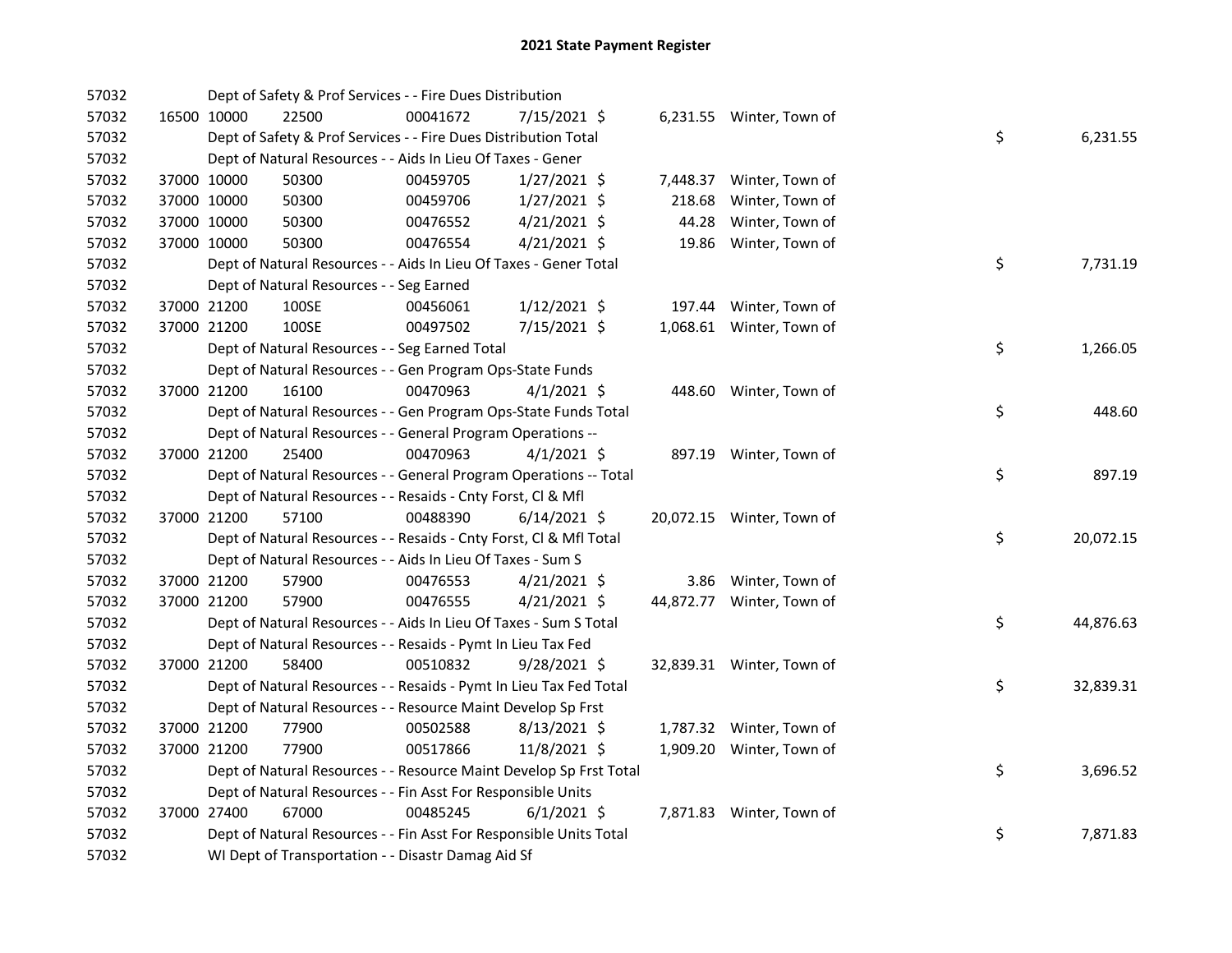| 57032       |             | 39500 21100 | 17400                                                               | 00702926 | $6/7/2021$ \$  |           | 5,141.10 Winter, Town of  |    |            |
|-------------|-------------|-------------|---------------------------------------------------------------------|----------|----------------|-----------|---------------------------|----|------------|
| 57032       |             |             | WI Dept of Transportation - - Disastr Damag Aid Sf Total            |          |                |           |                           | \$ | 5,141.10   |
| 57032       |             |             | WI Dept of Transportation - - Trns Aids To Mnc.-Sf                  |          |                |           |                           |    |            |
| 57032       |             | 39500 21100 | 19100                                                               | 00633125 | $1/4/2021$ \$  | 95,856.30 | Winter, Town of           |    |            |
| 57032       |             | 39500 21100 | 19100                                                               | 00668732 | $4/5/2021$ \$  | 95,856.30 | Winter, Town of           |    |            |
| 57032       |             | 39500 21100 | 19100                                                               | 00712220 | 7/6/2021 \$    | 95,856.30 | Winter, Town of           |    |            |
| 57032       | 39500       | 21100       | 19100                                                               | 00752779 | 10/4/2021 \$   | 95,856.30 | Winter, Town of           |    |            |
| 57032       |             |             | WI Dept of Transportation - - Trns Aids To Mnc.-Sf Total            |          |                |           |                           | \$ | 383,425.20 |
| 57032       |             |             | Department of Revenue - - Gifts And Grants                          |          |                |           |                           |    |            |
| 57032       |             | 56600 10000 | 12100                                                               | 00207523 | $6/25/2021$ \$ | 50,188.57 | Winter, Town of           |    |            |
| 57032       |             |             | Department of Revenue - - Gifts And Grants Total                    |          |                |           |                           | \$ | 50,188.57  |
| 57032       |             |             | Shared Revenue and Tax Relief - - County And Municipal Aid          |          |                |           |                           |    |            |
| 57032       |             | 83500 10000 | 10500                                                               | 00082217 | 7/26/2021 \$   | 2,819.03  | Winter, Town of           |    |            |
| 57032       | 83500 10000 |             | 10500                                                               | 00089320 | 11/15/2021 \$  |           | 15,974.52 Winter, Town of |    |            |
| 57032       |             |             | Shared Revenue and Tax Relief - - County And Municipal Aid Total    |          |                |           |                           | \$ | 18,793.55  |
| 57032       |             |             | Shared Revenue and Tax Relief - - Exempt Computer Aid               |          |                |           |                           |    |            |
| 57032       |             | 83500 10000 | 10900                                                               | 00084750 | 7/26/2021 \$   | 16.63     | Winter, Town of           |    |            |
| 57032       |             |             | Shared Revenue and Tax Relief - - Exempt Computer Aid Total         |          |                |           |                           | \$ | 16.63      |
| 57032       |             |             | Shared Revenue and Tax Relief - - Utility Aid                       |          |                |           |                           |    |            |
| 57032       |             | 83500 10000 | 11000                                                               | 00082217 | 7/26/2021 \$   | 675.87    | Winter, Town of           |    |            |
| 57032       | 83500 10000 |             | 11000                                                               | 00089320 | 11/15/2021 \$  | 3,974.16  | Winter, Town of           |    |            |
| 57032       |             |             | Shared Revenue and Tax Relief - - Utility Aid Total                 |          |                |           |                           | \$ | 4,650.03   |
| 57032       |             |             | Shared Revenue and Tax Relief - - Personal Property Aid             |          |                |           |                           |    |            |
| 57032       |             | 83500 10000 | 11100                                                               | 00077930 | $5/3/2021$ \$  |           | 142.92 Winter, Town of    |    |            |
| 57032       |             |             | Shared Revenue and Tax Relief - - Personal Property Aid Total       |          |                |           |                           | \$ | 142.92     |
| 57032       |             |             | Shared Revenue and Tax Relief - - Payments For Municipal Svcs       |          |                |           |                           |    |            |
| 57032       | 83500 10000 |             | 50100                                                               | 00073777 | $2/1/2021$ \$  | 1,027.18  | Winter, Town of           |    |            |
| 57032       |             |             | Shared Revenue and Tax Relief - - Payments For Municipal Svcs Total |          |                |           |                           | \$ | 1,027.18   |
| 57032 Total |             |             |                                                                     |          |                | \$        | 589,316.20                |    |            |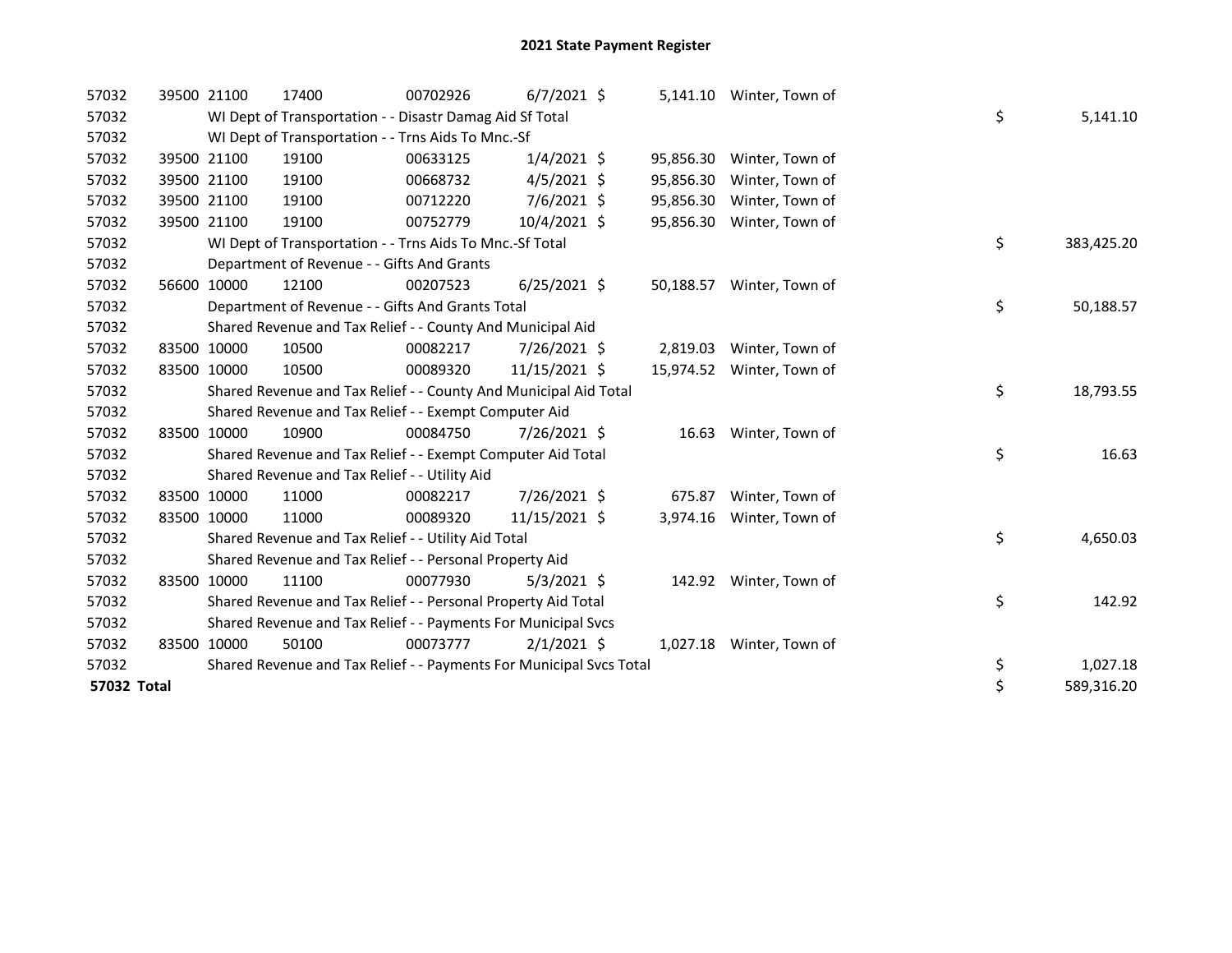| 57111              |             |             | Dept of Safety & Prof Services - - Fire Dues Distribution             |          |                |       |                               |    |           |
|--------------------|-------------|-------------|-----------------------------------------------------------------------|----------|----------------|-------|-------------------------------|----|-----------|
| 57111              | 16500 10000 |             | 22500                                                                 | 00041655 | 7/16/2021 \$   |       | 170.53 Village Of Couderay    |    |           |
| 57111              |             |             | Dept of Safety & Prof Services - - Fire Dues Distribution Total       |          |                |       |                               | \$ | 170.53    |
| 57111              |             |             | Dept of Natural Resources - - Aids In Lieu Of Taxes - Gener           |          |                |       |                               |    |           |
| 57111              |             | 37000 10000 | 50300                                                                 | 00459607 | $1/28/2021$ \$ |       | 116.48 Village Of Couderay    |    |           |
| 57111              |             | 37000 10000 | 50300                                                                 | 00475785 | $4/21/2021$ \$ | 3.00  | Village Of Couderay           |    |           |
| 57111              |             | 37000 10000 | 50300                                                                 | 00475786 | $4/21/2021$ \$ | 10.40 | Village Of Couderay           |    |           |
| 57111              |             |             | Dept of Natural Resources - - Aids In Lieu Of Taxes - Gener Total     |          |                |       |                               | \$ | 129.88    |
| 57111              |             |             | Dept of Natural Resources - - Resaids - Cnty Forst, Cl & Mfl          |          |                |       |                               |    |           |
| 57111              |             | 37000 21200 | 57100                                                                 | 00488391 | $6/14/2021$ \$ |       | 6.00 Village Of Couderay      |    |           |
| 57111              |             |             | Dept of Natural Resources - - Resaids - Cnty Forst, Cl & Mfl Total    |          |                |       |                               | \$ | 6.00      |
| 57111              |             |             | Dept of Natural Resources - - Fin Asst For Responsible Units          |          |                |       |                               |    |           |
| 57111              |             | 37000 27400 | 67000                                                                 | 00483982 | $5/21/2021$ \$ |       | 303.13 Village Of Couderay    |    |           |
| 57111              |             |             | Dept of Natural Resources - - Fin Asst For Responsible Units Total    |          |                |       |                               | \$ | 303.13    |
| 57111              |             |             | WI Dept of Transportation - - Trns Aids To Mnc.-Sf                    |          |                |       |                               |    |           |
| 57111              |             | 39500 21100 | 19100                                                                 | 00633126 | $1/4/2021$ \$  |       | 2,122.11 Village Of Couderay  |    |           |
| 57111              |             | 39500 21100 | 19100                                                                 | 00668733 | $4/5/2021$ \$  |       | 2,122.11 Village Of Couderay  |    |           |
| 57111              |             | 39500 21100 | 19100                                                                 | 00712221 | 7/6/2021 \$    |       | 2,122.11 Village Of Couderay  |    |           |
| 57111              |             | 39500 21100 | 19100                                                                 | 00752780 | 10/4/2021 \$   |       | 2,122.11 Village Of Couderay  |    |           |
| 57111              |             |             | WI Dept of Transportation - - Trns Aids To Mnc.-Sf Total              |          |                |       |                               | \$ | 8,488.44  |
| 57111              |             |             | Department of Revenue - - Gifts And Grants                            |          |                |       |                               |    |           |
| 57111              |             | 56600 10000 | 12100                                                                 | 00207524 | $6/25/2021$ \$ |       | 4,500.75 Village Of Couderay  |    |           |
| 57111              |             |             | Department of Revenue - - Gifts And Grants Total                      |          |                |       |                               | \$ | 4,500.75  |
| 57111              |             |             | Shared Revenue and Tax Relief - - Expenditure Restraint Program       |          |                |       |                               |    |           |
| 57111              |             | 83500 10000 | 10100                                                                 | 00082218 | 7/26/2021 \$   |       | 451.56 Village Of Couderay    |    |           |
| 57111              |             |             | Shared Revenue and Tax Relief - - Expenditure Restraint Program Total |          |                |       |                               | \$ | 451.56    |
| 57111              |             |             | Shared Revenue and Tax Relief - - County And Municipal Aid            |          |                |       |                               |    |           |
| 57111              | 83500 10000 |             | 10500                                                                 | 00082218 | 7/26/2021 \$   |       | 6,078.91 Village Of Couderay  |    |           |
| 57111              | 83500 10000 |             | 10500                                                                 | 00089321 | 11/15/2021 \$  |       | 34,447.13 Village Of Couderay |    |           |
| 57111              |             |             | Shared Revenue and Tax Relief - - County And Municipal Aid Total      |          |                |       |                               | \$ | 40,526.04 |
| 57111              |             |             | Shared Revenue and Tax Relief - - Personal Property Aid               |          |                |       |                               |    |           |
| 57111              | 83500 10000 |             | 11100                                                                 | 00077931 | $5/3/2021$ \$  |       | 44.93 Village Of Couderay     |    |           |
| 57111              |             |             | Shared Revenue and Tax Relief - - Personal Property Aid Total         |          |                |       |                               | \$ | 44.93     |
| <b>57111 Total</b> |             |             |                                                                       |          |                |       |                               | \$ | 54,621.26 |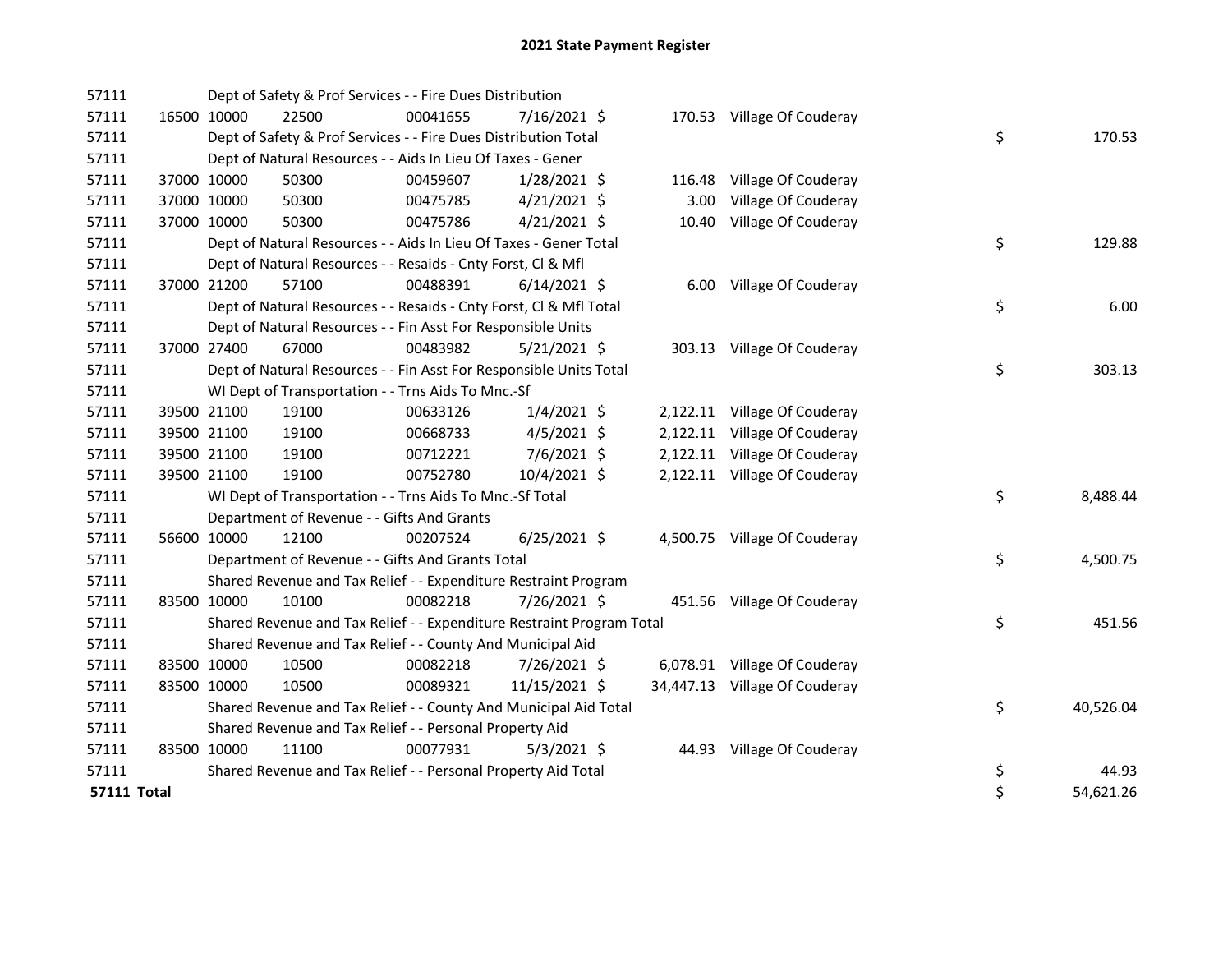| 57121       |             | Dept of Safety & Prof Services - - Fire Dues Distribution         |          |                |          |                              |    |           |
|-------------|-------------|-------------------------------------------------------------------|----------|----------------|----------|------------------------------|----|-----------|
| 57121       | 16500 10000 | 22500                                                             | 00041658 | 7/16/2021 \$   |          | 325.69 Village Of Exeland    |    |           |
| 57121       |             | Dept of Safety & Prof Services - - Fire Dues Distribution Total   |          |                |          |                              | \$ | 325.69    |
| 57121       |             | Dept of Natural Resources - - Aids In Lieu Of Taxes - Gener       |          |                |          |                              |    |           |
| 57121       | 37000 10000 | 50300                                                             | 00475479 | $4/21/2021$ \$ |          | 32.00 Village Of Exeland     |    |           |
| 57121       |             | Dept of Natural Resources - - Aids In Lieu Of Taxes - Gener Total |          |                |          |                              | \$ | 32.00     |
| 57121       |             | Dept of Natural Resources - - Aids In Lieu Of Taxes - Sum S       |          |                |          |                              |    |           |
| 57121       | 37000 21200 | 57900                                                             | 00475478 | $4/21/2021$ \$ |          | 3.20 Village Of Exeland      |    |           |
| 57121       |             | Dept of Natural Resources - - Aids In Lieu Of Taxes - Sum S Total |          |                |          |                              | \$ | 3.20      |
| 57121       |             | WI Dept of Transportation - - Trns Aids To Mnc.-Sf                |          |                |          |                              |    |           |
| 57121       | 39500 21100 | 19100                                                             | 00633127 | $1/4/2021$ \$  |          | 3,061.62 Village Of Exeland  |    |           |
| 57121       | 39500 21100 | 19100                                                             | 00668734 | $4/5/2021$ \$  |          | 3,061.62 Village Of Exeland  |    |           |
| 57121       | 39500 21100 | 19100                                                             | 00712222 | 7/6/2021 \$    |          | 3,061.62 Village Of Exeland  |    |           |
| 57121       | 39500 21100 | 19100                                                             | 00752781 | 10/4/2021 \$   |          | 3,061.62 Village Of Exeland  |    |           |
| 57121       |             | WI Dept of Transportation - - Trns Aids To Mnc.-Sf Total          |          |                |          |                              | \$ | 12,246.48 |
| 57121       |             | Department of Revenue - - Gifts And Grants                        |          |                |          |                              |    |           |
| 57121       | 56600 10000 | 12100                                                             | 00207525 | $6/25/2021$ \$ |          | 9,943.51 Village Of Exeland  |    |           |
| 57121       |             | Department of Revenue - - Gifts And Grants Total                  |          |                |          |                              | \$ | 9,943.51  |
| 57121       |             | Shared Revenue and Tax Relief - - County And Municipal Aid        |          |                |          |                              |    |           |
| 57121       | 83500 10000 | 10500                                                             | 00082219 | 7/26/2021 \$   |          | 10,153.76 Village Of Exeland |    |           |
| 57121       | 83500 10000 | 10500                                                             | 00089322 | 11/15/2021 \$  |          | 57,537.99 Village Of Exeland |    |           |
| 57121       |             | Shared Revenue and Tax Relief - - County And Municipal Aid Total  |          |                |          |                              | \$ | 67,691.75 |
| 57121       |             | Shared Revenue and Tax Relief - - Exempt Computer Aid             |          |                |          |                              |    |           |
| 57121       | 83500 10000 | 10900                                                             | 00084751 | 7/26/2021 \$   | 7.27     | Village Of Exeland           |    |           |
| 57121       |             | Shared Revenue and Tax Relief - - Exempt Computer Aid Total       |          |                |          |                              | \$ | 7.27      |
| 57121       |             | Shared Revenue and Tax Relief - - Personal Property Aid           |          |                |          |                              |    |           |
| 57121       | 83500 10000 | 11100                                                             | 00077932 | $5/3/2021$ \$  | 1,846.48 | Village Of Exeland           |    |           |
| 57121       |             | Shared Revenue and Tax Relief - - Personal Property Aid Total     |          |                |          |                              | \$ | 1,846.48  |
| 57121 Total |             |                                                                   |          |                |          |                              | \$ | 92,096.38 |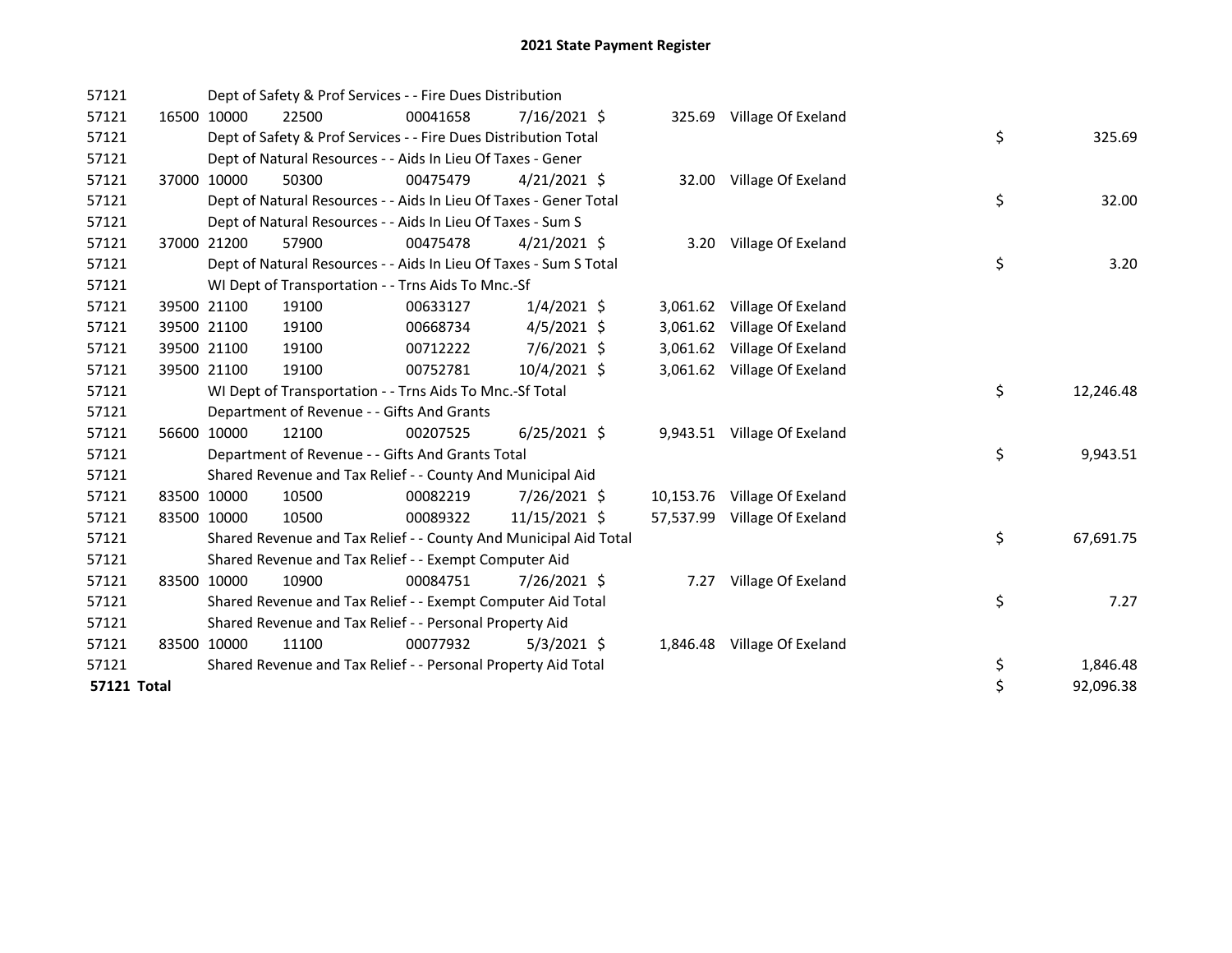| 57176              |             |             | Dept of Safety & Prof Services - - Fire Dues Distribution          |          |                |          |                               |    |            |
|--------------------|-------------|-------------|--------------------------------------------------------------------|----------|----------------|----------|-------------------------------|----|------------|
| 57176              | 16500 10000 |             | 22500                                                              | 00041667 | $7/16/2021$ \$ |          | 406.94 Village Of Radisson    |    |            |
| 57176              |             |             | Dept of Safety & Prof Services - - Fire Dues Distribution Total    |          |                |          |                               | \$ | 406.94     |
| 57176              |             |             | Dept of Natural Resources - - Aids In Lieu Of Taxes - Gener        |          |                |          |                               |    |            |
| 57176              |             | 37000 10000 | 50300                                                              | 00459545 | 1/28/2021 \$   |          | 88.74 Village Of Radisson     |    |            |
| 57176              |             | 37000 10000 | 50300                                                              | 00475337 | $4/21/2021$ \$ | 5.48     | Village Of Radisson           |    |            |
| 57176              |             |             | Dept of Natural Resources - - Aids In Lieu Of Taxes - Gener Total  |          |                |          |                               | \$ | 94.22      |
| 57176              |             |             | Dept of Natural Resources - - Fin Asst For Responsible Units       |          |                |          |                               |    |            |
| 57176              |             | 37000 27400 | 67000                                                              | 00483698 | $5/21/2021$ \$ |          | 735.45 Village Of Radisson    |    |            |
| 57176              |             |             | Dept of Natural Resources - - Fin Asst For Responsible Units Total |          |                |          |                               | \$ | 735.45     |
| 57176              |             |             | WI Dept of Transportation - - Trns Aids To Mnc.-Sf                 |          |                |          |                               |    |            |
| 57176              |             | 39500 21100 | 19100                                                              | 00633128 | $1/4/2021$ \$  |          | 3,252.15 Village Of Radisson  |    |            |
| 57176              |             | 39500 21100 | 19100                                                              | 00668735 | $4/5/2021$ \$  | 3,252.15 | Village Of Radisson           |    |            |
| 57176              |             | 39500 21100 | 19100                                                              | 00712223 | 7/6/2021 \$    | 3,252.15 | Village Of Radisson           |    |            |
| 57176              | 39500 21100 |             | 19100                                                              | 00752782 | 10/4/2021 \$   |          | 3,252.15 Village Of Radisson  |    |            |
| 57176              |             |             | WI Dept of Transportation - - Trns Aids To Mnc.-Sf Total           |          |                |          |                               | \$ | 13,008.60  |
| 57176              |             |             | Department of Revenue - - Gifts And Grants                         |          |                |          |                               |    |            |
| 57176              |             | 56600 10000 | 12100                                                              | 00207526 | $6/25/2021$ \$ |          | 12,246.22 Village Of Radisson |    |            |
| 57176              |             |             | Department of Revenue - - Gifts And Grants Total                   |          |                |          |                               | \$ | 12,246.22  |
| 57176              |             |             | Shared Revenue and Tax Relief - - County And Municipal Aid         |          |                |          |                               |    |            |
| 57176              | 83500 10000 |             | 10500                                                              | 00082220 | 7/26/2021 \$   |          | 11,984.70 Village Of Radisson |    |            |
| 57176              | 83500 10000 |             | 10500                                                              | 00089323 | 11/15/2021 \$  |          | 67,913.27 Village Of Radisson |    |            |
| 57176              |             |             | Shared Revenue and Tax Relief - - County And Municipal Aid Total   |          |                |          |                               | \$ | 79,897.97  |
| 57176              |             |             | Shared Revenue and Tax Relief - - Exempt Computer Aid              |          |                |          |                               |    |            |
| 57176              | 83500 10000 |             | 10900                                                              | 00084752 | 7/26/2021 \$   |          | 50.92 Village Of Radisson     |    |            |
| 57176              |             |             | Shared Revenue and Tax Relief - - Exempt Computer Aid Total        |          |                |          |                               | \$ | 50.92      |
| 57176              |             |             | Shared Revenue and Tax Relief - - Utility Aid                      |          |                |          |                               |    |            |
| 57176              | 83500 10000 |             | 11000                                                              | 00082220 | 7/26/2021 \$   |          | 136.84 Village Of Radisson    |    |            |
| 57176              | 83500 10000 |             | 11000                                                              | 00089323 | 11/15/2021 \$  |          | 759.77 Village Of Radisson    |    |            |
| 57176              |             |             | Shared Revenue and Tax Relief - - Utility Aid Total                |          |                |          |                               | \$ | 896.61     |
| 57176              |             |             | Shared Revenue and Tax Relief - - Personal Property Aid            |          |                |          |                               |    |            |
| 57176              | 83500 10000 |             | 11100                                                              | 00077933 | $5/3/2021$ \$  | 72.49    | Village Of Radisson           |    |            |
| 57176              |             |             | Shared Revenue and Tax Relief - - Personal Property Aid Total      |          |                |          |                               | \$ | 72.49      |
| <b>57176 Total</b> |             |             |                                                                    |          |                |          |                               | \$ | 107,409.42 |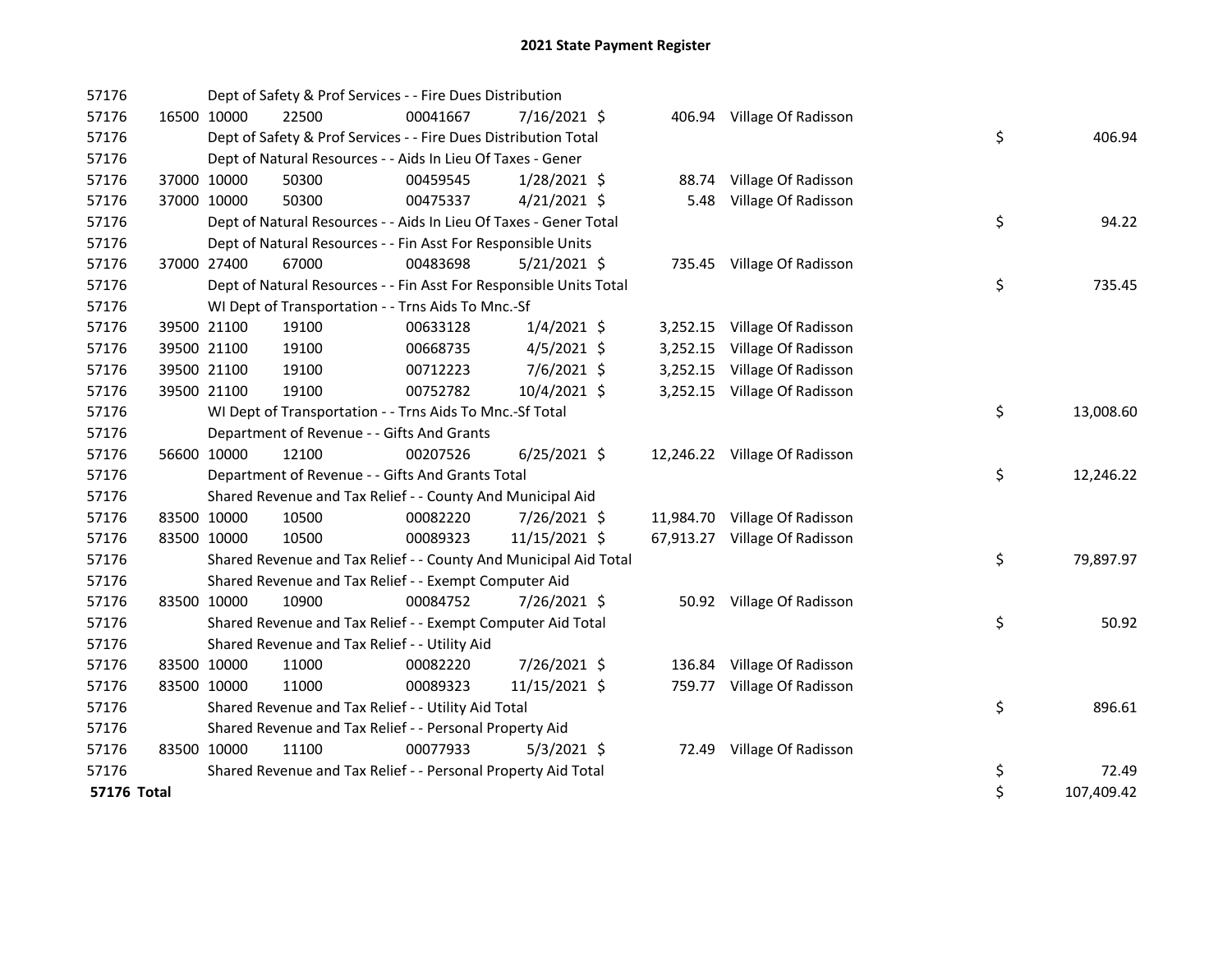| 57190 |             | Dept of Safety & Prof Services - - Fire Dues Distribution          |          |                |        |                              |    |            |
|-------|-------------|--------------------------------------------------------------------|----------|----------------|--------|------------------------------|----|------------|
| 57190 | 16500 10000 | 22500                                                              | 00041673 | 7/16/2021 \$   |        | 634.98 Village Of Winter     |    |            |
| 57190 |             | Dept of Safety & Prof Services - - Fire Dues Distribution Total    |          |                |        |                              | \$ | 634.98     |
| 57190 |             | Dept of Natural Resources - - Aids In Lieu Of Taxes - Gener        |          |                |        |                              |    |            |
| 57190 | 37000 10000 | 50300                                                              | 00459560 | 1/28/2021 \$   | 634.25 | Village Of Winter            |    |            |
| 57190 | 37000 10000 | 50300                                                              | 00475427 | $4/21/2021$ \$ | 9.09   | Village Of Winter            |    |            |
| 57190 |             | Dept of Natural Resources - - Aids In Lieu Of Taxes - Gener Total  |          |                |        |                              | \$ | 643.34     |
| 57190 |             | Dept of Natural Resources - - General Program Operations --        |          |                |        |                              |    |            |
| 57190 | 37000 21200 | 25400                                                              | 00461525 | $2/4/2021$ \$  |        | 93.19 Village Of Winter      |    |            |
| 57190 | 37000 21200 | 25400                                                              | 00478437 | 4/30/2021 \$   | 103.32 | Village Of Winter            |    |            |
| 57190 | 37000 21200 | 25400                                                              | 00499833 | 7/29/2021 \$   | 98.66  | Village Of Winter            |    |            |
| 57190 | 37000 21200 | 25400                                                              | 00517853 | 11/8/2021 \$   |        | 202.23 Village Of Winter     |    |            |
| 57190 |             | Dept of Natural Resources - - General Program Operations -- Total  |          |                |        |                              | \$ | 497.40     |
| 57190 |             | Dept of Natural Resources - - GPO--State Funds                     |          |                |        |                              |    |            |
| 57190 | 37000 21200 | 36100                                                              | 00461525 | $2/4/2021$ \$  |        | 93.20 Village Of Winter      |    |            |
| 57190 | 37000 21200 | 36100                                                              | 00478437 | 4/30/2021 \$   |        | 103.32 Village Of Winter     |    |            |
| 57190 | 37000 21200 | 36100                                                              | 00499833 | 7/29/2021 \$   |        | 98.65 Village Of Winter      |    |            |
| 57190 |             | Dept of Natural Resources - - GPO--State Funds Total               |          |                |        |                              | \$ | 295.17     |
| 57190 |             | Dept of Natural Resources - - Fin Asst For Responsible Units       |          |                |        |                              |    |            |
| 57190 | 37000 27400 | 67000                                                              | 00483746 | $5/21/2021$ \$ |        | 2,971.06 Village Of Winter   |    |            |
| 57190 |             | Dept of Natural Resources - - Fin Asst For Responsible Units Total |          |                |        |                              | \$ | 2,971.06   |
| 57190 |             | WI Dept of Transportation - - Trns Aids To Mnc.-Sf                 |          |                |        |                              |    |            |
| 57190 | 39500 21100 | 19100                                                              | 00633129 | $1/4/2021$ \$  |        | 3,324.42 Village Of Winter   |    |            |
| 57190 | 39500 21100 | 19100                                                              | 00668736 | $4/5/2021$ \$  |        | 3,324.42 Village Of Winter   |    |            |
| 57190 | 39500 21100 | 19100                                                              | 00712224 | 7/6/2021 \$    |        | 3,324.42 Village Of Winter   |    |            |
| 57190 | 39500 21100 | 19100                                                              | 00752783 | 10/4/2021 \$   |        | 3,324.42 Village Of Winter   |    |            |
| 57190 |             | WI Dept of Transportation - - Trns Aids To Mnc.-Sf Total           |          |                |        |                              | \$ | 13,297.68  |
| 57190 |             | Department of Revenue - - Gifts And Grants                         |          |                |        |                              |    |            |
| 57190 | 56600 10000 | 12100                                                              | 00207527 | $6/25/2021$ \$ |        | 15,700.28 Village Of Winter  |    |            |
| 57190 |             | Department of Revenue - - Gifts And Grants Total                   |          |                |        |                              | \$ | 15,700.28  |
| 57190 |             | Shared Revenue and Tax Relief - - County And Municipal Aid         |          |                |        |                              |    |            |
| 57190 | 83500 10000 | 10500                                                              | 00082221 | $7/26/2021$ \$ |        | 19,101.86 Village Of Winter  |    |            |
| 57190 | 83500 10000 | 10500                                                              | 00089324 | 11/15/2021 \$  |        | 108,243.89 Village Of Winter |    |            |
| 57190 |             | Shared Revenue and Tax Relief - - County And Municipal Aid Total   |          |                |        |                              | \$ | 127,345.75 |
| 57190 |             | Shared Revenue and Tax Relief - - Utility Aid                      |          |                |        |                              |    |            |
| 57190 | 83500 10000 | 11000                                                              | 00082221 | 7/26/2021 \$   |        | 20.67 Village Of Winter      |    |            |
| 57190 | 83500 10000 | 11000                                                              | 00089324 | 11/15/2021 \$  |        | 117.26 Village Of Winter     |    |            |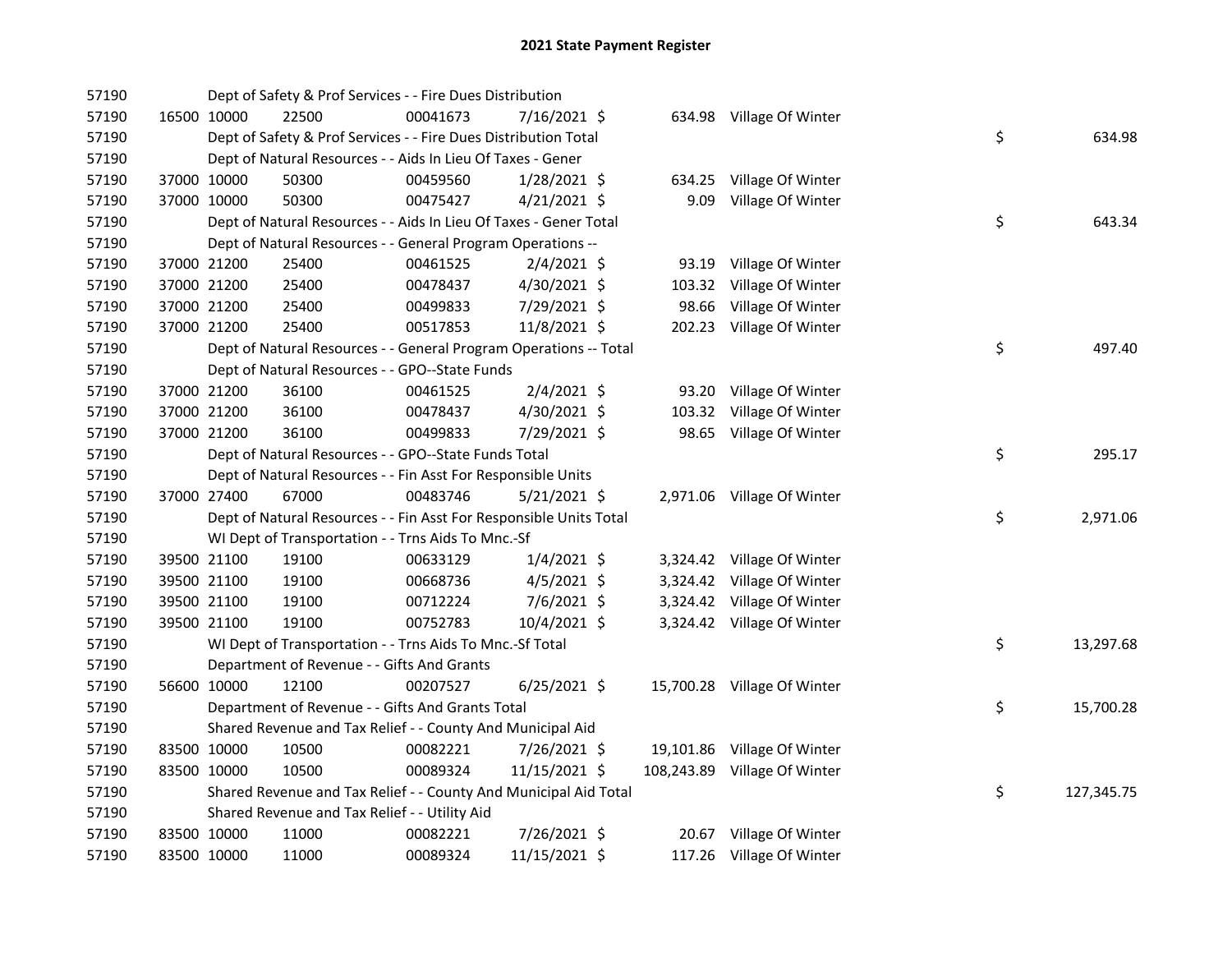| 57190       |             |             | Shared Revenue and Tax Relief - - Utility Aid Total                 |          | 137.93         |          |                   |  |            |
|-------------|-------------|-------------|---------------------------------------------------------------------|----------|----------------|----------|-------------------|--|------------|
| 57190       |             |             | Shared Revenue and Tax Relief - - Personal Property Aid             |          |                |          |                   |  |            |
| 57190       |             | 83500 10000 | 11100                                                               | 00077934 | $5/3/2021$ \$  | 281.27   | Village Of Winter |  |            |
| 57190       |             |             | Shared Revenue and Tax Relief - - Personal Property Aid Total       |          |                |          |                   |  | 281.27     |
| 57190       |             |             | Shared Revenue and Tax Relief - - Payments For Municipal Svcs       |          |                |          |                   |  |            |
| 57190       | 83500 10000 |             | 50100                                                               |          |                |          |                   |  |            |
| 57190       |             |             | Shared Revenue and Tax Relief - - Payments For Municipal Svcs Total |          |                |          |                   |  | 409.76     |
| 57190       |             |             | Shared Revenue and Tax Relief - - Lottery & Gaming Credit           |          |                |          |                   |  |            |
| 57190       |             | 83500 52100 | 36300                                                               | 00074407 | $3/22/2021$ \$ | 1.957.53 | Village Of Winter |  |            |
| 57190       |             |             | Shared Revenue and Tax Relief - - Lottery & Gaming Credit Total     |          |                |          |                   |  | 1,957.53   |
| 57190 Total |             |             |                                                                     |          |                |          |                   |  | 164,172.15 |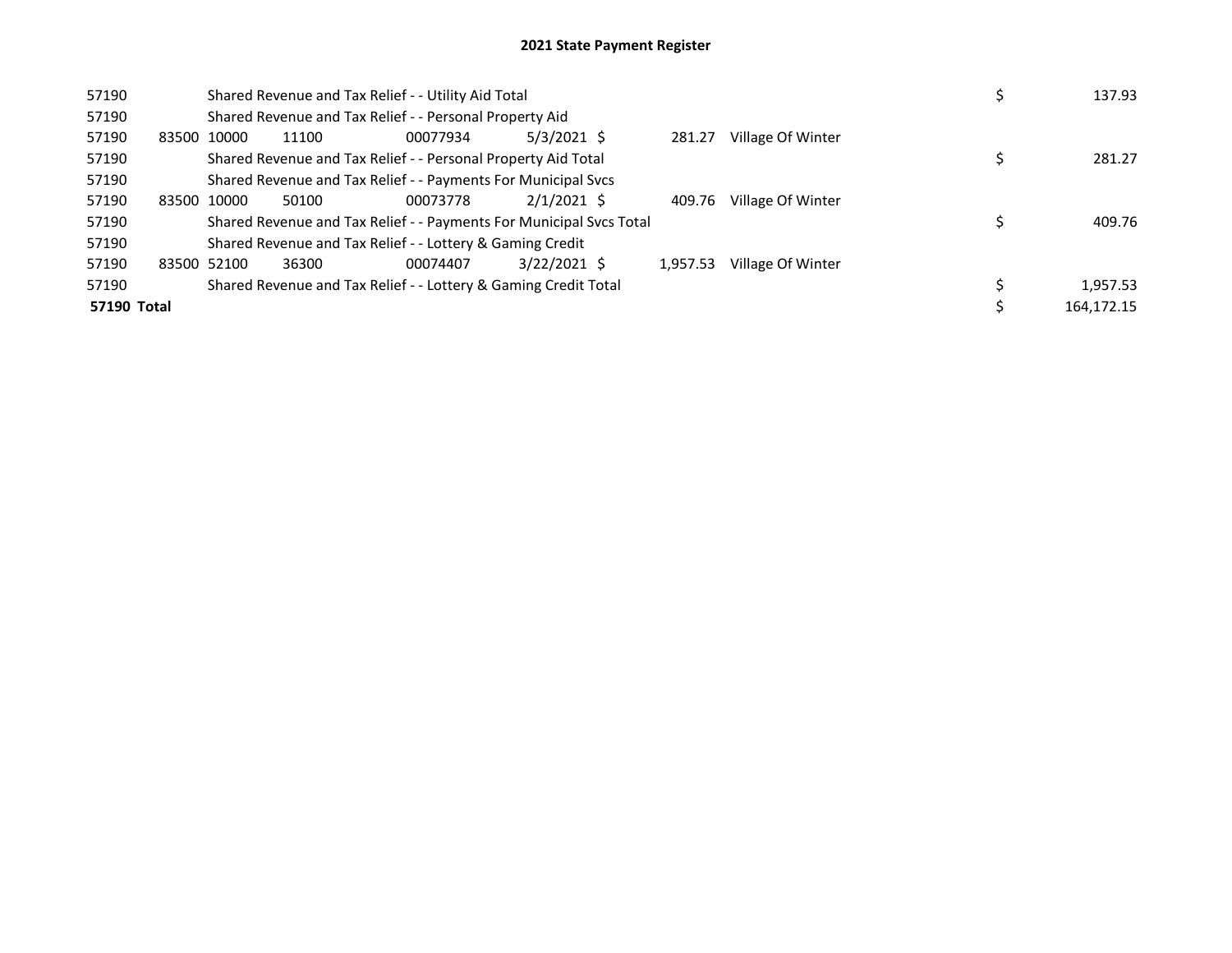| 57236 |             | Dept of Safety & Prof Services - - Fire Dues Distribution         |          |                |          |                 |    |          |
|-------|-------------|-------------------------------------------------------------------|----------|----------------|----------|-----------------|----|----------|
| 57236 | 16500 10000 | 22500                                                             | 00041659 | 7/16/2021 \$   | 8,953.79 | City Of Hayward |    |          |
| 57236 |             | Dept of Safety & Prof Services - - Fire Dues Distribution Total   |          |                |          |                 | \$ | 8,953.79 |
| 57236 |             | Dept of Natural Resources - - Aids In Lieu Of Taxes - Gener       |          |                |          |                 |    |          |
| 57236 | 37000 10000 | 50300                                                             | 00459523 | 1/28/2021 \$   | 72.75    | City Of Hayward |    |          |
| 57236 |             | Dept of Natural Resources - - Aids In Lieu Of Taxes - Gener Total |          |                |          |                 | \$ | 72.75    |
| 57236 |             | Dept of Natural Resources - - Gen Program Ops-State Funds         |          |                |          |                 |    |          |
| 57236 | 37000 21200 | 16100                                                             | 00455304 | $1/11/2021$ \$ | 24.60    | City Of Hayward |    |          |
| 57236 | 37000 21200 | 16100                                                             | 00461475 | 2/10/2021 \$   | 24.60    | City Of Hayward |    |          |
| 57236 | 37000 21200 | 16100                                                             | 00466538 | $3/9/2021$ \$  | 24.60    | City Of Hayward |    |          |
| 57236 | 37000 21200 | 16100                                                             | 00471879 | $4/6/2021$ \$  | 24.60    | City Of Hayward |    |          |
| 57236 | 37000 21200 | 16100                                                             | 00481018 | 5/13/2021 \$   | 35.63    | City Of Hayward |    |          |
| 57236 | 37000 21200 | 16100                                                             | 00487058 | $6/8/2021$ \$  | 35.63    | City Of Hayward |    |          |
| 57236 | 37000 21200 | 16100                                                             | 00495925 | 7/8/2021 \$    | 35.63    | City Of Hayward |    |          |
| 57236 | 37000 21200 | 16100                                                             | 00500758 | 8/3/2021 \$    | 24.60    | City Of Hayward |    |          |
| 57236 | 37000 21200 | 16100                                                             | 00507569 | 9/8/2021 \$    | 35.63    | City Of Hayward |    |          |
| 57236 | 37000 21200 | 16100                                                             | 00512646 | 10/12/2021 \$  | 35.63    | City Of Hayward |    |          |
| 57236 | 37000 21200 | 16100                                                             | 00517639 | 11/4/2021 \$   | 24.60    | City Of Hayward |    |          |
| 57236 | 37000 21200 | 16100                                                             | 00523736 | 12/8/2021 \$   | 35.63    | City Of Hayward |    |          |
| 57236 |             | Dept of Natural Resources - - Gen Program Ops-State Funds Total   |          |                |          |                 | \$ | 361.38   |
| 57236 |             | Dept of Natural Resources - - General Program Operations --       |          |                |          |                 |    |          |
| 57236 | 37000 21200 | 25400                                                             | 00456239 | 1/15/2021 \$   | 79.28    | City Of Hayward |    |          |
| 57236 | 37000 21200 | 25400                                                             | 00461976 | 2/9/2021 \$    | 92.06    | City Of Hayward |    |          |
| 57236 | 37000 21200 | 25400                                                             | 00467554 | 3/25/2021 \$   | 95.71    | City Of Hayward |    |          |
| 57236 | 37000 21200 | 25400                                                             | 00472308 | 4/8/2021 \$    | 109.53   | City Of Hayward |    |          |
| 57236 | 37000 21200 | 25400                                                             | 00482451 | 5/19/2021 \$   | 95.71    | City Of Hayward |    |          |
| 57236 | 37000 21200 | 25400                                                             | 00485010 | $6/1/2021$ \$  | 1,143.00 | City Of Hayward |    |          |
| 57236 | 37000 21200 | 25400                                                             | 00491801 | $6/21/2021$ \$ | 135.70   | City Of Hayward |    |          |
| 57236 | 37000 21200 | 25400                                                             | 00496269 | 7/12/2021 \$   | 77.72    | City Of Hayward |    |          |
| 57236 | 37000 21200 | 25400                                                             | 00501557 | $8/11/2021$ \$ | 81.03    | City Of Hayward |    |          |
| 57236 | 37000 21200 | 25400                                                             | 00509681 | $9/16/2021$ \$ | 121.31   | City Of Hayward |    |          |
| 57236 | 37000 21200 | 25400                                                             | 00512929 | 10/8/2021 \$   | 70.11    | City Of Hayward |    |          |
| 57236 | 37000 21200 | 25400                                                             | 00519424 | 11/12/2021 \$  | 88.33    | City Of Hayward |    |          |
| 57236 | 37000 21200 | 25400                                                             | 00524247 | 12/13/2021 \$  | 84.68    | City Of Hayward |    |          |
| 57236 |             | Dept of Natural Resources - - General Program Operations -- Total |          |                |          |                 | \$ | 2,274.17 |
| 57236 |             | Dept of Natural Resources - - Aids In Lieu Of Taxes - Sum S       |          |                |          |                 |    |          |
| 57236 | 37000 21200 | 57900                                                             | 00475153 | $4/21/2021$ \$ | 3.49     | City Of Hayward |    |          |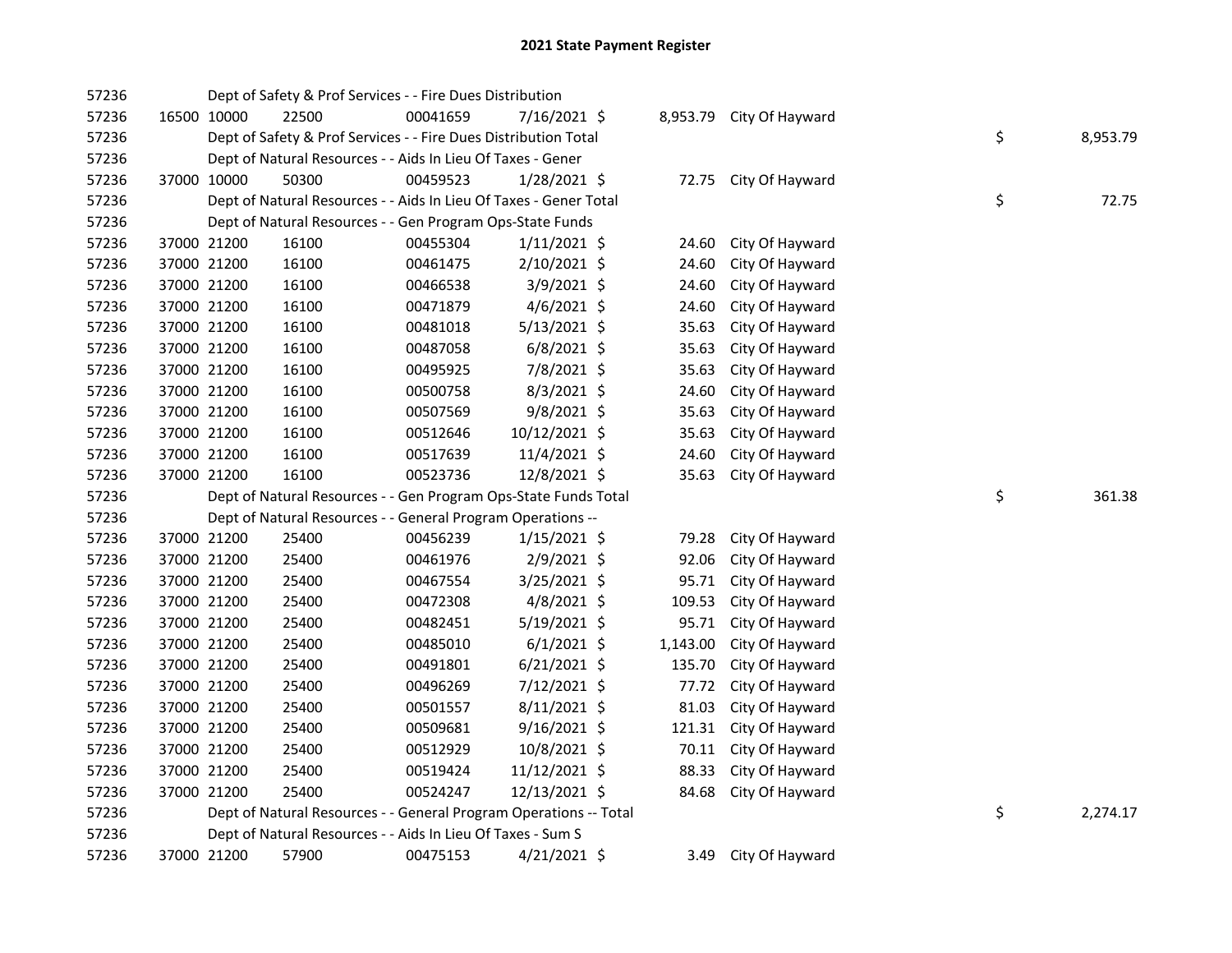| 57236 |             | Dept of Natural Resources - - Aids In Lieu Of Taxes - Sum S Total  |                                                                    |          |                |  |           |                          |  | \$ | 3.49       |
|-------|-------------|--------------------------------------------------------------------|--------------------------------------------------------------------|----------|----------------|--|-----------|--------------------------|--|----|------------|
| 57236 |             | Dept of Natural Resources - - Resaids - Urban Forestry Grant       |                                                                    |          |                |  |           |                          |  |    |            |
| 57236 | 37000 21200 |                                                                    | 58700                                                              | 00523622 | 12/8/2021 \$   |  |           | 5,000.00 City Of Hayward |  |    |            |
| 57236 |             | Dept of Natural Resources - - Resaids - Urban Forestry Grant Total |                                                                    |          |                |  |           |                          |  |    | 5,000.00   |
| 57236 |             | Dept of Natural Resources - - GPO--State Funds                     |                                                                    |          |                |  |           |                          |  |    |            |
| 57236 | 37000 21200 |                                                                    | 86100                                                              | 00462936 | $2/12/2021$ \$ |  | 37.46     | City Of Hayward          |  |    |            |
| 57236 | 37000 21200 |                                                                    | 86100                                                              | 00462937 | $2/12/2021$ \$ |  | 35.63     | City Of Hayward          |  |    |            |
| 57236 | 37000 21200 |                                                                    | 86100                                                              | 00469724 | 3/24/2021 \$   |  | 24.60     | City Of Hayward          |  |    |            |
| 57236 | 37000 21200 |                                                                    | 86100                                                              | 00477963 | 4/28/2021 \$   |  | 37.46     | City Of Hayward          |  |    |            |
| 57236 | 37000 21200 |                                                                    | 86100                                                              | 00491795 | $6/24/2021$ \$ |  | 35.63     | City Of Hayward          |  |    |            |
| 57236 | 37000 21200 |                                                                    | 86100                                                              | 00496582 | 7/12/2021 \$   |  | 73.40     | City Of Hayward          |  |    |            |
| 57236 | 37000 21200 |                                                                    | 86100                                                              | 00502971 | 8/16/2021 \$   |  | 35.63     | City Of Hayward          |  |    |            |
| 57236 | 37000 21200 |                                                                    | 86100                                                              | 00510315 | 9/23/2021 \$   |  | 36.70     | City Of Hayward          |  |    |            |
| 57236 | 37000 21200 |                                                                    | 86100                                                              | 00518839 | 11/9/2021 \$   |  | 72.33     | City Of Hayward          |  |    |            |
| 57236 | 37000 21200 |                                                                    | 86100                                                              | 00526353 | 12/21/2021 \$  |  | 36.70     | City Of Hayward          |  |    |            |
| 57236 |             |                                                                    | Dept of Natural Resources - - GPO--State Funds Total               |          |                |  |           |                          |  | \$ | 425.54     |
| 57236 |             |                                                                    | Dept of Natural Resources - - Fin Asst For Responsible Units       |          |                |  |           |                          |  |    |            |
| 57236 | 37000 27400 |                                                                    | 67000                                                              | 00483056 | $5/21/2021$ \$ |  | 7,223.69  | City Of Hayward          |  |    |            |
| 57236 |             |                                                                    | Dept of Natural Resources - - Fin Asst For Responsible Units Total |          |                |  |           |                          |  | \$ | 7,223.69   |
| 57236 |             |                                                                    | WI Dept of Transportation - - Trns Aids To Mnc.-Sf                 |          |                |  |           |                          |  |    |            |
| 57236 |             | 39500 21100                                                        | 19100                                                              | 00633130 | $1/4/2021$ \$  |  | 44,548.76 | City Of Hayward          |  |    |            |
| 57236 | 39500 21100 |                                                                    | 19100                                                              | 00668737 | $4/5/2021$ \$  |  | 44,548.76 | City Of Hayward          |  |    |            |
| 57236 | 39500 21100 |                                                                    | 19100                                                              | 00712225 | 7/6/2021 \$    |  | 44,548.76 | City Of Hayward          |  |    |            |
| 57236 | 39500 21100 |                                                                    | 19100                                                              | 00752784 | 10/4/2021 \$   |  | 44,548.76 | City Of Hayward          |  |    |            |
| 57236 |             |                                                                    | WI Dept of Transportation - - Trns Aids To Mnc.-Sf Total           |          |                |  |           |                          |  | \$ | 178,195.04 |
| 57236 |             |                                                                    | Department of Justice - - Officer training reimbursement           |          |                |  |           |                          |  |    |            |
| 57236 |             | 45500 10000                                                        | 21400                                                              | 00105321 | 11/15/2021 \$  |  |           | 1,120.00 City Of Hayward |  |    |            |
| 57236 |             |                                                                    | Department of Justice - - Officer training reimbursement Total     |          |                |  |           |                          |  | \$ | 1,120.00   |
| 57236 |             |                                                                    | Department of Military Affairs - - Energy Costs, Energy-Related A  |          |                |  |           |                          |  |    |            |
| 57236 |             | 46500 10000                                                        | 10600                                                              | 00087554 | $1/11/2021$ \$ |  | 132.03    | City Of Hayward          |  |    |            |
| 57236 | 46500 10000 |                                                                    | 10600                                                              | 00087555 | $1/11/2021$ \$ |  | 77.00     | City Of Hayward          |  |    |            |
| 57236 | 46500 10000 |                                                                    | 10600                                                              | 00089593 | $2/8/2021$ \$  |  | 132.03    | City Of Hayward          |  |    |            |
| 57236 | 46500 10000 |                                                                    | 10600                                                              | 00089594 | 2/8/2021 \$    |  | 77.00     | City Of Hayward          |  |    |            |
| 57236 | 46500 10000 |                                                                    | 10600                                                              | 00090961 | $3/11/2021$ \$ |  | 143.06    | City Of Hayward          |  |    |            |
| 57236 | 46500 10000 |                                                                    | 10600                                                              | 00090962 | $3/11/2021$ \$ |  | 88.03     | City Of Hayward          |  |    |            |
| 57236 | 46500 10000 |                                                                    | 10600                                                              | 00092675 | $4/19/2021$ \$ |  | 143.06    | City Of Hayward          |  |    |            |
| 57236 | 46500 10000 |                                                                    | 10600                                                              | 00092677 | $4/19/2021$ \$ |  | 77.00     | City Of Hayward          |  |    |            |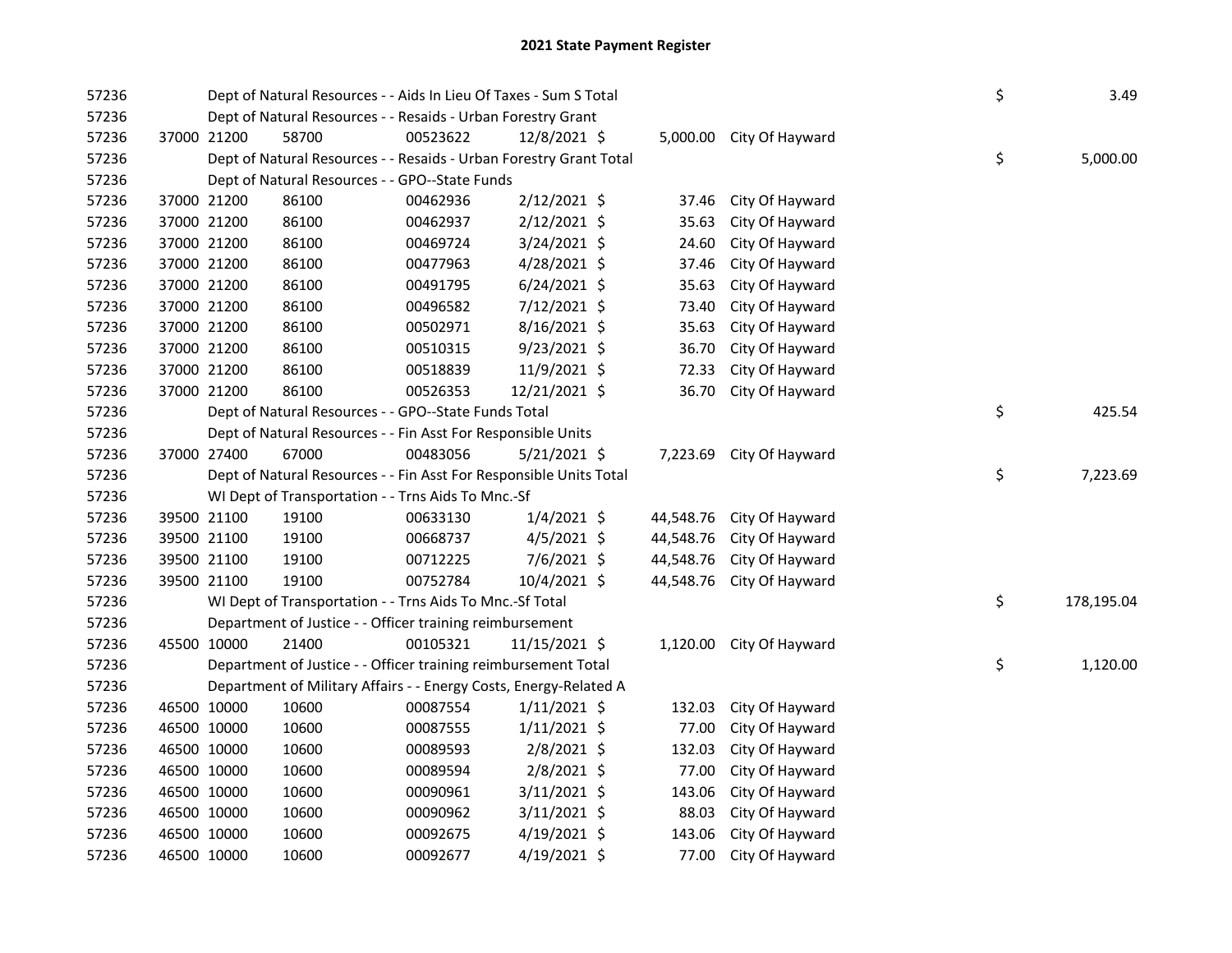| 57236 | 46500 10000 |                                                                       | 10600                                                                   | 00094014 | 5/14/2021 \$   |    | 147.35   | City Of Hayward            |  |    |            |
|-------|-------------|-----------------------------------------------------------------------|-------------------------------------------------------------------------|----------|----------------|----|----------|----------------------------|--|----|------------|
| 57236 | 46500 10000 |                                                                       | 10600                                                                   | 00094015 | $5/14/2021$ \$ |    | 79.31    | City Of Hayward            |  |    |            |
| 57236 | 46500 10000 |                                                                       | 10600                                                                   | 00095248 | $6/9/2021$ \$  |    | 165.12   | City Of Hayward            |  |    |            |
| 57236 | 46500 10000 |                                                                       | 10600                                                                   | 00095250 | $6/9/2021$ \$  |    | 77.00    | City Of Hayward            |  |    |            |
| 57236 | 46500 10000 |                                                                       | 10600                                                                   | 00097114 | 7/12/2021 \$   |    | 165.12   | City Of Hayward            |  |    |            |
| 57236 | 46500 10000 |                                                                       | 10600                                                                   | 00097115 | 7/12/2021 \$   |    | 77.00    | City Of Hayward            |  |    |            |
| 57236 | 46500 10000 |                                                                       | 10600                                                                   | 00098609 | 8/12/2021 \$   |    | 154.09   | City Of Hayward            |  |    |            |
| 57236 | 46500 10000 |                                                                       | 10600                                                                   | 00098610 | 8/12/2021 \$   |    | 77.00    | City Of Hayward            |  |    |            |
| 57236 | 46500 10000 |                                                                       | 10600                                                                   | 00099822 | 9/9/2021 \$    |    | 143.06   | City Of Hayward            |  |    |            |
| 57236 | 46500 10000 |                                                                       | 10600                                                                   | 00099825 | 9/9/2021 \$    |    | 88.03    | City Of Hayward            |  |    |            |
| 57236 | 46500 10000 |                                                                       | 10600                                                                   | 00101301 | 10/13/2021 \$  |    | 143.06   | City Of Hayward            |  |    |            |
| 57236 | 46500 10000 |                                                                       | 10600                                                                   | 00101302 | 10/13/2021 \$  |    | 77.00    | City Of Hayward            |  |    |            |
| 57236 | 46500 10000 |                                                                       | 10600                                                                   | 00102552 | 11/10/2021 \$  |    | 143.06   | City Of Hayward            |  |    |            |
| 57236 | 46500 10000 |                                                                       | 10600                                                                   | 00102554 | 11/10/2021 \$  |    | 77.00    | City Of Hayward            |  |    |            |
| 57236 | 46500 10000 |                                                                       | 10600                                                                   | 00103679 | 12/8/2021 \$   |    | 143.06   | City Of Hayward            |  |    |            |
| 57236 | 46500 10000 |                                                                       | 10600                                                                   | 00103680 | 12/8/2021 \$   |    | 77.00    | City Of Hayward            |  |    |            |
| 57236 |             |                                                                       | Department of Military Affairs - - Energy Costs, Energy-Related A Total |          |                | \$ | 2,702.47 |                            |  |    |            |
| 57236 |             |                                                                       | Department of Military Affairs - - Federal Aid-Service Contracts        |          |                |    |          |                            |  |    |            |
| 57236 | 46500 10000 |                                                                       | 14100                                                                   | 00087556 | $1/11/2021$ \$ |    | 98.42    | City Of Hayward            |  |    |            |
| 57236 | 46500 10000 |                                                                       | 14100                                                                   | 00089595 | 2/8/2021 \$    |    | 98.42    | City Of Hayward            |  |    |            |
| 57236 | 46500 10000 |                                                                       | 14100                                                                   | 00090963 | 3/11/2021 \$   |    | 126.11   | City Of Hayward            |  |    |            |
| 57236 | 46500 10000 |                                                                       | 14100                                                                   | 00092680 | 4/19/2021 \$   |    | 144.57   | City Of Hayward            |  |    |            |
| 57236 | 46500 10000 |                                                                       | 14100                                                                   | 00094016 | $5/14/2021$ \$ |    | 148.91   | City Of Hayward            |  |    |            |
| 57236 | 46500 10000 |                                                                       | 14100                                                                   | 00095252 | $6/9/2021$ \$  |    | 116.88   | City Of Hayward            |  |    |            |
| 57236 | 46500 10000 |                                                                       | 14100                                                                   | 00097116 | 7/12/2021 \$   |    | 98.42    | City Of Hayward            |  |    |            |
| 57236 | 46500 10000 |                                                                       | 14100                                                                   | 00098611 | $8/12/2021$ \$ |    | 98.42    | City Of Hayward            |  |    |            |
| 57236 | 46500 10000 |                                                                       | 14100                                                                   | 00099823 | 9/9/2021 \$    |    | 116.88   | City Of Hayward            |  |    |            |
| 57236 | 46500 10000 |                                                                       | 14100                                                                   | 00101303 | 10/13/2021 \$  |    | 98.42    | City Of Hayward            |  |    |            |
| 57236 | 46500 10000 |                                                                       | 14100                                                                   | 00102556 | 11/10/2021 \$  |    | 98.42    | City Of Hayward            |  |    |            |
| 57236 | 46500 10000 |                                                                       | 14100                                                                   | 00103681 | 12/8/2021 \$   |    | 107.65   | City Of Hayward            |  |    |            |
| 57236 |             |                                                                       | Department of Military Affairs - - Federal Aid-Service Contracts Total  |          |                |    |          |                            |  | \$ | 1,351.52   |
| 57236 |             |                                                                       | Department of Revenue - - Gifts And Grants                              |          |                |    |          |                            |  |    |            |
| 57236 | 56600 10000 |                                                                       | 12100                                                                   | 00207528 | $6/25/2021$ \$ |    |          | 120,944.52 City Of Hayward |  |    |            |
| 57236 |             | \$<br>Department of Revenue - - Gifts And Grants Total                |                                                                         |          |                |    |          |                            |  |    | 120,944.52 |
| 57236 |             |                                                                       | Shared Revenue and Tax Relief - - Expenditure Restraint Program         |          |                |    |          |                            |  |    |            |
| 57236 | 83500 10000 |                                                                       | 10100                                                                   | 00082222 | 7/26/2021 \$   |    | 7,150.17 | City Of Hayward            |  |    |            |
| 57236 |             | Shared Revenue and Tax Relief - - Expenditure Restraint Program Total |                                                                         |          |                |    |          |                            |  | \$ | 7,150.17   |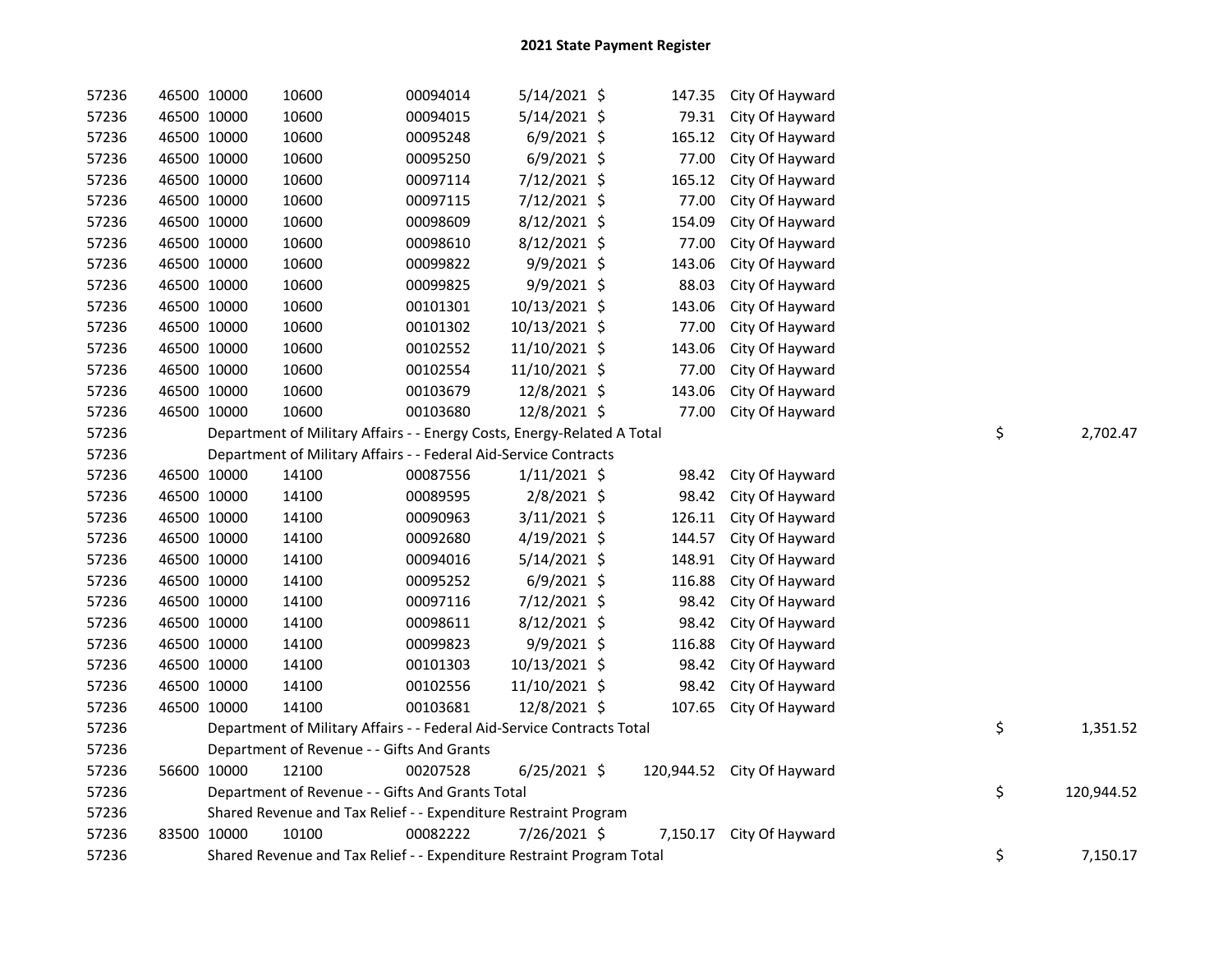| 57236       |       | Shared Revenue and Tax Relief - - County And Municipal Aid              |                                                                               |          |                |  |           |                 |  |    |            |
|-------------|-------|-------------------------------------------------------------------------|-------------------------------------------------------------------------------|----------|----------------|--|-----------|-----------------|--|----|------------|
| 57236       |       | 83500 10000                                                             | 10500                                                                         | 00082222 | $7/26/2021$ \$ |  | 11,346.82 | City Of Hayward |  |    |            |
| 57236       |       | 83500 10000                                                             | 10500                                                                         | 00089325 | 11/15/2021 \$  |  | 64,298.65 | City Of Hayward |  |    |            |
| 57236       |       |                                                                         | Shared Revenue and Tax Relief - - County And Municipal Aid Total              |          |                |  |           |                 |  | \$ | 75,645.47  |
| 57236       |       |                                                                         | Shared Revenue and Tax Relief - - Exempt Computer Aid                         |          |                |  |           |                 |  |    |            |
| 57236       |       | 83500 10000                                                             | 10900                                                                         | 00084753 | 7/26/2021 \$   |  | 6,375.83  | City Of Hayward |  |    |            |
| 57236       |       |                                                                         | Shared Revenue and Tax Relief - - Exempt Computer Aid Total                   |          |                |  |           |                 |  | \$ | 6,375.83   |
| 57236       |       |                                                                         | Shared Revenue and Tax Relief - - Utility Aid                                 |          |                |  |           |                 |  |    |            |
| 57236       |       | 83500 10000                                                             | 11000                                                                         | 00082222 | 7/26/2021 \$   |  | 8,530.55  | City Of Hayward |  |    |            |
| 57236       |       | 83500 10000                                                             | 11000                                                                         | 00089325 | 11/15/2021 \$  |  | 53,907.16 | City Of Hayward |  |    |            |
| 57236       |       |                                                                         | Shared Revenue and Tax Relief - - Utility Aid Total                           |          |                |  |           |                 |  | \$ | 62,437.71  |
| 57236       |       |                                                                         | Shared Revenue and Tax Relief - - Personal Property Aid                       |          |                |  |           |                 |  |    |            |
| 57236       | 83500 | 10000                                                                   | 11100                                                                         | 00077935 | $5/3/2021$ \$  |  | 15,315.28 | City Of Hayward |  |    |            |
| 57236       |       | Shared Revenue and Tax Relief - - Personal Property Aid Total           |                                                                               |          |                |  |           |                 |  | \$ | 15,315.28  |
| 57236       |       | Shared Revenue and Tax Relief - - State Aid; Video Service Provider Fee |                                                                               |          |                |  |           |                 |  |    |            |
| 57236       | 83500 | 10000                                                                   | 11200                                                                         | 00083162 | 7/26/2021 \$   |  | 9,169.09  | City Of Hayward |  |    |            |
| 57236       |       |                                                                         | Shared Revenue and Tax Relief - - State Aid; Video Service Provider Fee Total |          |                |  |           |                 |  | \$ | 9,169.09   |
| 57236       |       |                                                                         | Shared Revenue and Tax Relief - - Payments For Municipal Svcs                 |          |                |  |           |                 |  |    |            |
| 57236       |       | 83500 10000                                                             | 50100                                                                         | 00073779 | $2/1/2021$ \$  |  | 9,768.11  | City Of Hayward |  |    |            |
| 57236       |       |                                                                         | Shared Revenue and Tax Relief - - Payments For Municipal Svcs Total           |          |                |  |           |                 |  | \$ | 9,768.11   |
| 57236       |       |                                                                         | Shared Revenue and Tax Relief - - Lottery & Gaming Credit                     |          |                |  |           |                 |  |    |            |
| 57236       |       | 83500 52100                                                             | 36300                                                                         | 00074408 | $3/22/2021$ \$ |  | 3,649.80  | City Of Hayward |  |    |            |
| 57236       |       |                                                                         | Shared Revenue and Tax Relief - - Lottery & Gaming Credit Total               |          |                |  |           |                 |  | \$ | 3,649.80   |
| 57236 Total |       |                                                                         |                                                                               |          |                |  |           |                 |  | \$ | 518,139.82 |